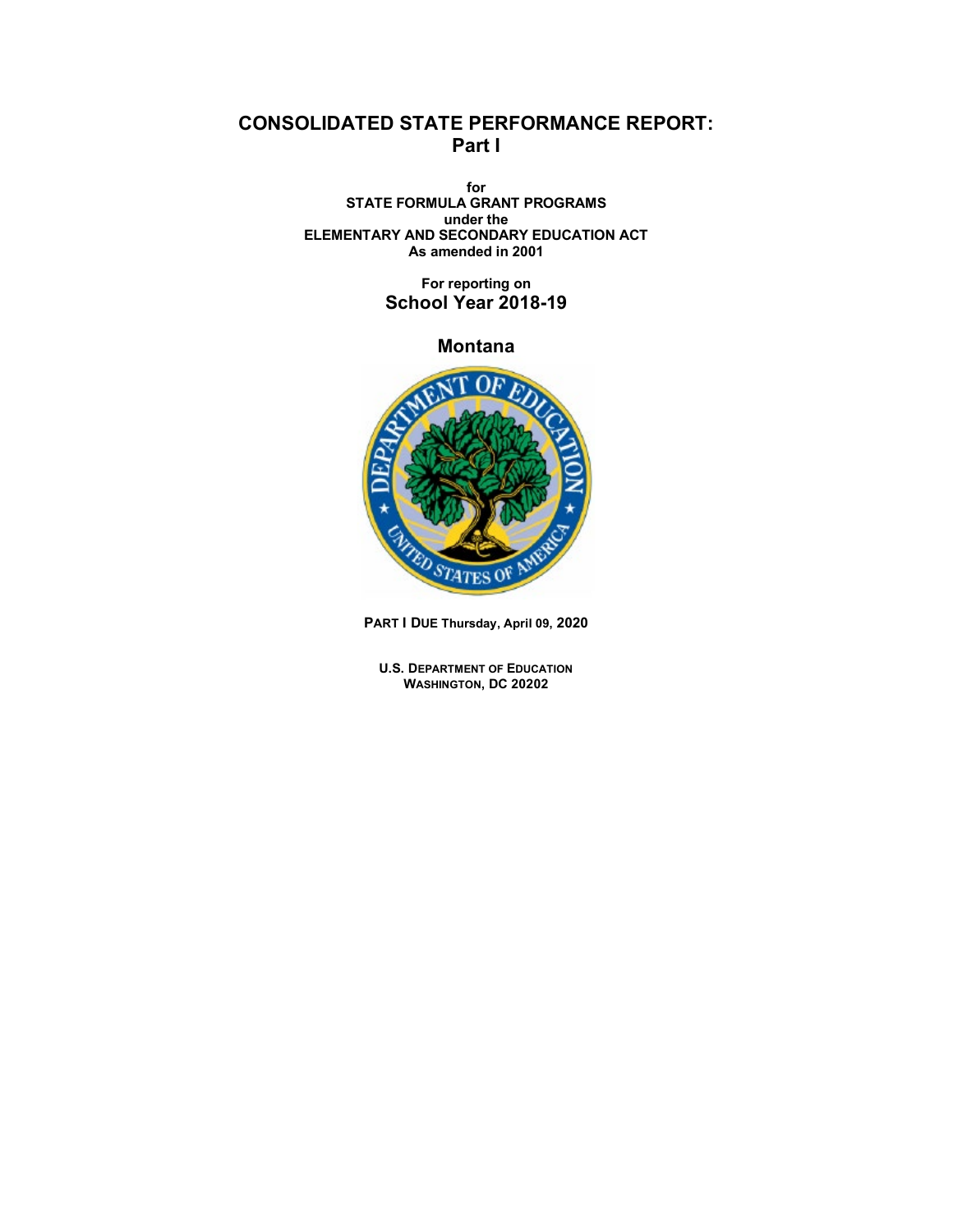#### **INTRODUCTION**

The Consolidated State Performance Report (CSPR) is the required annual reporting tool for each State, the Bureau of Indian Education, District of Columbia, and Puerto Rico as authorized under Section 8303<sup>[1](#page-1-0)</sup> of the *Elementary and Secondary Education Act (ESEA)*, as amended by the *Every Student Succeeds Act of 2015(ESSA)* [2](#page-1-1) .

#### **Paperwork Burden Statement**

According to the Paperwork Reduction Act of 1995, no persons are required to respond to a collection of information unless such collection displays a valid OMB control number. The valid OMB control number for this information collection is 1810-0724. The time required to complete this information collection is estimated to average 35.00 hours per response, including the time to review instructions, search existing data resources, gather the data needed, and complete and review the information collection. The obligation to respond to this collection is required to obtain or retain a benefit under the Elementary and Secondary Education Act (ESEA), as amended by the Every Student Succeeds Act (ESSA). If you have any comments concerning the accuracy of the time estimate(s) or suggestions for improving this form, please write to: U.S. Department of Education, Washington, D.C. 20202-4537. If you have comments or concerns regarding the status of your individual submission of this form, write directly to: Office of Elementary and Secondary Education, U.S. Department of Education, 400 Maryland Avenue, S.W., Washington, D.C. 20202.

<span id="page-1-0"></span><sup>&</sup>lt;sup>1</sup> SEC.8303. Consolidated Reporting – (a) In general: In order to simplify reporting requirements and reduce reporting burdens, the Secretary shall establish procedures and criteria under which a State educational agency, in consultation with the Governor of the State, may submit a consolidated State annual report. (b) Contents: The report shall contain information about the programs included in the report, including the performance of the State under those programs, and other matters as the Secretary determines are necessary, such as monitoring activities. (c) Replacement: The report shall replace separate individual annual reports for the programs included in the consolidated State annual report.

<span id="page-1-1"></span><sup>&</sup>lt;sup>2</sup> All citations to the ESEA in this document are to the ESEA, as amended by the ESSA.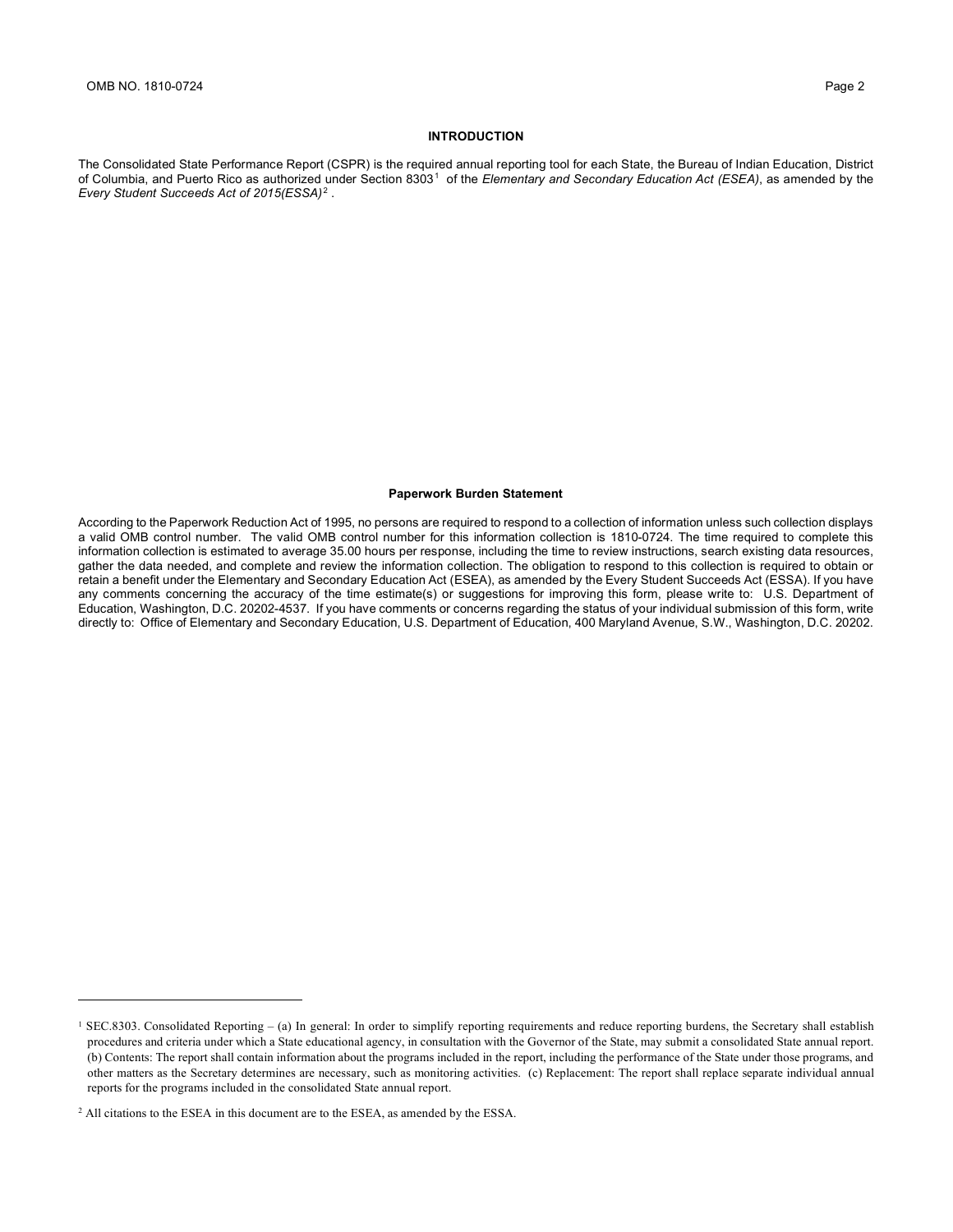OMB Number: 1810-0724 Expiration Date: 10/31/2022

Consolidated State Performance Report For State Formula Grant Programs under the Elementary And Secondary Education Act  $\sigma$  as amended in 2001

**Check the one that indicates the report you are submitting:** [X] Part I, 2018-19 [ ] Part II, 2018-19

**Name of State Education Agency (SEA) Submitting This Report:** Montana Office of Public Instruction

#### **Address:**

**Person to contact about this report:**

**Name:**  Kristen Bokovoy **Telephone:**  406-444-2417 **Fax:**  406-444-1373 **e-mail:**  kristen.bokovoy2@mt.gov

**Name of Authorizing State Official: (Print or Type):** D.J. QuirinMai

**Submitted Date and Time:**

**05/05/20 2:24:21 PM**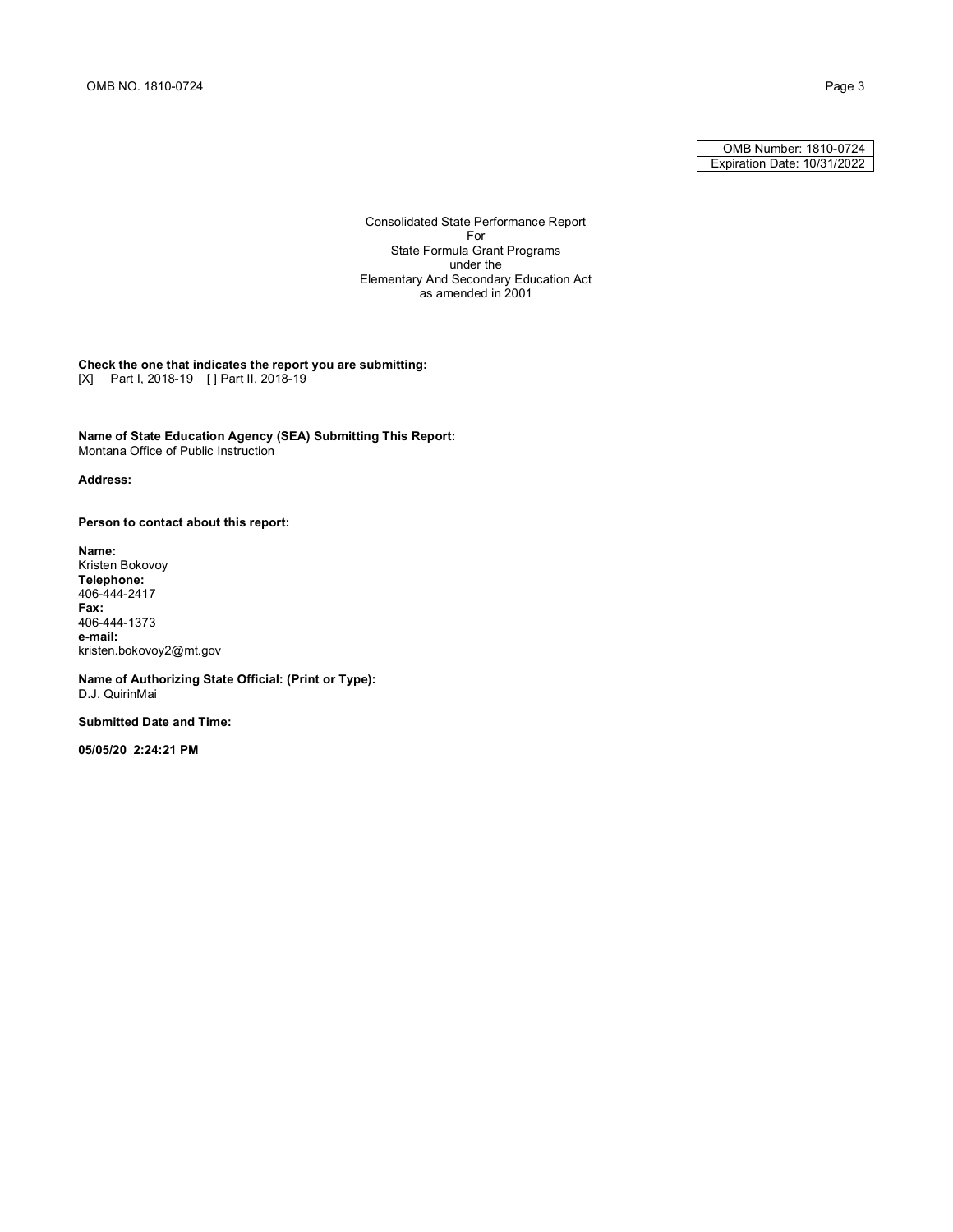### **1.1 GENERAL INFORMATION**

This section collects data on State's Annual State Report Cards required under Section 1111(h)(1)(A) of the *ESEA*.

#### $1.1.1$ **State Report Cards**

| Provide the url for your State's publicly posted Annual State Report | http://opi.mt.gov/Leadership/Academic-Success/Every-Student- |
|----------------------------------------------------------------------|--------------------------------------------------------------|
| Card required under Section $1111(h)(1)(A)$ of the <i>ESEA</i> .     | Succeeds-Act-ESSA/Report-Card                                |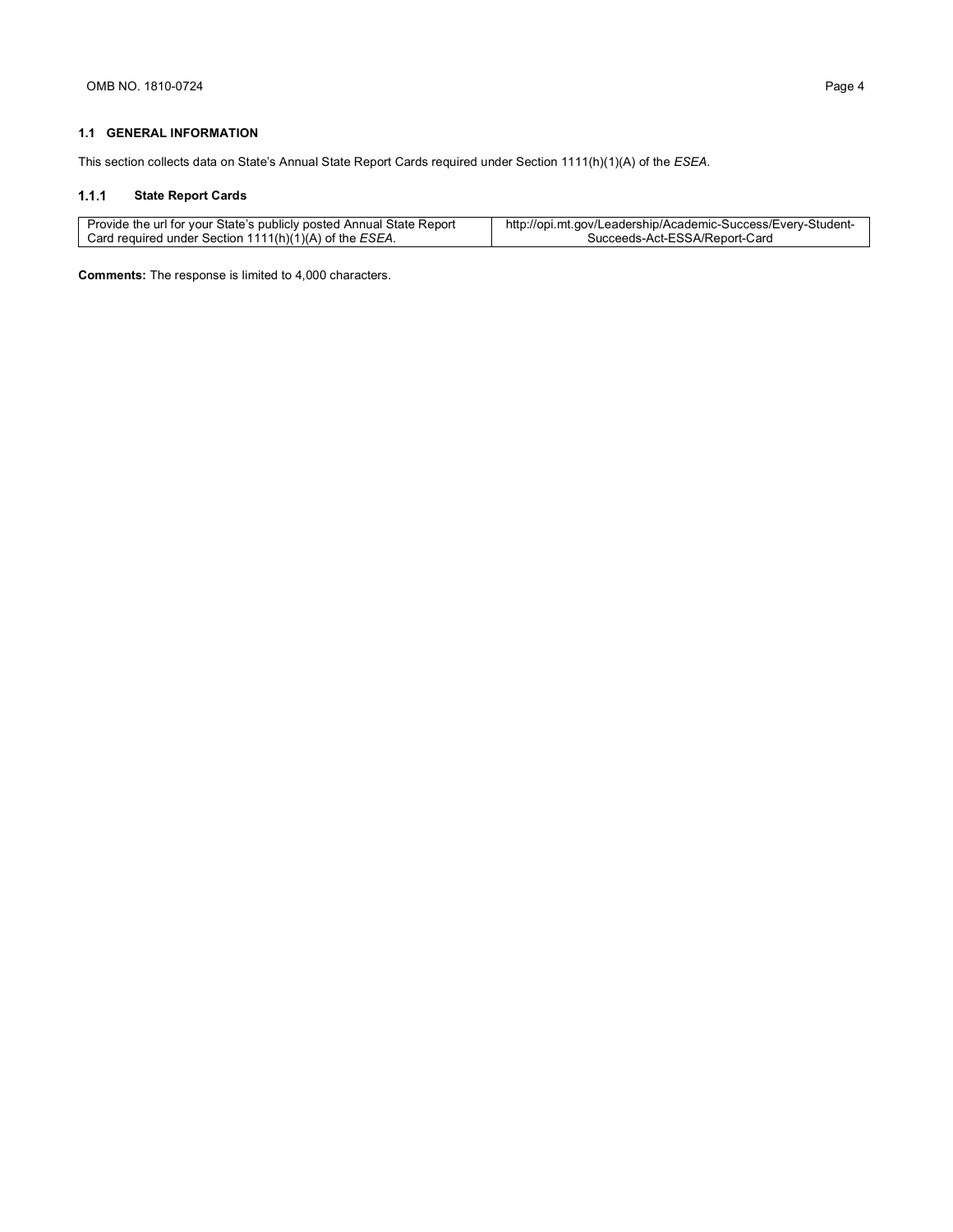#### **1.2 STUDENT ACADEMIC ACHIEVEMENT AND PARTICIPATION IN STATE ASSESSMENTS**

This section collects data on student academic achievement and participation in the State assessments.

**Note:** States are not required to report these data by the racial/ethnic groups shown in the table below; instead, they are required to report these data by the major racial and ethnic groups that align with their accountability system.

#### $1.2.1$ **Academic Achievement and Participation in Mathematics Assessment**

In the table below, provide information on the achievement and participation of students on the mathematics assessments required under Section 1111(b)(2) of the *ESEA* by reporting on: the number of students enrolled during the State's testing window, the number of students who participated in the mathematics assessment, the number of students who took the mathematics assessment and received a valid score, and the number of students who scored at or above proficient. The percentage of students who participated in the assessment and the percentage of students scoring at or above proficient will be calculated automatically.

The student group "children with disabilities (*IDEA*)" includes children with disabilities, as defined under the *Individuals with Disabilities Education Act* (IDEA), who participated in the regular assessments with or without accommodations and alternate assessments. Do not include former children with disabilities (IDEA). Do not include students only covered under Section 504 of the Rehabilitation Act of 1973.

The student group "English learners" should include recently arrived students who are identified as English Learners (ELs) and who have attended schools in the U.S. for less than 12 months. Do not include former ELs (i.e., those who exited EL status prior to the testing window within the past four years).

This table is repeated for each of grades three through eight and once for high school.

| Grade 3                                                | # Students<br><b>Enrolled</b> | # Students    | Percentage of<br><b>Students</b><br>Participating | # Students<br>who Received<br>a Valid Score<br>and for Whom<br>a Proficiency<br>Level was<br><b>Assigned</b> | # Students<br>Scoring at or<br>Above<br><b>Proficient</b> | Percentage of<br><b>Students Scoring</b><br>at or Above<br><b>Proficient</b> |
|--------------------------------------------------------|-------------------------------|---------------|---------------------------------------------------|--------------------------------------------------------------------------------------------------------------|-----------------------------------------------------------|------------------------------------------------------------------------------|
|                                                        |                               | Participating |                                                   |                                                                                                              |                                                           | 48.54%                                                                       |
| All students                                           | 11.255                        | 11.096        | 98.59%                                            | 11.103                                                                                                       | 5.389                                                     |                                                                              |
| American Indian                                        | 1.231                         | 1.198         | 97.32%                                            | 1.199                                                                                                        | 234                                                       | 19.52%                                                                       |
| or Alaska Native                                       |                               |               |                                                   |                                                                                                              |                                                           |                                                                              |
| Asian or Pacific                                       | 76                            | 76            | 100.00%                                           | 77                                                                                                           | 48                                                        | 62.34%                                                                       |
| Islander                                               |                               |               |                                                   |                                                                                                              |                                                           |                                                                              |
| Asian                                                  | 49                            | 49            | 100.00%                                           | 49                                                                                                           | 36                                                        | 73.47%                                                                       |
| Native Hawaiian<br>or other Pacific<br><b>Islander</b> | 27                            | 27            | 100.00%                                           | 28                                                                                                           | 12                                                        | 42.86%                                                                       |
| <b>Black or African</b><br>American                    | 75                            | 72            | 96.00%                                            | 72                                                                                                           | 26                                                        | 36.11%                                                                       |
| Hispanic or Latino                                     | 549                           | 537           | 97.81%                                            | 537                                                                                                          | 184                                                       | 34.26%                                                                       |
| White                                                  | 8,835                         | 8,726         | 98.77%                                            | 8,731                                                                                                        | 4.709                                                     | 53.93%                                                                       |
| Two or more                                            | 489                           | 487           | 99.59%                                            | 487                                                                                                          | 188                                                       | 38.60%                                                                       |
| races                                                  |                               |               |                                                   |                                                                                                              |                                                           |                                                                              |
| Children with<br>disabilities (IDEA)                   | 1,534                         | 1.483         | 96.68%                                            | 1,489                                                                                                        | 321                                                       | 21.56%                                                                       |
| English learners                                       | 323                           | 319           | 98.76%                                            | 320                                                                                                          | 61                                                        | 19.06%                                                                       |
| Economically<br>disadvantaged<br>students              | 5,509                         | 5,407         | 98.15%                                            | 5,412                                                                                                        | 1.940                                                     | 35.85%                                                                       |
| Children in foster<br>care                             | 229                           | 223           | 97.38%                                            | 223                                                                                                          | 77                                                        | 34.53%                                                                       |
| Children who are<br>homeless                           | 276                           | 267           | 96.74%                                            | 267                                                                                                          | 59                                                        | 22.10%                                                                       |
| Migratory<br>students                                  | 38                            | 38            | 100.00%                                           | 38                                                                                                           | 10                                                        | 26.32%                                                                       |
| Military<br>connected<br>students                      | 129                           | 126           | 97.67%                                            | 127                                                                                                          | 63                                                        | 49.61%                                                                       |
| Male                                                   | 5,675                         | 5,574         | 98.22%                                            | 5,577                                                                                                        | 2,784                                                     | 49.92%                                                                       |
| Female                                                 | 5.580                         | 5.522         | 98.96%                                            | 5.526                                                                                                        | 2.605                                                     | 47.14%                                                                       |

| 1.2.1.1 |  | Academic Achievement and Participation in Mathematics Assessment – Grade 3 |         |
|---------|--|----------------------------------------------------------------------------|---------|
|         |  |                                                                            | 11.0111 |

**Comments:** The response is limited to 4,000 characters.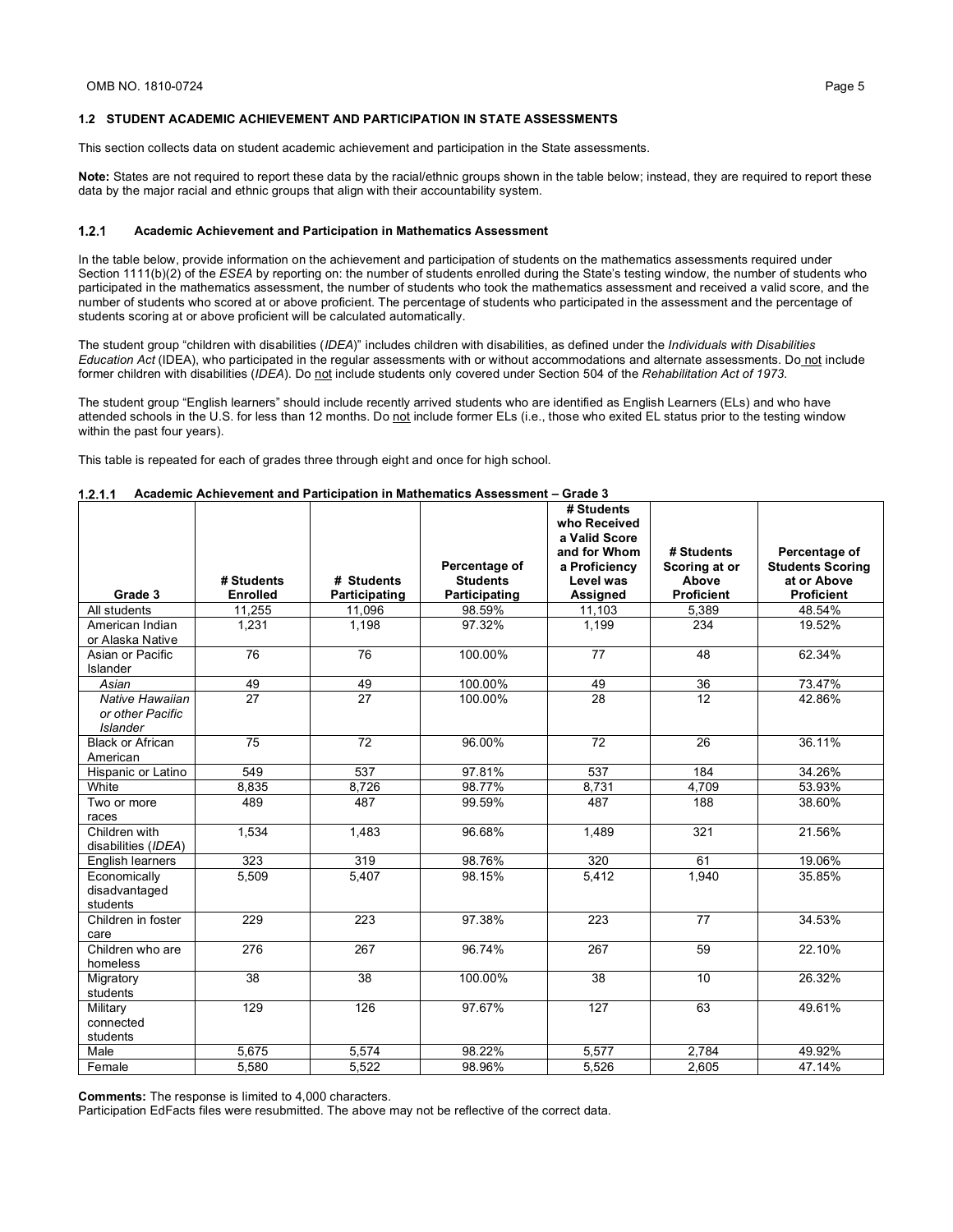|                                                        |                               |                             |                                  | # Students<br>who Received<br>a Valid Score<br>and for Whom | # Students                 | Percentage of                    |
|--------------------------------------------------------|-------------------------------|-----------------------------|----------------------------------|-------------------------------------------------------------|----------------------------|----------------------------------|
|                                                        |                               |                             | Percentage of                    | a Proficiency                                               | Scoring at or              | <b>Students Scoring</b>          |
| Grade 4                                                | # Students<br><b>Enrolled</b> | # Students<br>Participating | <b>Students</b><br>Participating | Level was<br>Assigned                                       | Above<br><b>Proficient</b> | at or Above<br><b>Proficient</b> |
| All students                                           | 11,698                        | 11,500                      | 98.31%                           | 11,507                                                      | 5,228                      | 45.43%                           |
| American Indian<br>or Alaska Native                    | 1,291                         | 1,242                       | 96.20%                           | 1,243                                                       | 218                        | 17.54%                           |
| Asian or Pacific<br>Islander                           | 105                           | 103                         | 98.10%                           | 103                                                         | 45                         | 43.69%                           |
| Asian                                                  | 79                            | 77                          | 97.47%                           | 77                                                          | 39                         | 50.65%                           |
| Native Hawaiian<br>or other Pacific<br><b>Islander</b> | 26                            | 26                          | 100.00%                          | 26                                                          | 6                          | 23.08%                           |
| <b>Black or African</b><br>American                    | 85                            | 79                          | 92.94%                           | 79                                                          | 27                         | 34.18%                           |
| Hispanic or Latino                                     | 625                           | 614                         | 98.24%                           | 615                                                         | 219                        | 35.61%                           |
| White                                                  | 9,029                         | 8,909                       | 98.67%                           | 8,914                                                       | 4,504                      | 50.53%                           |
| Two or more<br>races                                   | 563                           | 553                         | 98.22%                           | 553                                                         | 215                        | 38.88%                           |
| Children with<br>disabilities (IDEA)                   | 1,575                         | 1,515                       | 96.19%                           | 1.522                                                       | $\overline{273}$           | 17.94%                           |
| English learners                                       | 415                           | 396                         | 95.42%                           | 396                                                         | 38                         | 9.60%                            |
| Economically<br>disadvantaged<br>students              | 5,671                         | 5,536                       | 97.62%                           | 5,540                                                       | 1,801                      | 32.51%                           |
| Children in foster<br>care                             | 216                           | 210                         | 97.22%                           | 210                                                         | 46                         | 21.90%                           |
| Children who are<br>homeless                           | 254                           | 237                         | 93.31%                           | 237                                                         | 41                         | 17.30%                           |
| Migratory<br>students                                  | 51                            | 50                          | 98.04%                           | 50                                                          | 13                         | 26.00%                           |
| Military<br>connected<br>students                      | 142                           | 141                         | 99.30%                           | 141                                                         | 87                         | 61.70%                           |
| Male                                                   | 6,037                         | 5,923                       | 98.11%                           | 5,927                                                       | 2,786                      | 47.01%                           |
| Female                                                 | 5,661                         | 5,577                       | 98.52%                           | 5,580                                                       | 2,442                      | 43.76%                           |

**Comments:** The response is limited to 4,000 characters.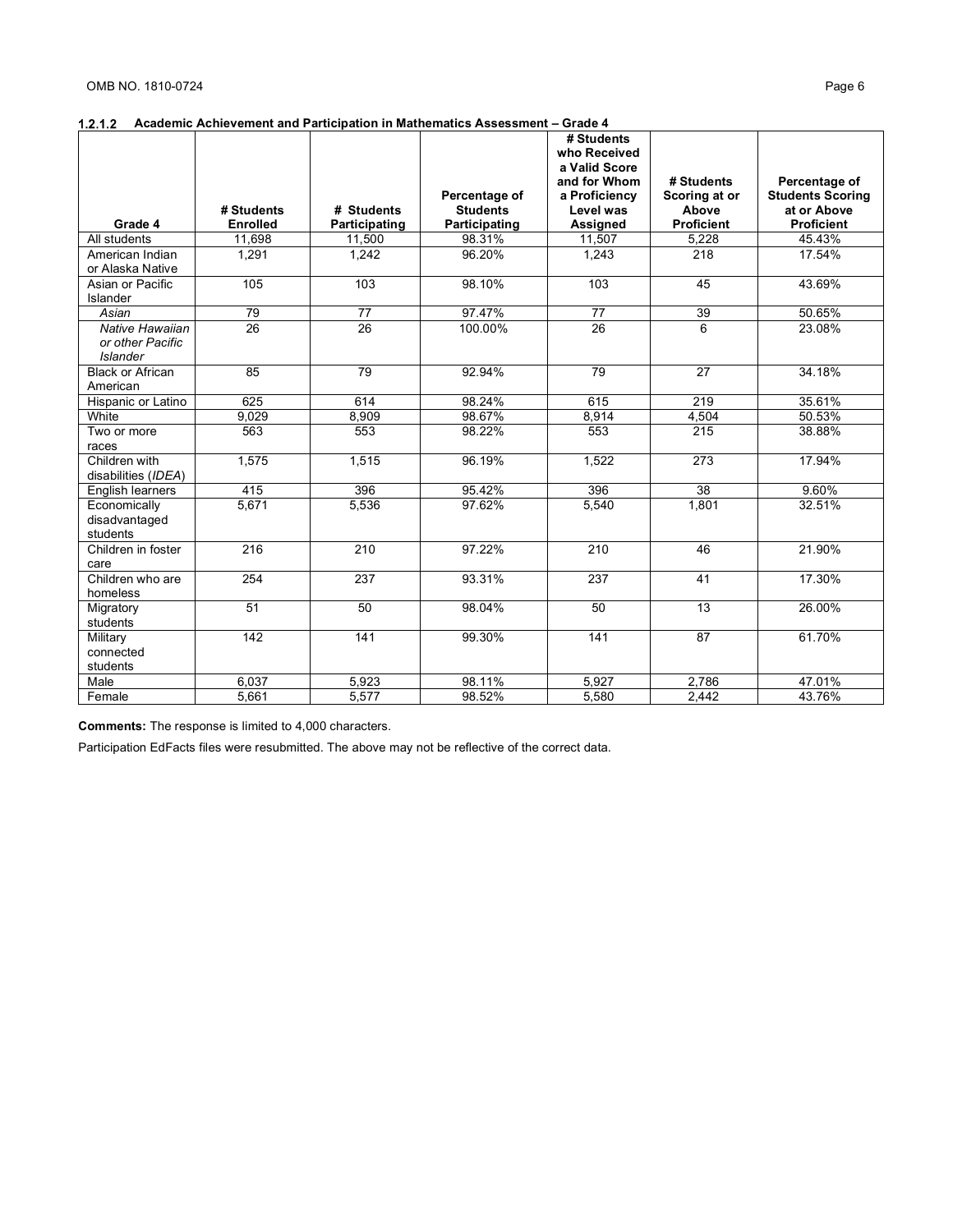|                                     |                 |               |                 | # Students<br>who Received |                   |                         |
|-------------------------------------|-----------------|---------------|-----------------|----------------------------|-------------------|-------------------------|
|                                     |                 |               |                 | a Valid Score              |                   |                         |
|                                     |                 |               |                 | and for Whom               | # Students        | Percentage of           |
|                                     |                 |               | Percentage of   | a Proficiency              | Scoring at or     | <b>Students Scoring</b> |
|                                     | # Students      | # Students    | <b>Students</b> | Level was                  | Above             | at or Above             |
| Grade 5                             | <b>Enrolled</b> | Participating | Participating   | Assigned                   | <b>Proficient</b> | <b>Proficient</b>       |
| All students                        | 12.084          | 11,886        | 98.36%          | 11,896                     | 4,797             | 40.32%                  |
| American Indian<br>or Alaska Native | 1,339           | 1,295         | 96.71%          | 1,300                      | 178               | 13.69%                  |
| Asian or Pacific                    | 97              | 94            | 96.91%          | 94                         | 45                | 47.87%                  |
| Islander                            |                 |               |                 |                            |                   |                         |
| Asian                               | 79              | 76            | 96.20%          | 76                         | 37                | 48.68%                  |
| Native Hawaiian                     | 18              | 18            | 100.00%         | 18                         | 8                 | 44.44%                  |
| or other Pacific<br><b>Islander</b> |                 |               |                 |                            |                   |                         |
| <b>Black or African</b>             | 95              | 92            | 96.84%          | 92                         | 18                | 19.57%                  |
| American                            |                 |               |                 |                            |                   |                         |
| Hispanic or Latino                  | 593             | 583           | 98.31%          | 583                        | 164               | 28.13%                  |
| White                               | 9,352           | 9,228         | 98.67%          | 9,232                      | 4,193             | 45.42%                  |
| Two or more                         | 608             | 594           | 97.70%          | 595                        | 199               | 33.45%                  |
| races                               |                 |               |                 |                            |                   |                         |
| Children with                       | 1.566           | 1.507         | 96.23%          | 1.517                      | 207               | 13.65%                  |
| disabilities (IDEA)                 |                 |               |                 |                            |                   |                         |
| <b>English learners</b>             | 407             | 395           | 97.05%          | 395                        | 29                | 7.34%                   |
| Economically                        | 5,831           | 5,700         | 97.75%          | 5,709                      | 1.593             | 27.90%                  |
| disadvantaged                       |                 |               |                 |                            |                   |                         |
| students                            |                 |               |                 |                            |                   |                         |
| Children in foster                  | 213             | 199           | 93.43%          | 199                        | 37                | 18.59%                  |
| care<br>Children who are            | 299             | 285           | 95.32%          | 287                        | 38                | 13.24%                  |
| homeless                            |                 |               |                 |                            |                   |                         |
| Migratory                           | 36              | 35            | 97.22%          | 35                         | 5                 | 14.29%                  |
| students                            |                 |               |                 |                            |                   |                         |
| Military                            | 122             | 121           | 99.18%          | 121                        | 54                | 44.63%                  |
| connected                           |                 |               |                 |                            |                   |                         |
| students                            |                 |               |                 |                            |                   |                         |
| Male                                | 6,192           | 6,084         | 98.26%          | 6,089                      | 2,534             | 41.62%                  |
| Female                              | 5.892           | 5.802         | 98.47%          | 5,807                      | 2,263             | 38.97%                  |

**Comments:** The response is limited to 4,000 characters.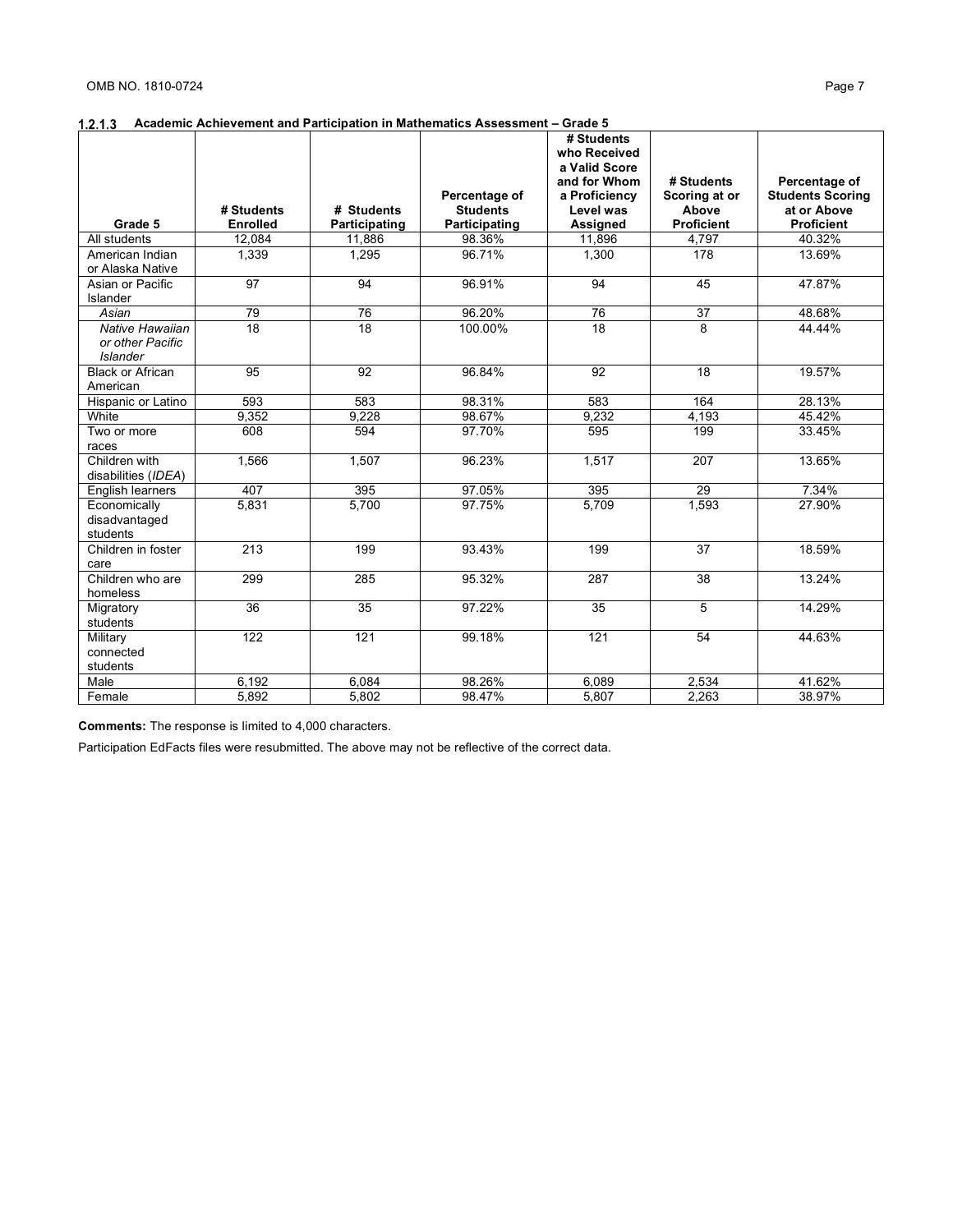|                                                        |                 |                 |                 | # Students<br>who Received<br>a Valid Score |                             |                                          |
|--------------------------------------------------------|-----------------|-----------------|-----------------|---------------------------------------------|-----------------------------|------------------------------------------|
|                                                        |                 |                 | Percentage of   | and for Whom<br>a Proficiency               | # Students<br>Scoring at or | Percentage of<br><b>Students Scoring</b> |
|                                                        | # Students      | # Students      | <b>Students</b> | Level was                                   | Above                       | at or Above                              |
| Grade 6                                                | <b>Enrolled</b> | Participating   | Participating   | Assigned                                    | <b>Proficient</b>           | <b>Proficient</b>                        |
| All students                                           | 11,716          | 11,523          | 98.35%          | 11,526                                      | 4,482                       | 38.89%                                   |
| American Indian<br>or Alaska Native                    | 1,304           | 1,256           | 96.32%          | 1,256                                       | 170                         | 13.54%                                   |
| Asian or Pacific<br>Islander                           | 86              | 86              | 100.00%         | 86                                          | 40                          | 46.51%                                   |
| Asian                                                  | 66              | 66              | 100.00%         | 66                                          | 37                          | 56.06%                                   |
| Native Hawaiian<br>or other Pacific<br><b>Islander</b> | 20              | 20              | 100.00%         | 20                                          | 3                           | 15.00%                                   |
| <b>Black or African</b><br>American                    | 86              | 83              | 96.51%          | 83                                          | 21                          | 25.30%                                   |
| Hispanic or Latino                                     | 618             | 610             | 98.71%          | 610                                         | 159                         | 26.07%                                   |
| White                                                  | 9,150           | 9,028           | 98.67%          | 9,031                                       | 3,935                       | 43.57%                                   |
| Two or more<br>races                                   | 472             | 460             | 97.46%          | 460                                         | 157                         | 34.13%                                   |
| Children with<br>disabilities (IDEA)                   | 1,505           | 1,445           | 96.01%          | 1,448                                       | 163                         | 11.26%                                   |
| English learners                                       | 352             | 341             | 96.88%          | 341                                         | 16                          | 4.69%                                    |
| Economically<br>disadvantaged<br>students              | 5,386           | 5,264           | 97.73%          | 5,264                                       | 1,371                       | 26.04%                                   |
| Children in foster<br>care                             | 199             | 193             | 96.98%          | 193                                         | 33                          | 17.10%                                   |
| Children who are<br>homeless                           | 231             | 217             | 93.94%          | 217                                         | 28                          | 12.90%                                   |
| Migratory<br>students                                  | $\overline{47}$ | $\overline{47}$ | 100.00%         | $\overline{47}$                             | $\overline{7}$              | 14.89%                                   |
| Military<br>connected<br>students                      | 108             | 106             | 98.15%          | 106                                         | 68                          | 64.15%                                   |
| Male                                                   | 6,048           | 5,953           | 98.43%          | 5,956                                       | 2,283                       | 38.33%                                   |
| Female                                                 | 5,668           | 5,570           | 98.27%          | 5,570                                       | 2,199                       | 39.48%                                   |

**Comments:** The response is limited to 4,000 characters.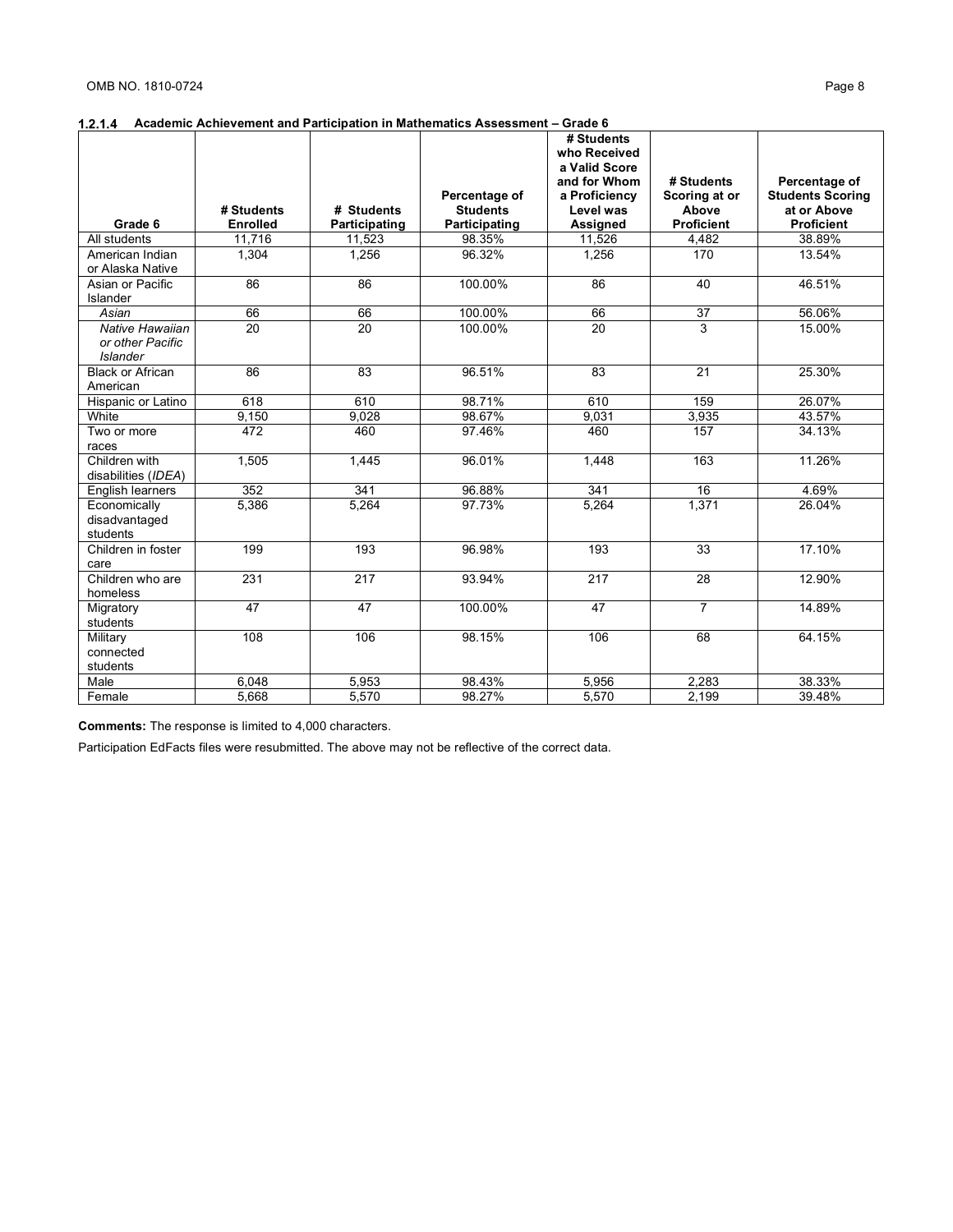|                                                        |                               |                             |                                  | # Students<br>who Received<br>a Valid Score<br>and for Whom | # Students                 | Percentage of                    |
|--------------------------------------------------------|-------------------------------|-----------------------------|----------------------------------|-------------------------------------------------------------|----------------------------|----------------------------------|
|                                                        |                               |                             | Percentage of                    | a Proficiency                                               | Scoring at or              | <b>Students Scoring</b>          |
| Grade 7                                                | # Students<br><b>Enrolled</b> | # Students<br>Participating | <b>Students</b><br>Participating | Level was<br>Assigned                                       | Above<br><b>Proficient</b> | at or Above<br><b>Proficient</b> |
| All students                                           | 11,732                        | 11,488                      | 97.92%                           | 11,498                                                      | 4,771                      | 41.49%                           |
| American Indian<br>or Alaska Native                    | 1,299                         | 1,233                       | 94.92%                           | 1,233                                                       | 169                        | 13.71%                           |
| Asian or Pacific<br>Islander                           | 125                           | 122                         | 97.60%                           | 123                                                         | 59                         | 47.97%                           |
| Asian                                                  | 90                            | 89                          | 98.89%                           | 89                                                          | 46                         | 51.69%                           |
| Native Hawaiian<br>or other Pacific<br><b>Islander</b> | 35                            | 33                          | 94.29%                           | 34                                                          | 13                         | 38.24%                           |
| <b>Black or African</b><br>American                    | 105                           | 100                         | 95.24%                           | 100                                                         | 24                         | 24.00%                           |
| Hispanic or Latino                                     | $\overline{572}$              | 559                         | 97.73%                           | 560                                                         | 162                        | 28.93%                           |
| White                                                  | 9,162                         | 9,021                       | 98.46%                           | 9,029                                                       | 4,213                      | 46.66%                           |
| Two or more<br>races                                   | 469                           | 453                         | 96.59%                           | 453                                                         | 144                        | 31.79%                           |
| Children with<br>disabilities (IDEA)                   | 1,528                         | 1,456                       | 95.29%                           | 1.466                                                       | 174                        | 11.87%                           |
| English learners                                       | 263                           | 245                         | 93.16%                           | 245                                                         | 25                         | 10.20%                           |
| Economically<br>disadvantaged<br>students              | 4,978                         | 4,814                       | 96.71%                           | 4,820                                                       | 1,290                      | 26.76%                           |
| Children in foster<br>care                             | 165                           | 161                         | 97.58%                           | 161                                                         | $\overline{27}$            | 16.77%                           |
| Children who are<br>homeless                           | 228                           | 202                         | 88.60%                           | 202                                                         | 30                         | 14.85%                           |
| Migratory<br>students                                  | $\overline{39}$               | $\overline{36}$             | 92.31%                           | 36                                                          | 9                          | 25.00%                           |
| Military<br>connected<br>students                      | 132                           | 129                         | 97.73%                           | 129                                                         | 65                         | 50.39%                           |
| Male                                                   | 6,086                         | 5,960                       | 97.93%                           | 5,965                                                       | 2,487                      | 41.69%                           |
| Female                                                 | 5,646                         | 5,528                       | 97.91%                           | 5,533                                                       | 2,284                      | 41.28%                           |

**Comments:** The response is limited to 4,000 characters.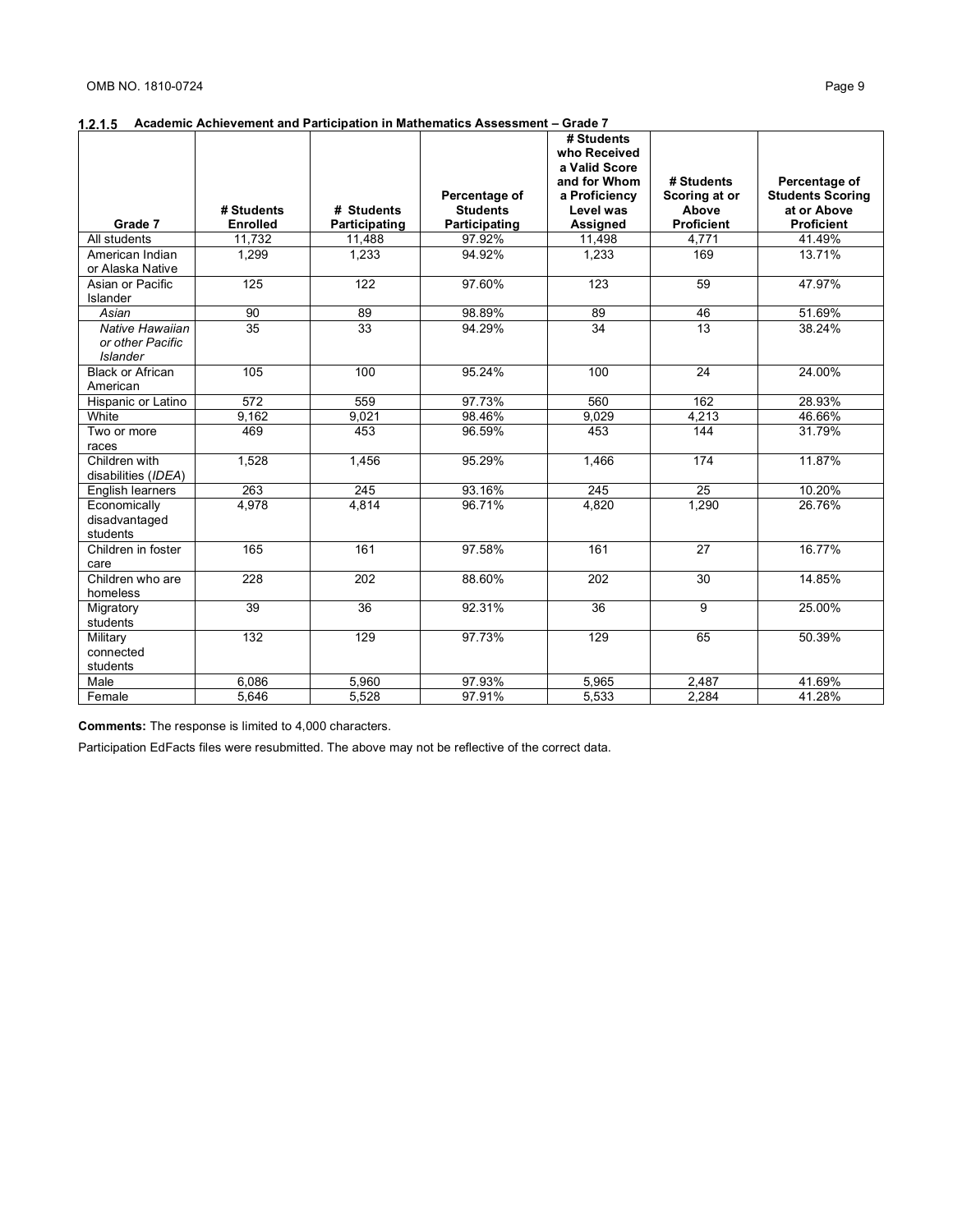|                                                        |                    |               |                 | # Students<br>who Received<br>a Valid Score |                             |                                          |
|--------------------------------------------------------|--------------------|---------------|-----------------|---------------------------------------------|-----------------------------|------------------------------------------|
|                                                        |                    |               | Percentage of   | and for Whom<br>a Proficiency               | # Students<br>Scoring at or | Percentage of<br><b>Students Scoring</b> |
|                                                        | # Students         | # Students    | <b>Students</b> | Level was                                   | Above                       | at or Above                              |
| Grade 8                                                | <b>Enrolled</b>    | Participating | Participating   | Assigned                                    | <b>Proficient</b>           | <b>Proficient</b>                        |
| All students                                           | 11,084             | 10,768        | 97.15%          | 10,778                                      | 3,932                       | 36.48%                                   |
| American Indian<br>or Alaska Native                    | 1,265              | 1,184         | 93.60%          | 1.186                                       | 145                         | 12.23%                                   |
| Asian or Pacific<br>Islander                           | 119                | 117           | 98.32%          | 117                                         | 69                          | 58.97%                                   |
| Asian                                                  | 95                 | 94            | 98.95%          | 94                                          | 64                          | 68.09%                                   |
| Native Hawaiian<br>or other Pacific<br><b>Islander</b> | 24                 | 23            | 95.83%          | 23                                          | 5                           | 21.74%                                   |
| <b>Black or African</b><br>American                    | 99                 | 93            | 93.94%          | 93                                          | 20                          | 21.51%                                   |
| Hispanic or Latino                                     | $\overline{573}$   | 554           | 96.68%          | 554                                         | 139                         | 25.09%                                   |
| White                                                  | 8,619              | 8,424         | 97.74%          | 8,432                                       | 3,441                       | 40.81%                                   |
| Two or more<br>races                                   | 409                | 396           | 96.82%          | 396                                         | 118                         | 29.80%                                   |
| Children with<br>disabilities (IDEA)                   | 1,393              | 1,296         | 93.04%          | 1,305                                       | 116                         | 8.89%                                    |
| English learners                                       | 233                | 215           | 92.27%          | 215                                         | 11                          | 5.12%                                    |
| Economically<br>disadvantaged<br>students              | 4,582              | 4,386         | 95.72%          | 4,393                                       | 1,040                       | 23.67%                                   |
| Children in foster<br>care                             | 153                | 143           | 93.46%          | 143                                         | 17                          | 11.89%                                   |
| Children who are<br>homeless                           | 217                | 202           | 93.09%          | 203                                         | 17                          | 8.37%                                    |
| Migratory<br>students                                  | $\overline{39}$    | 39            | 100.00%         | 39                                          | 6                           | 15.38%                                   |
| Military<br>connected<br>students                      | 66                 | 64            | 96.97%          | 64                                          | 34                          | 53.13%                                   |
| Male                                                   | 5,642              | 5.472         | 96.99%          | 5,479                                       | 1,892                       | 34.53%                                   |
| Female                                                 | $\overline{5,}442$ | 5,296         | 97.32%          | 5,299                                       | 2.040                       | 38.50%                                   |

**Comments:** The response is limited to 4,000 characters.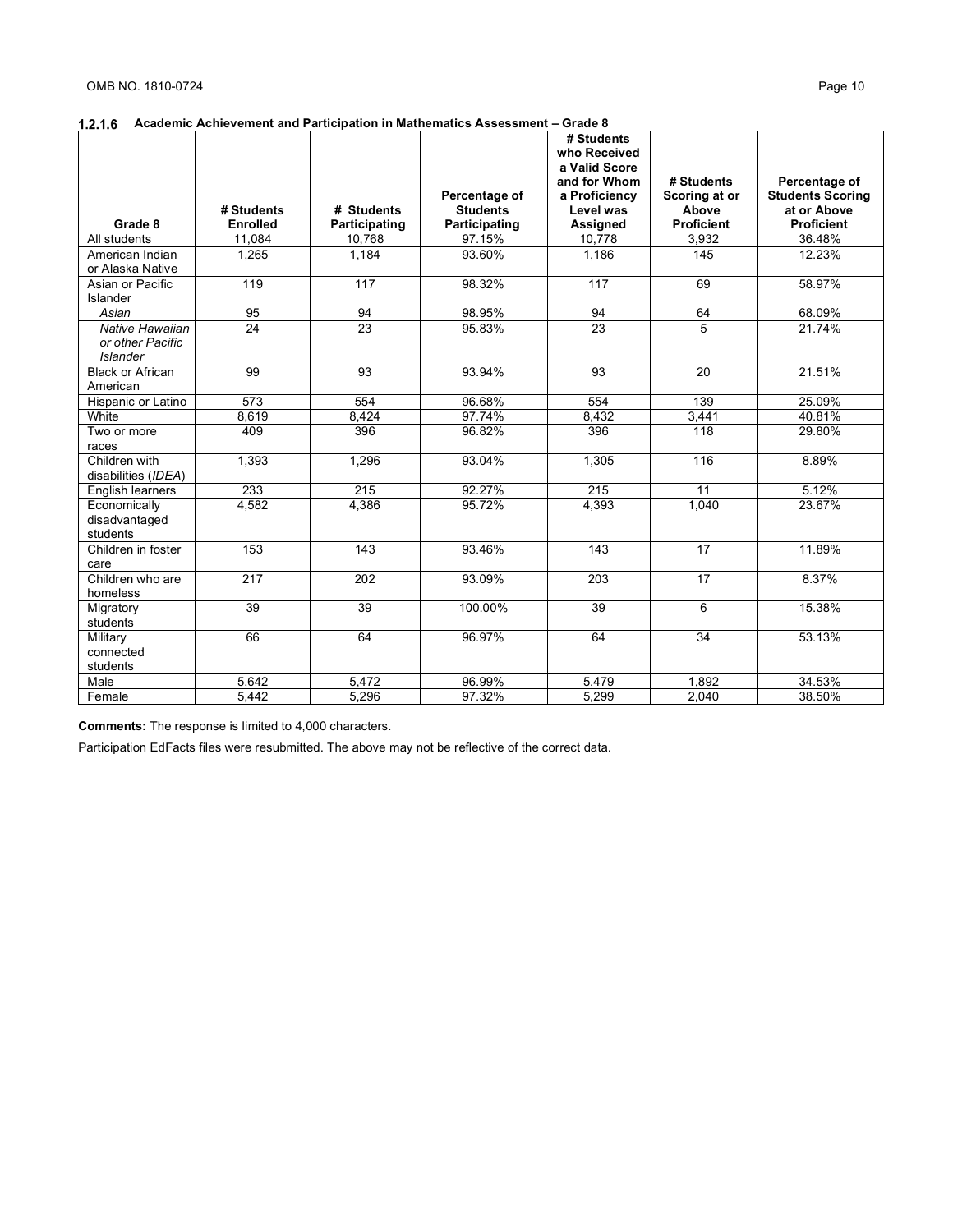### **Academic Achievement and Participation in Mathematics Assessment – High School**

|                                                        |                 |               |                 | # Students<br>who Received<br>a Valid Score<br>and for Whom | # Students        | Percentage of           |
|--------------------------------------------------------|-----------------|---------------|-----------------|-------------------------------------------------------------|-------------------|-------------------------|
|                                                        |                 |               | Percentage of   | a Proficiency                                               | Scoring at or     | <b>Students Scoring</b> |
|                                                        | # Students      | # Students    | <b>Students</b> | Level was                                                   | Above             | at or Above             |
| <b>High School</b>                                     | <b>Enrolled</b> | Participating | Participating   | Assigned                                                    | <b>Proficient</b> | <b>Proficient</b>       |
| All students                                           | 9,806           | 9,276         | 94.60%          | 9,273                                                       | 3,125             | 33.70%                  |
| American Indian<br>or Alaska Native                    | 951             | 803           | 84.44%          | 799                                                         | 78                | 9.76%                   |
| Asian or Pacific<br>Islander                           | 118             | 114           | 96.61%          | 114                                                         | 40                | 35.09%                  |
| Asian                                                  | 100             | 96            | 96.00%          | 96                                                          | 37                | 38.54%                  |
| Native Hawaiian<br>or other Pacific<br><b>Islander</b> | 18              | 18            | 100.00%         | 18                                                          | 3                 | 16.67%                  |
| <b>Black or African</b><br>American                    | 90              | 80            | 88.89%          | 80                                                          | 12                | 15.00%                  |
| Hispanic or Latino                                     | 434             | 413           | 95.16%          | 413                                                         | 109               | 26.39%                  |
| White                                                  | 7,902           | 7,579         | 95.91%          | 7,580                                                       | 2,810             | 37.07%                  |
| Two or more<br>races                                   | 311             | 287           | 92.28%          | 287                                                         | 76                | 26.48%                  |
| Children with<br>disabilities (IDEA)                   | 958             | 824           | 86.01%          | 826                                                         | 74                | 8.96%                   |
| English learners                                       | 132             | 98            | 74.24%          | 98                                                          | $\overline{2}$    | 2.04%                   |
| Economically<br>disadvantaged<br>students              | 3,073           | 2,756         | 89.68%          | 2,754                                                       | 488               | 17.72%                  |
| Children in foster<br>care                             | 85              | 72            | 84.71%          | $\overline{71}$                                             | 5                 | 7.04%                   |
| Children who are<br>homeless                           | 212             | 176           | 83.02%          | 176                                                         | 18                | 10.23%                  |
| Migratory<br>students                                  | 35              | 34            | 97.14%          | 34                                                          | 6                 | 17.65%                  |
| Military<br>connected<br>students                      | $\overline{71}$ | 69            | 97.18%          | 69                                                          | 27                | 39.13%                  |
| Male                                                   | 4,968           | 4,684         | 94.28%          | 4,682                                                       | 1,700             | 36.31%                  |
| Female                                                 | 4,838           | 4,592         | 94.92%          | 4,591                                                       | 1,425             | 31.04%                  |

**Comments:** The response is limited to 4,000 characters.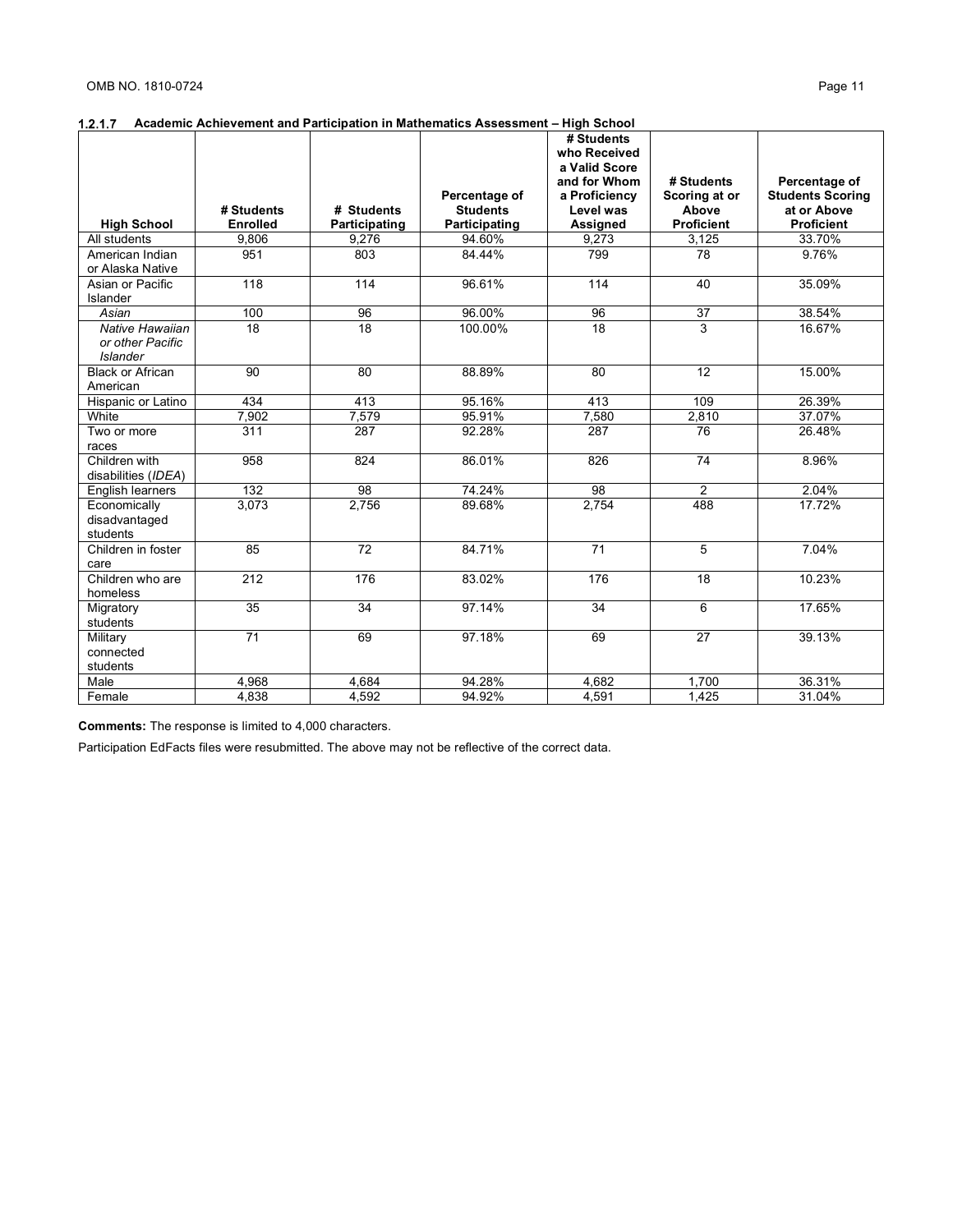In the table below, provide information on the achievement and participation of students on the reading/language arts assessments required under Section 1111(b)(2) of the *ESEA* by reporting on: the number of students enrolled during the State's testing window, the number of students who participated in the reading/language arts assessment, the number of students who took the reading/language arts assessment and received a valid score, and the number of students who scored at or above proficient. The percentage of students who were tested and the percentage of students scoring at or above proficient will be calculated automatically.

The student group "children with disabilities (*IDEA*)" includes children who participated in the regular assessments with or without accommodations and alternate assessments. Do not include former children with disabilities (IDEA). Do not include students only covered under Section 504 of the *Rehabilitation Act of 1973*.

The student group "English learners" does not include recently arrived students who have attended schools in the United States for fewer than 12 months and who took an assessment of English language proficiency (ELP) in lieu of the State's reading/language arts assessment. Do not include former ELs.

This table is repeated for each of grades three through eight and once for high school.

#### **Academic Achievement and Participation in Reading/Language Arts Assessment – Grade 3**

|                                                        | # Students      | # Students    | Percentage of<br><b>Students</b> | # Students<br>who Received<br>a Valid Score<br>and for Whom<br>a Proficiency<br>Level was | # Students<br>Scoring at or<br>Above | Percentage of<br><b>Students Scoring</b><br>at or Above |
|--------------------------------------------------------|-----------------|---------------|----------------------------------|-------------------------------------------------------------------------------------------|--------------------------------------|---------------------------------------------------------|
| Grade 3                                                | <b>Enrolled</b> | Participating | Participating                    | Assigned                                                                                  | <b>Proficient</b>                    | <b>Proficient</b>                                       |
| All students                                           | 11,255          | 11,114        | 98.75%                           | 11,115                                                                                    | 5,372                                | 48.33%                                                  |
| American Indian<br>or Alaska Native                    | 1,231           | 1,201         | 97.56%                           | 1,202                                                                                     | 231                                  | 19.22%                                                  |
| Asian or Pacific<br><b>Islander</b>                    | 76              | 74            | 97.37%                           | 75                                                                                        | 41                                   | 54.67%                                                  |
| Asian                                                  | 49              | 47            | 95.92%                           | 47                                                                                        | 29                                   | 61.70%                                                  |
| Native Hawaiian<br>or other Pacific<br><b>Islander</b> | $\overline{27}$ | 27            | 100.00%                          | 28                                                                                        | $\overline{12}$                      | 42.86%                                                  |
| <b>Black or African</b><br>American                    | 75              | 71            | 94.67%                           | 68                                                                                        | 26                                   | 38.24%                                                  |
| Hispanic or Latino                                     | 549             | 538           | 98.00%                           | 537                                                                                       | 206                                  | 38.36%                                                  |
| White                                                  | 8,835           | 8,743         | 98.96%                           | 8,746                                                                                     | 4,676                                | 53.46%                                                  |
| Two or more<br>races                                   | 489             | 487           | 99.59%                           | 487                                                                                       | 192                                  | 39.43%                                                  |
| Children with<br>disabilities (IDEA)                   | 1.534           | 1.495         | 97.46%                           | 1.501                                                                                     | 322                                  | 21.45%                                                  |
| <b>English Learners</b>                                | 323             | 317           | 98.14%                           | 313                                                                                       | 44                                   | 14.06%                                                  |
| Economically<br>disadvantaged<br>students              | 5,509           | 5,417         | 98.33%                           | 5,417                                                                                     | 1.945                                | 35.91%                                                  |
| Children in foster<br>care                             | 229             | 226           | 98.69%                           | 226                                                                                       | 68                                   | 30.09%                                                  |
| Children who are<br>homeless                           | 276             | 267           | 96.74%                           | 267                                                                                       | 73                                   | 27.34%                                                  |
| Migratory<br>students                                  | $\overline{38}$ | 38            | 100.00%                          | 38                                                                                        | 12                                   | 31.58%                                                  |
| Military<br>connected<br>students                      | 129             | 127           | 98.45%                           | 127                                                                                       | $\overline{73}$                      | 57.48%                                                  |
| Male                                                   | 5,675           | 5,587         | 98.45%                           | 5,588                                                                                     | 2,482                                | 44.42%                                                  |
| Female                                                 | 5.580           | 5,527         | 99.05%                           | 5,527                                                                                     | 2,890                                | 52.29%                                                  |

**Comments:** The response is limited to 4,000 characters.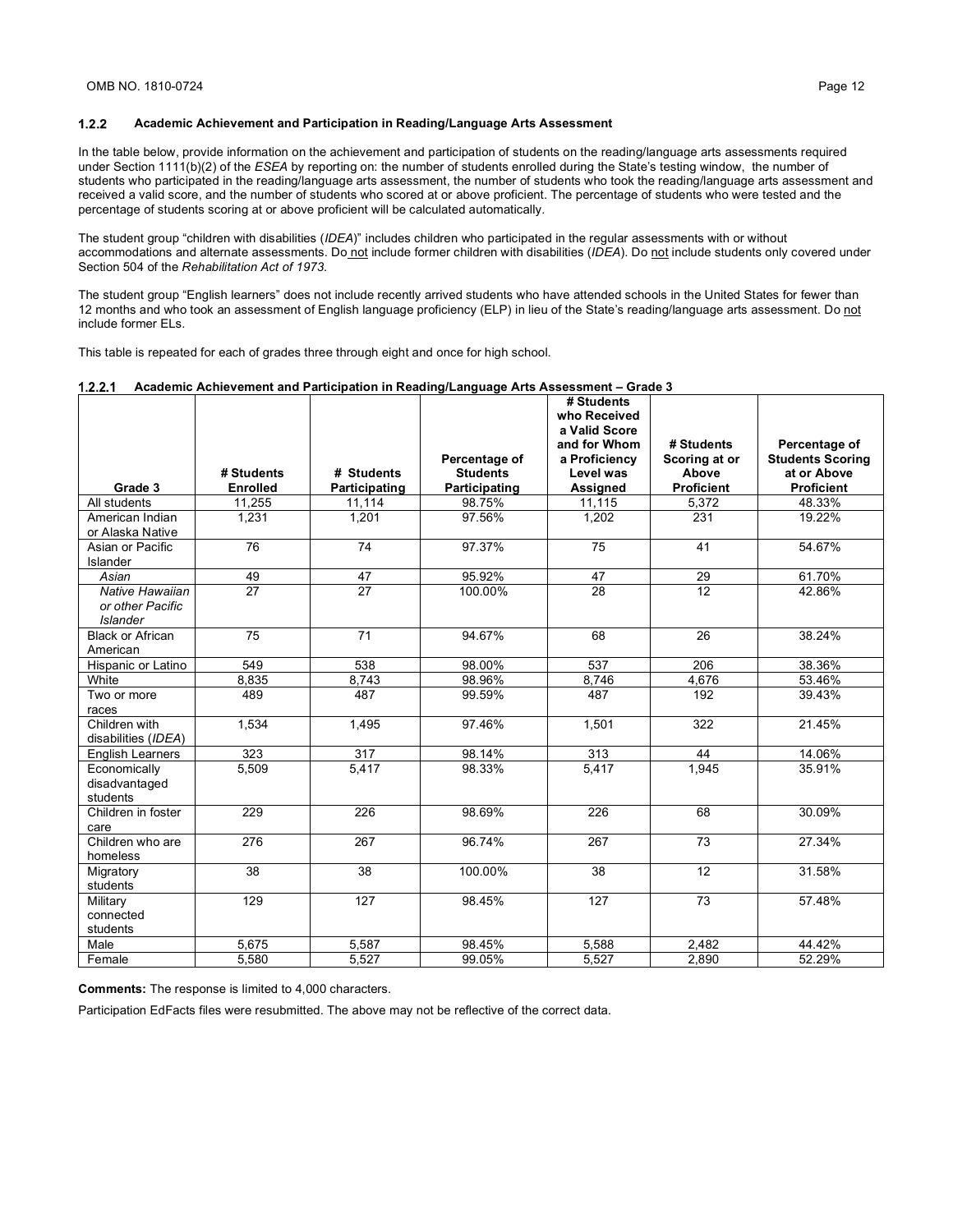|                                           |                 |               |                 | # Students<br>who Received    |                   |                         |
|-------------------------------------------|-----------------|---------------|-----------------|-------------------------------|-------------------|-------------------------|
|                                           |                 |               |                 | a Valid Score<br>and for Whom | # Students        | Percentage of           |
|                                           |                 |               | Percentage of   | a Proficiency                 | Scoring at or     | <b>Students Scoring</b> |
|                                           | # Students      | # Students    | <b>Students</b> | Level was                     | Above             | at or Above             |
| Grade 4                                   | <b>Enrolled</b> | Participating | Participating   | Assigned                      | <b>Proficient</b> | <b>Proficient</b>       |
| All students                              | 11,698          | 11,534        | 98.60%          | 11,537                        | 5,458             | 47.31%                  |
| American Indian<br>or Alaska Native       | 1.291           | 1,251         | 96.90%          | 1,252                         | $\overline{250}$  | 19.97%                  |
| Asian or Pacific<br>Islander              | 105             | 100           | 95.24%          | 99                            | 43                | 43.43%                  |
| Asian                                     | 79              | 74            | 93.67%          | 73                            | 40                | 54.79%                  |
| Native Hawaiian<br>or other Pacific       | 26              | 26            | 100.00%         | 26                            | 3                 | 11.54%                  |
| <b>Islander</b>                           |                 |               |                 |                               |                   |                         |
| <b>Black or African</b><br>American       | 85              | 80            | 94.12%          | 79                            | 24                | 30.38%                  |
| Hispanic or Latino                        | 625             | 617           | 98.72%          | 618                           | $\overline{212}$  | 34.30%                  |
| White                                     | 9,029           | 8,931         | 98.91%          | 8,934                         | 4,696             | 52.56%                  |
| Two or more<br>races                      | 563             | 555           | 98.58%          | 555                           | 233               | 41.98%                  |
| Children with<br>disabilities (IDEA)      | 1.575           | 1.523         | 96.70%          | 1.529                         | 300               | 19.62%                  |
| <b>English Learners</b>                   | 415             | 397           | 95.66%          | 394                           | 43                | 10.91%                  |
| Economically<br>disadvantaged<br>students | 5,671           | 5,565         | 98.13%          | 5,567                         | 1.877             | 33.72%                  |
| Children in foster<br>care                | 216             | 211           | 97.69%          | 211                           | 46                | 21.80%                  |
| Children who are<br>homeless              | 254             | 240           | 94.49%          | 240                           | 52                | 21.67%                  |
| Migratory<br>students                     | $\overline{51}$ | 50            | 98.04%          | $\overline{50}$               | 15                | 30.00%                  |
| Military<br>connected<br>students         | 142             | 141           | 99.30%          | 141                           | 84                | 59.57%                  |
| Male                                      | 6,037           | 5,943         | 98.44%          | 5,943                         | 2,593             | 43.63%                  |
| Female                                    | 5,661           | 5,591         | 98.76%          | 5,594                         | 2.865             | 51.22%                  |

**Comments:** The response is limited to 4,000 characters.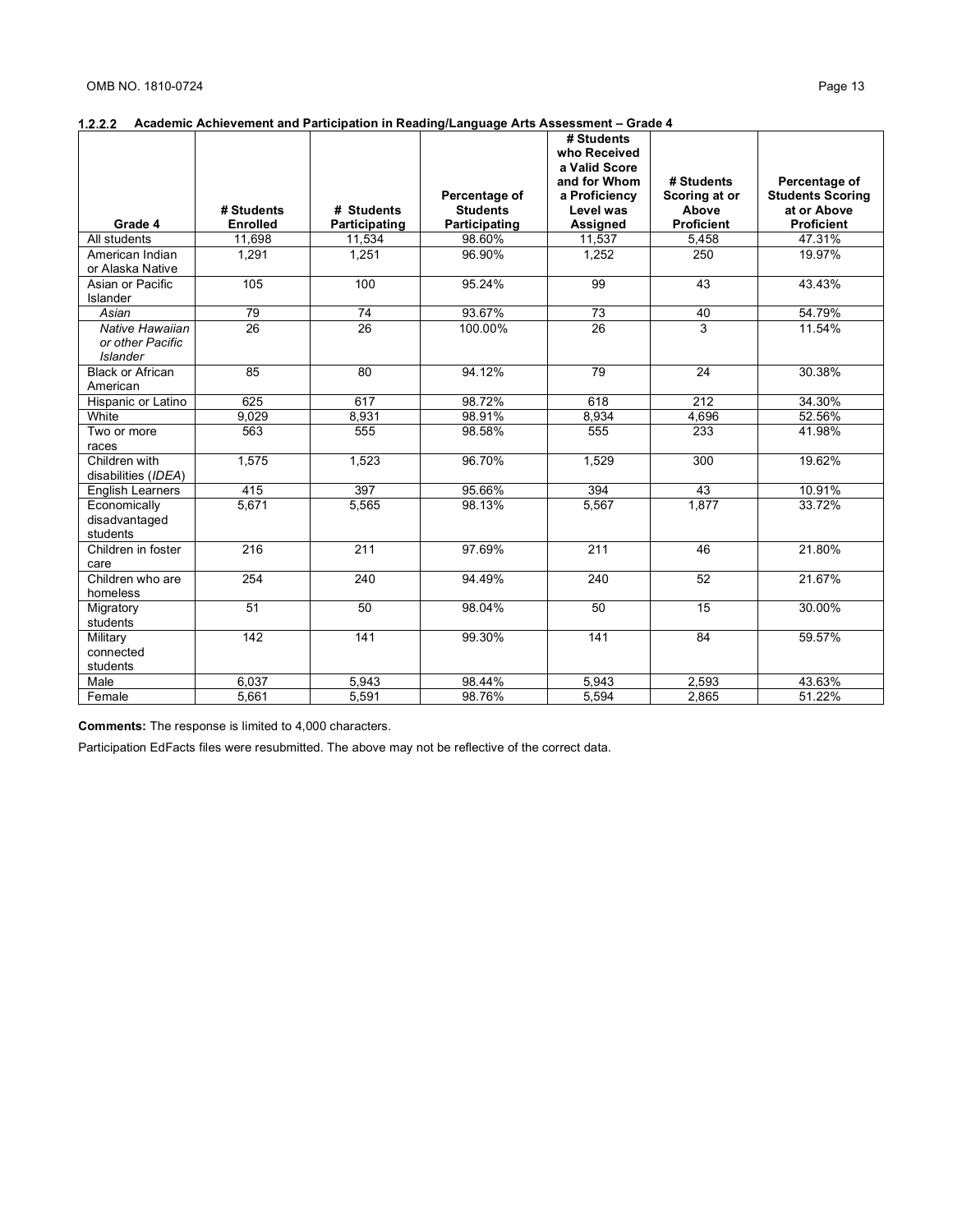|                                                        |                 |                   |                 | # Students<br>who Received    |                   |                                          |
|--------------------------------------------------------|-----------------|-------------------|-----------------|-------------------------------|-------------------|------------------------------------------|
|                                                        |                 |                   |                 | a Valid Score<br>and for Whom | # Students        |                                          |
|                                                        |                 |                   | Percentage of   | a Proficiency                 | Scoring at or     | Percentage of<br><b>Students Scoring</b> |
|                                                        | # Students      | # Students        | <b>Students</b> | Level was                     | Above             | at or Above                              |
| Grade 5                                                | <b>Enrolled</b> | Participating     | Participating   | Assigned                      | <b>Proficient</b> | <b>Proficient</b>                        |
| All students                                           | 12,084          | 11,903            | 98.50%          | 11,908                        | 6,369             | 53.49%                                   |
| American Indian<br>or Alaska Native                    | 1,339           | 1,305             | 97.46%          | 1,310                         | $\overline{302}$  | 23.05%                                   |
| Asian or Pacific<br>Islander                           | 97              | 92                | 94.85%          | 92                            | 57                | 61.96%                                   |
| Asian                                                  | 79              | 74                | 93.67%          | 74                            | 48                | 64.86%                                   |
| Native Hawaiian<br>or other Pacific<br><b>Islander</b> | 18              | 18                | 100.00%         | 18                            | 9                 | 50.00%                                   |
| <b>Black or African</b><br>American                    | 95              | 90                | 94.74%          | 86                            | 37                | 43.02%                                   |
| Hispanic or Latino                                     | 593             | 584               | 98.48%          | 583                           | $\overline{240}$  | 41.17%                                   |
| White                                                  | 9,352           | 9,235             | 98.75%          | 9,239                         | 5,457             | 59.06%                                   |
| Two or more<br>races                                   | 608             | 597               | 98.19%          | 598                           | 276               | 46.15%                                   |
| Children with<br>disabilities (IDEA)                   | 1.566           | 1.512             | 96.55%          | 1.522                         | 296               | 19.45%                                   |
| <b>English Learners</b>                                | 407             | 395               | 97.05%          | 390                           | 42                | 10.77%                                   |
| Economically<br>disadvantaged<br>students              | 5,831           | $\frac{1}{5,712}$ | 97.96%          | 5.716                         | 2,328             | 40.73%                                   |
| Children in foster<br>care                             | 213             | 203               | 95.31%          | 203                           | 58                | 28.57%                                   |
| Children who are<br>homeless                           | 299             | 291               | 97.32%          | 292                           | 78                | 26.71%                                   |
| Migratory<br>students                                  | $\overline{36}$ | $\overline{35}$   | 97.22%          | $\overline{35}$               | $\overline{12}$   | 34.29%                                   |
| Military<br>connected<br>students                      | 122             | 121               | 99.18%          | 121                           | 86                | 71.07%                                   |
| Male                                                   | 6,192           | 6,092             | 98.39%          | 6,095                         | 3,005             | 49.30%                                   |
| Female                                                 | 5,892           | 5,811             | 98.63%          | 5,813                         | 3,364             | 57.87%                                   |

**Comments:** The response is limited to 4,000 characters.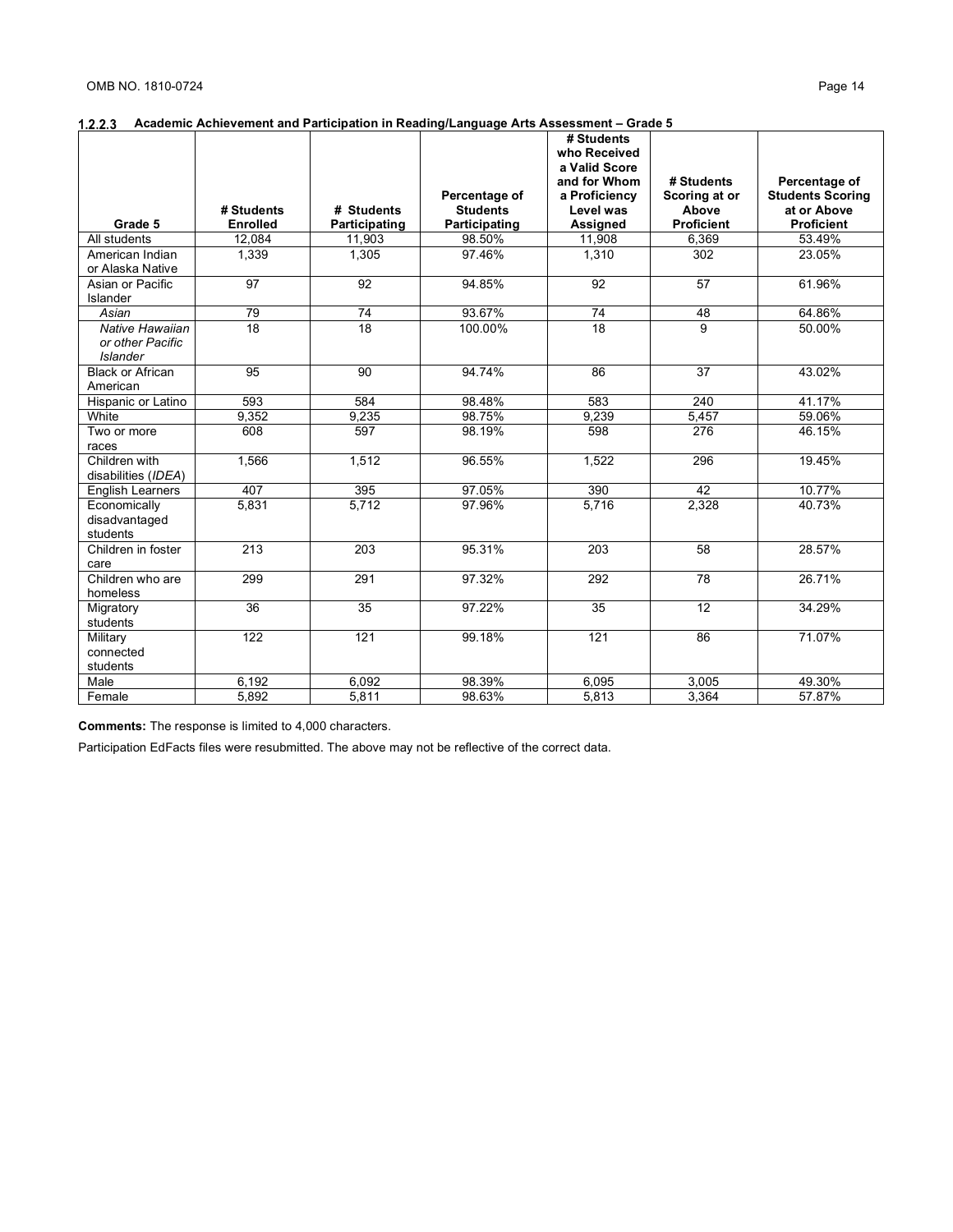|                                                        |                 |                 |                 | # Students<br>who Received |                   |                         |
|--------------------------------------------------------|-----------------|-----------------|-----------------|----------------------------|-------------------|-------------------------|
|                                                        |                 |                 |                 | a Valid Score              |                   |                         |
|                                                        |                 |                 |                 | and for Whom               | # Students        | Percentage of           |
|                                                        |                 |                 | Percentage of   | a Proficiency              | Scoring at or     | <b>Students Scoring</b> |
|                                                        | # Students      | # Students      | <b>Students</b> | Level was                  | Above             | at or Above             |
| Grade 6                                                | <b>Enrolled</b> | Participating   | Participating   | Assigned                   | <b>Proficient</b> | <b>Proficient</b>       |
| All students                                           | 11,716          | 11,531          | 98.42%          | 11,528                     | 5,876             | 50.97%                  |
| American Indian<br>or Alaska Native                    | 1,304           | 1,259           | 96.55%          | 1,259                      | $\overline{270}$  | 21.45%                  |
| Asian or Pacific                                       | 86              | 86              | 100.00%         | 85                         | $\overline{52}$   | 61.18%                  |
| Islander                                               |                 |                 |                 |                            |                   |                         |
| Asian                                                  | 66              | 66              | 100.00%         | 65                         | 43                | 66.15%                  |
| Native Hawaiian<br>or other Pacific<br><b>Islander</b> | 20              | 20              | 100.00%         | 20                         | 9                 | 45.00%                  |
| <b>Black or African</b><br>American                    | 86              | 82              | 95.35%          | 79                         | 28                | 35.44%                  |
| Hispanic or Latino                                     | 618             | 608             | 98.38%          | 607                        | $\overline{245}$  | 40.36%                  |
| White                                                  | 9,150           | 9.035           | 98.74%          | 9,037                      | 5,066             | 56.06%                  |
| Two or more<br>races                                   | 472             | 461             | 97.67%          | 461                        | 215               | 46.64%                  |
| Children with<br>disabilities (IDEA)                   | 1.505           | 1.456           | 96.74%          | 1.459                      | 223               | 15.28%                  |
| <b>English Learners</b>                                | 352             | 342             | 97.16%          | 336                        | 20                | 5.95%                   |
| Economically<br>disadvantaged<br>students              | 5,386           | 5,267           | 97.79%          | 5,262                      | 1,988             | 37.78%                  |
| Children in foster<br>care                             | 199             | 193             | 96.98%          | 193                        | 53                | 27.46%                  |
| Children who are<br>homeless                           | 231             | 219             | 94.81%          | 218                        | 48                | 22.02%                  |
| Migratory<br>students                                  | 47              | $\overline{47}$ | 100.00%         | $\overline{47}$            | 12                | 25.53%                  |
| Military<br>connected<br>students                      | 108             | 106             | 98.15%          | 106                        | 79                | 74.53%                  |
| Male                                                   | 6,048           | 5,957           | 98.50%          | 5,958                      | 2,677             | 44.93%                  |
| Female                                                 | 5,668           | 5,574           | 98.34%          | 5,570                      | 3,199             | 57.43%                  |

**Comments:** The response is limited to 4,000 characters.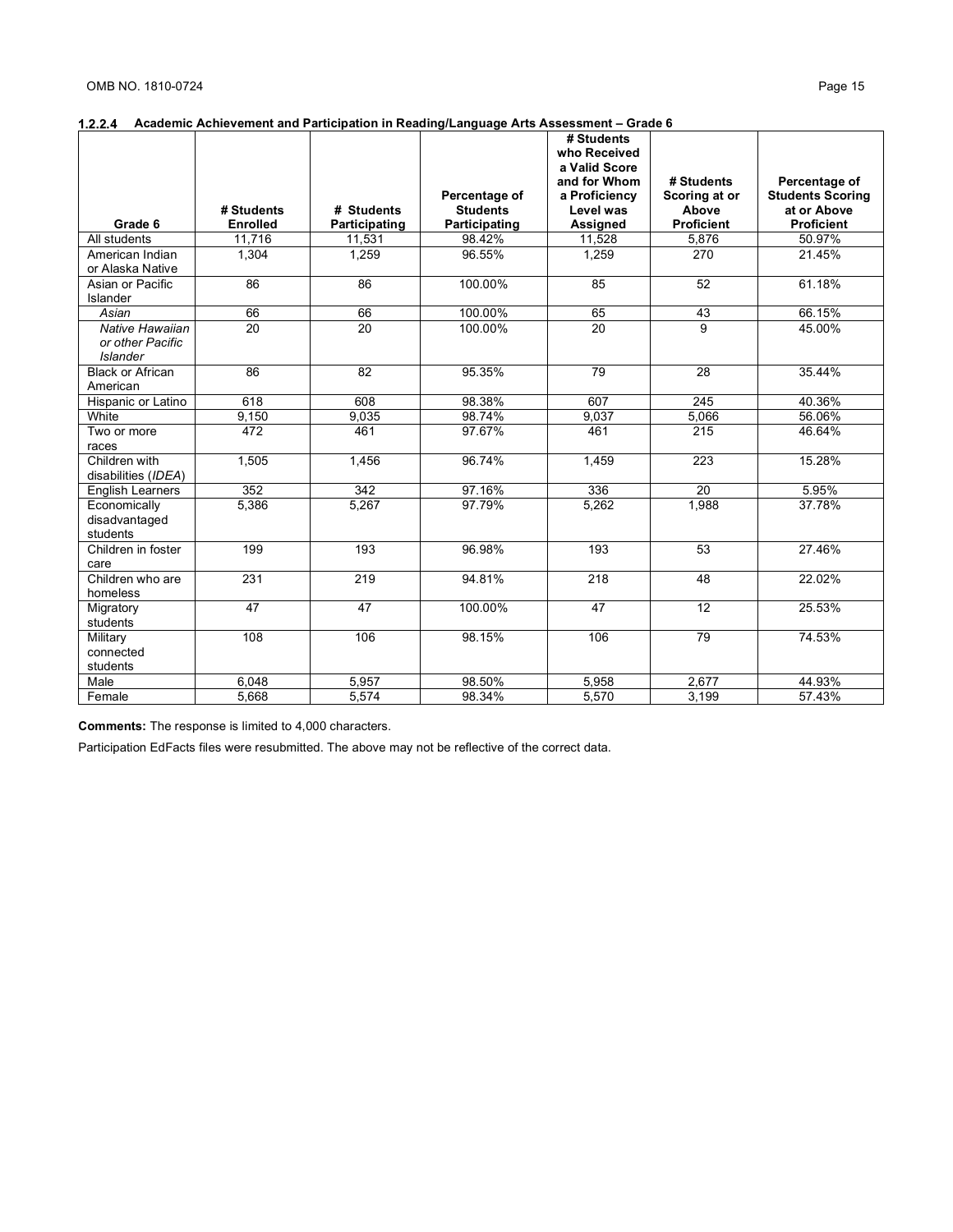|                                                        |                               |                             |                                                   | # Students<br>who Received                                              |                                                           |                                                                              |
|--------------------------------------------------------|-------------------------------|-----------------------------|---------------------------------------------------|-------------------------------------------------------------------------|-----------------------------------------------------------|------------------------------------------------------------------------------|
| Grade 7                                                | # Students<br><b>Enrolled</b> | # Students<br>Participating | Percentage of<br><b>Students</b><br>Participating | a Valid Score<br>and for Whom<br>a Proficiency<br>Level was<br>Assigned | # Students<br>Scoring at or<br>Above<br><b>Proficient</b> | Percentage of<br><b>Students Scoring</b><br>at or Above<br><b>Proficient</b> |
| All students                                           | 11,732                        | 11,485                      | 97.89%                                            | 11,491                                                                  | 5,967                                                     | 51.93%                                                                       |
| American Indian<br>or Alaska Native                    | 1,299                         | 1,234                       | 95.00%                                            | 1,234                                                                   | 285                                                       | 23.10%                                                                       |
| Asian or Pacific<br>Islander                           | 125                           | 121                         | 96.80%                                            | 122                                                                     | 76                                                        | 62.30%                                                                       |
| Asian                                                  | 90                            | 88                          | 97.78%                                            | 88                                                                      | 58                                                        | 65.91%                                                                       |
| Native Hawaiian<br>or other Pacific<br><b>Islander</b> | 35                            | 33                          | 94.29%                                            | 34                                                                      | 18                                                        | 52.94%                                                                       |
| <b>Black or African</b><br>American                    | 105                           | 101                         | 96.19%                                            | 98                                                                      | 35                                                        | 35.71%                                                                       |
| Hispanic or Latino                                     | $\overline{572}$              | 557                         | 97.38%                                            | 557                                                                     | 219                                                       | 39.32%                                                                       |
| White                                                  | 9,162                         | 9,019                       | 98.44%                                            | 9,027                                                                   | 5,158                                                     | 57.14%                                                                       |
| Two or more<br>races                                   | 469                           | 453                         | 96.59%                                            | 453                                                                     | 194                                                       | 42.83%                                                                       |
| Children with<br>disabilities (IDEA)                   | 1,528                         | 1,457                       | 95.35%                                            | 1,467                                                                   | 217                                                       | 14.79%                                                                       |
| <b>English Learners</b>                                | 263                           | 248                         | 94.30%                                            | 244                                                                     | 30                                                        | 12.30%                                                                       |
| Economically<br>disadvantaged<br>students              | 4.978                         | 4.815                       | 96.73%                                            | 4.818                                                                   | 1.782                                                     | 36.99%                                                                       |
| Children in foster<br>care                             | 165                           | 156                         | 94.55%                                            | 156                                                                     | 43                                                        | 27.56%                                                                       |
| Children who are<br>homeless                           | 228                           | 207                         | 90.79%                                            | 207                                                                     | 53                                                        | 25.60%                                                                       |
| Migratory<br>students                                  | 39                            | 34                          | 87.18%                                            | 34                                                                      | $\overline{11}$                                           | 32.35%                                                                       |
| Military<br>connected<br>students                      | 132                           | 129                         | 97.73%                                            | 129                                                                     | 76                                                        | 58.91%                                                                       |
| Male                                                   | 6.086                         | 5,971                       | 98.11%                                            | 5,975                                                                   | 2,657                                                     | 44.47%                                                                       |
| Female                                                 | 5,646                         | 5,514                       | 97.66%                                            | 5,516                                                                   | 3,310                                                     | 60.01%                                                                       |

**Comments:** The response is limited to 4,000 characters.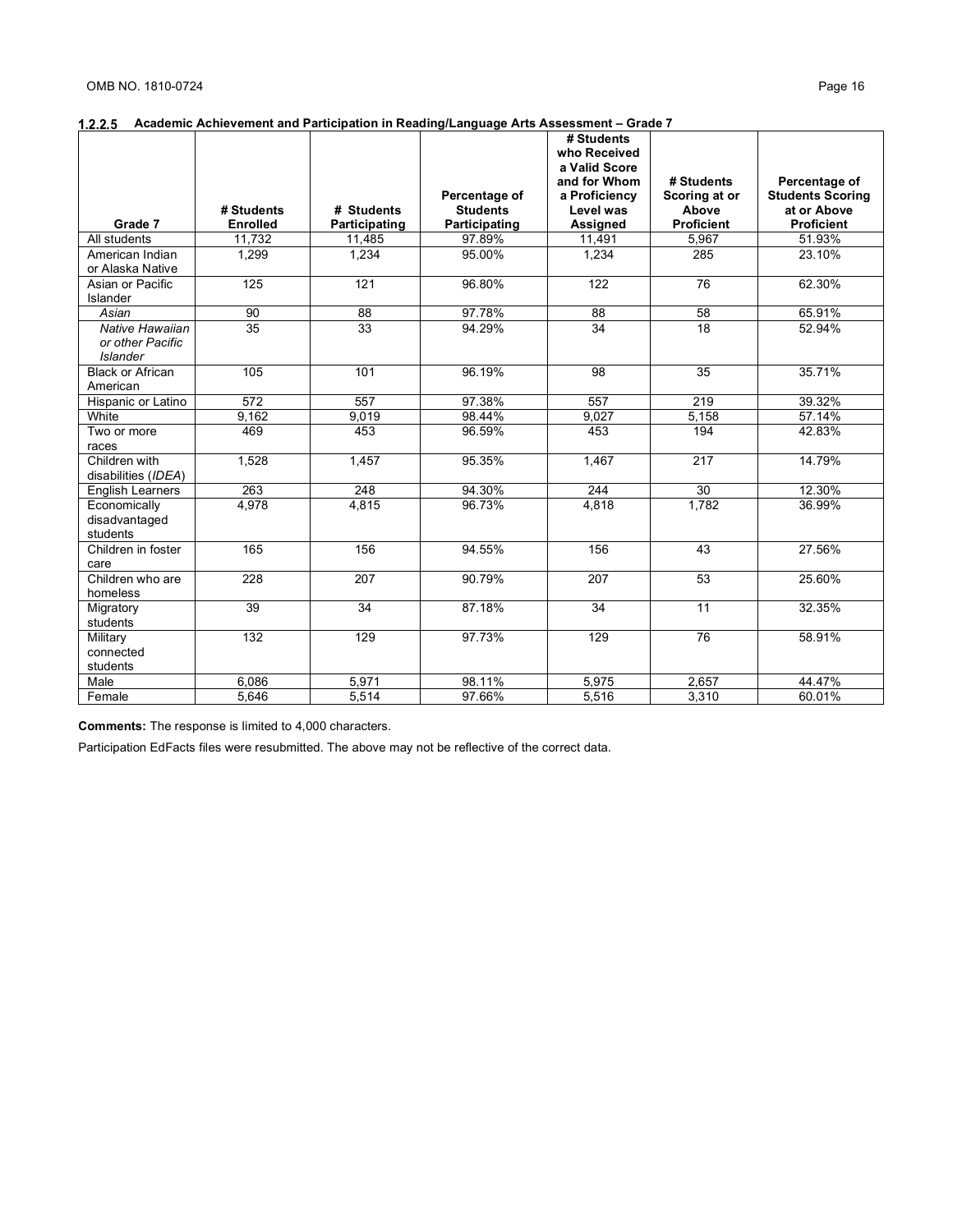|                                                        |                 |               |                 | # Students<br>who Received    |                             |                                          |
|--------------------------------------------------------|-----------------|---------------|-----------------|-------------------------------|-----------------------------|------------------------------------------|
|                                                        |                 |               |                 | a Valid Score                 |                             |                                          |
|                                                        |                 |               | Percentage of   | and for Whom<br>a Proficiency | # Students<br>Scoring at or | Percentage of<br><b>Students Scoring</b> |
|                                                        | # Students      | # Students    | <b>Students</b> | Level was                     | Above                       | at or Above                              |
| Grade 8                                                | <b>Enrolled</b> | Participating | Participating   | Assigned                      | <b>Proficient</b>           | <b>Proficient</b>                        |
| All students                                           | 11,084          | 10,803        | 97.46%          | 10.810                        | 5,161                       | 47.74%                                   |
| American Indian<br>or Alaska Native                    | 1,265           | 1,195         | 94.47%          | 1,197                         | 239                         | 19.97%                                   |
| Asian or Pacific<br>Islander                           | 119             | 117           | 98.32%          | 117                           | $\overline{75}$             | 64.10%                                   |
| Asian                                                  | 95              | 94            | 98.95%          | 94                            | 71                          | 75.53%                                   |
| Native Hawaiian<br>or other Pacific<br><b>Islander</b> | 24              | 23            | 95.83%          | 23                            | $\overline{4}$              | 17.39%                                   |
| <b>Black or African</b><br>American                    | 99              | 92            | 92.93%          | 91                            | 32                          | 35.16%                                   |
| Hispanic or Latino                                     | 573             | 561           | 97.91%          | 560                           | 213                         | 38.04%                                   |
| White                                                  | 8.619           | 8,441         | 97.93%          | 8,448                         | 4,440                       | 52.56%                                   |
| Two or more<br>races                                   | 409             | 397           | 97.07%          | 397                           | 162                         | 40.81%                                   |
| Children with<br>disabilities (IDEA)                   | 1,393           | 1,304         | 93.61%          | 1,312                         | 170                         | 12.96%                                   |
| <b>English Learners</b>                                | 233             | 216           | 92.70%          | 214                           | $\overline{21}$             | 9.81%                                    |
| Economically<br>disadvantaged<br>students              | 4,582           | 4,407         | 96.18%          | 4,412                         | 1,513                       | 34.29%                                   |
| Children in foster<br>care                             | 153             | 140           | 91.50%          | 140                           | 36                          | 25.71%                                   |
| Children who are<br>homeless                           | 217             | 203           | 93.55%          | 203                           | 36                          | 17.73%                                   |
| Migratory<br>students                                  | 39              | 37            | 94.87%          | 37                            | 9                           | 24.32%                                   |
| Military<br>connected<br>students                      | 66              | 63            | 95.45%          | 63                            | 44                          | 69.84%                                   |
| Male                                                   | 5,642           | 5,488         | 97.27%          | 5,494                         | 2,139                       | 38.93%                                   |
| Female                                                 | 5.442           | 5,315         | 97.67%          | 5,316                         | 3,022                       | 56.85%                                   |

**Comments:** The response is limited to 4,000 characters.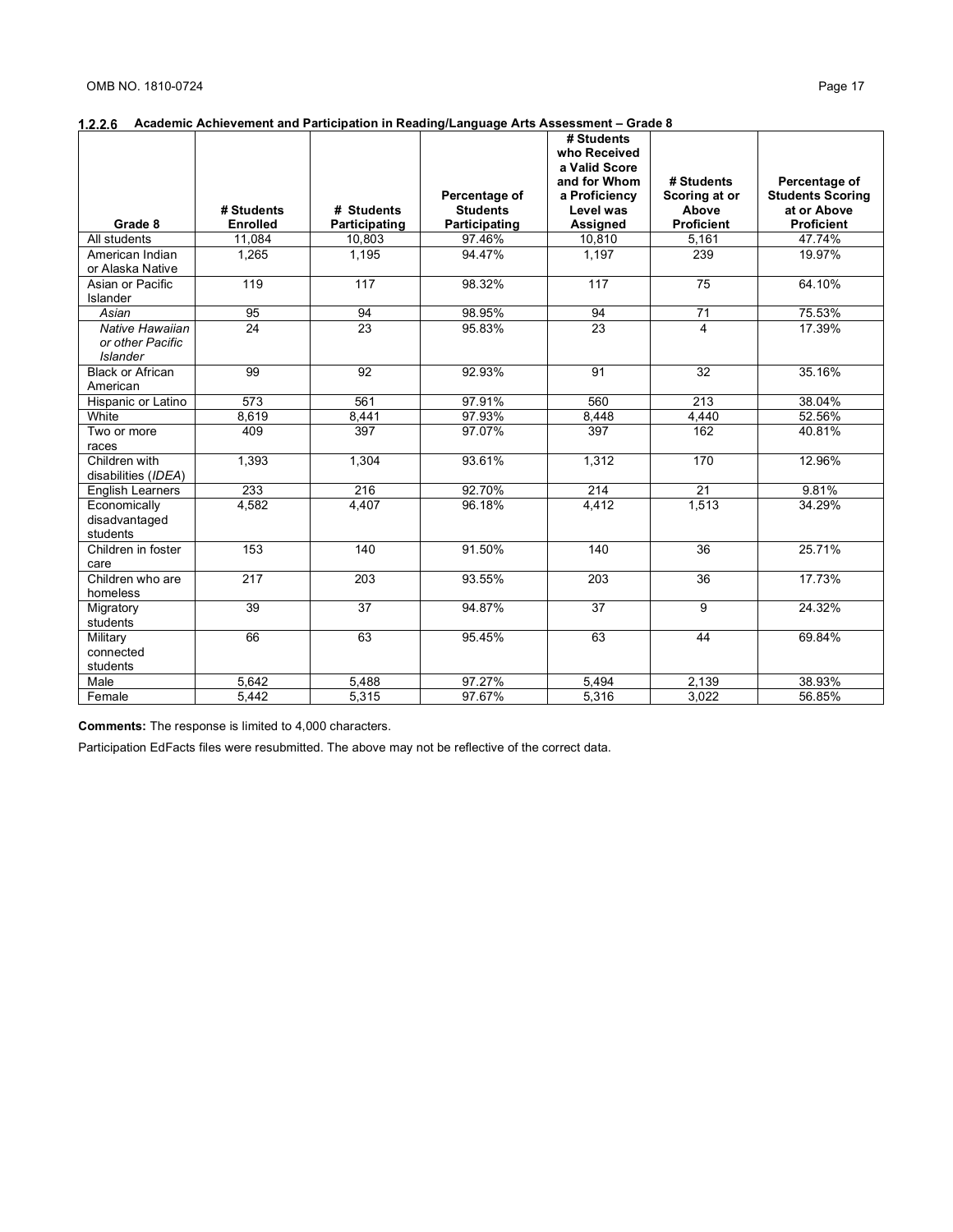|                                                        |                               |                             |                                  | $#$ Students<br>who Received |                            |                                  |
|--------------------------------------------------------|-------------------------------|-----------------------------|----------------------------------|------------------------------|----------------------------|----------------------------------|
|                                                        |                               |                             |                                  | a Valid Score                |                            |                                  |
|                                                        |                               |                             |                                  | and for Whom                 | # Students                 | Percentage of                    |
|                                                        |                               |                             | Percentage of                    | a Proficiency                | Scoring at or              | <b>Students Scoring</b>          |
| <b>High School</b>                                     | # Students<br><b>Enrolled</b> | # Students<br>Participating | <b>Students</b><br>Participating | Level was<br>Assigned        | Above<br><b>Proficient</b> | at or Above<br><b>Proficient</b> |
| All students                                           | 9,806                         | 9,183                       | 93.65%                           | 9,273                        | 4,293                      | 46.30%                           |
| American Indian<br>or Alaska Native                    | 951                           | 786                         | 82.65%                           | 799                          | 144                        | 18.02%                           |
| Asian or Pacific<br>Islander                           | 118                           | 114                         | 96.61%                           | 114                          | 56                         | 49.12%                           |
| Asian                                                  | 100                           | 96                          | 96.00%                           | 96                           | 50                         | 52.08%                           |
| Native Hawaiian<br>or other Pacific<br><b>Islander</b> | 18                            | 18                          | 100.00%                          | 18                           | 6                          | 33.33%                           |
| <b>Black or African</b><br>American                    | 90                            | 81                          | 90.00%                           | 80                           | 25                         | 31.25%                           |
| Hispanic or Latino                                     | 434                           | 407                         | 93.78%                           | 413                          | 145                        | 35.11%                           |
| White                                                  | 7,902                         | 7,511                       | 95.05%                           | 7,580                        | 3,803                      | 50.17%                           |
| Two or more<br>races                                   | 311                           | 284                         | 91.32%                           | 287                          | 120                        | 41.81%                           |
| Children with<br>disabilities (IDEA)                   | 958                           | 769                         | 80.27%                           | 826                          | 88                         | 10.65%                           |
| <b>English Learners</b>                                | 132                           | 95                          | 71.97%                           | 98                           | $\overline{4}$             | 4.08%                            |
| Economically<br>disadvantaged<br>students              | 3.073                         | 2,715                       | 88.35%                           | 2.754                        | 799                        | 29.01%                           |
| Children in foster<br>care                             | 85                            | $\overline{71}$             | 83.53%                           | $\overline{71}$              | 18                         | 25.35%                           |
| Children who are<br>homeless                           | 212                           | 168                         | 79.25%                           | 176                          | 35                         | 19.89%                           |
| Migratory<br>students                                  | $\overline{35}$               | 34                          | 97.14%                           | 34                           | $\overline{12}$            | 35.29%                           |
| Military<br>connected<br>students                      | $\overline{71}$               | 69                          | 97.18%                           | 69                           | 39                         | 56.52%                           |
| Male                                                   | 4,968                         | 4,609                       | 92.77%                           | 4,682                        | 1,898                      | 40.54%                           |
| Female                                                 | 4,838                         | 4,574                       | 94.54%                           | 4,591                        | 2,395                      | 52.17%                           |

**Comments:** The response is limited to 4,000 characters.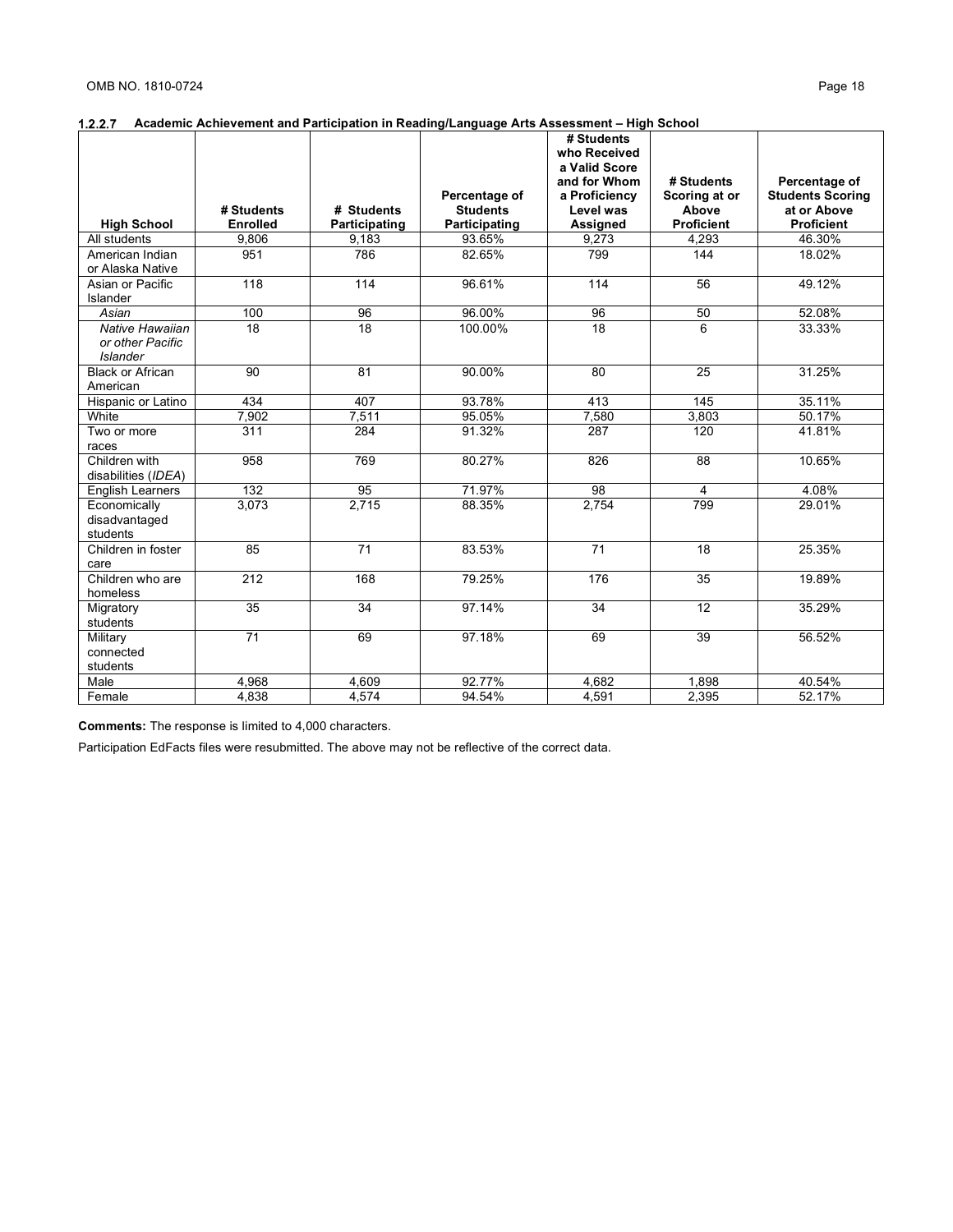In the table below, provide information on the achievement and participation of students on the science assessments required under Section 1111(b)(2) of the *ESEA* by reporting on: the number of students enrolled during the State's testing window, the number of students who participated in the science assessment, the number of students who took the science assessment and received a valid score, and the number of students who scored at or above proficient. The percentage of students who were tested and the percentage of students scoring at or above proficient will be calculated automatically.

This table is repeated for each of grades three through eight and once for high school.

| 1.2.3.1 |  |  |  | Academic Achievement and Participation in Science Assessment – Grade 3 |
|---------|--|--|--|------------------------------------------------------------------------|
|---------|--|--|--|------------------------------------------------------------------------|

| Grade 3                   | # Students<br><b>Enrolled</b> | # Students<br>Participating | Percentage of<br><b>Students</b><br>Participating | # Students<br>who Received<br>a Valid Score<br>and for Whom<br>a Proficiency<br>Level was<br>Assigned | # Students<br>Scoring at or<br>Above<br><b>Proficient</b> | Percentage of<br><b>Students Scoring</b><br>at or Above<br><b>Proficient</b> |
|---------------------------|-------------------------------|-----------------------------|---------------------------------------------------|-------------------------------------------------------------------------------------------------------|-----------------------------------------------------------|------------------------------------------------------------------------------|
| All students              |                               |                             |                                                   |                                                                                                       |                                                           |                                                                              |
| American Indian           |                               |                             |                                                   |                                                                                                       |                                                           |                                                                              |
| or Alaska Native          |                               |                             |                                                   |                                                                                                       |                                                           |                                                                              |
| Asian or Pacific          |                               |                             |                                                   |                                                                                                       |                                                           |                                                                              |
| <b>Islander</b>           |                               |                             |                                                   |                                                                                                       |                                                           |                                                                              |
| Asian                     |                               |                             |                                                   |                                                                                                       |                                                           |                                                                              |
| Native Hawaiian           |                               |                             |                                                   |                                                                                                       |                                                           |                                                                              |
| or other Pacific          |                               |                             |                                                   |                                                                                                       |                                                           |                                                                              |
| <b>Islander</b>           |                               |                             |                                                   |                                                                                                       |                                                           |                                                                              |
| <b>Black or African</b>   |                               |                             |                                                   |                                                                                                       |                                                           |                                                                              |
| American                  |                               |                             |                                                   |                                                                                                       |                                                           |                                                                              |
| Hispanic or Latino        |                               |                             |                                                   |                                                                                                       |                                                           |                                                                              |
| White                     |                               |                             |                                                   |                                                                                                       |                                                           |                                                                              |
| Two or more               |                               |                             |                                                   |                                                                                                       |                                                           |                                                                              |
| races                     |                               |                             |                                                   |                                                                                                       |                                                           |                                                                              |
| Children with             |                               |                             |                                                   |                                                                                                       |                                                           |                                                                              |
| disabilities (IDEA)       |                               |                             |                                                   |                                                                                                       |                                                           |                                                                              |
| <b>English Learners</b>   |                               |                             |                                                   |                                                                                                       |                                                           |                                                                              |
| Economically              |                               |                             |                                                   |                                                                                                       |                                                           |                                                                              |
| disadvantaged<br>students |                               |                             |                                                   |                                                                                                       |                                                           |                                                                              |
| Children in foster        |                               |                             |                                                   |                                                                                                       |                                                           |                                                                              |
| care                      |                               |                             |                                                   |                                                                                                       |                                                           |                                                                              |
| Children who are          |                               |                             |                                                   |                                                                                                       |                                                           |                                                                              |
| homeless                  |                               |                             |                                                   |                                                                                                       |                                                           |                                                                              |
| Migratory                 |                               |                             |                                                   |                                                                                                       |                                                           |                                                                              |
| students                  |                               |                             |                                                   |                                                                                                       |                                                           |                                                                              |
| Military                  |                               |                             |                                                   |                                                                                                       |                                                           |                                                                              |
| connected                 |                               |                             |                                                   |                                                                                                       |                                                           |                                                                              |
| students                  |                               |                             |                                                   |                                                                                                       |                                                           |                                                                              |
| Male                      |                               |                             |                                                   |                                                                                                       |                                                           |                                                                              |
| Female                    |                               |                             |                                                   |                                                                                                       |                                                           |                                                                              |

**Comments:** The response is limited to 4,000 characters.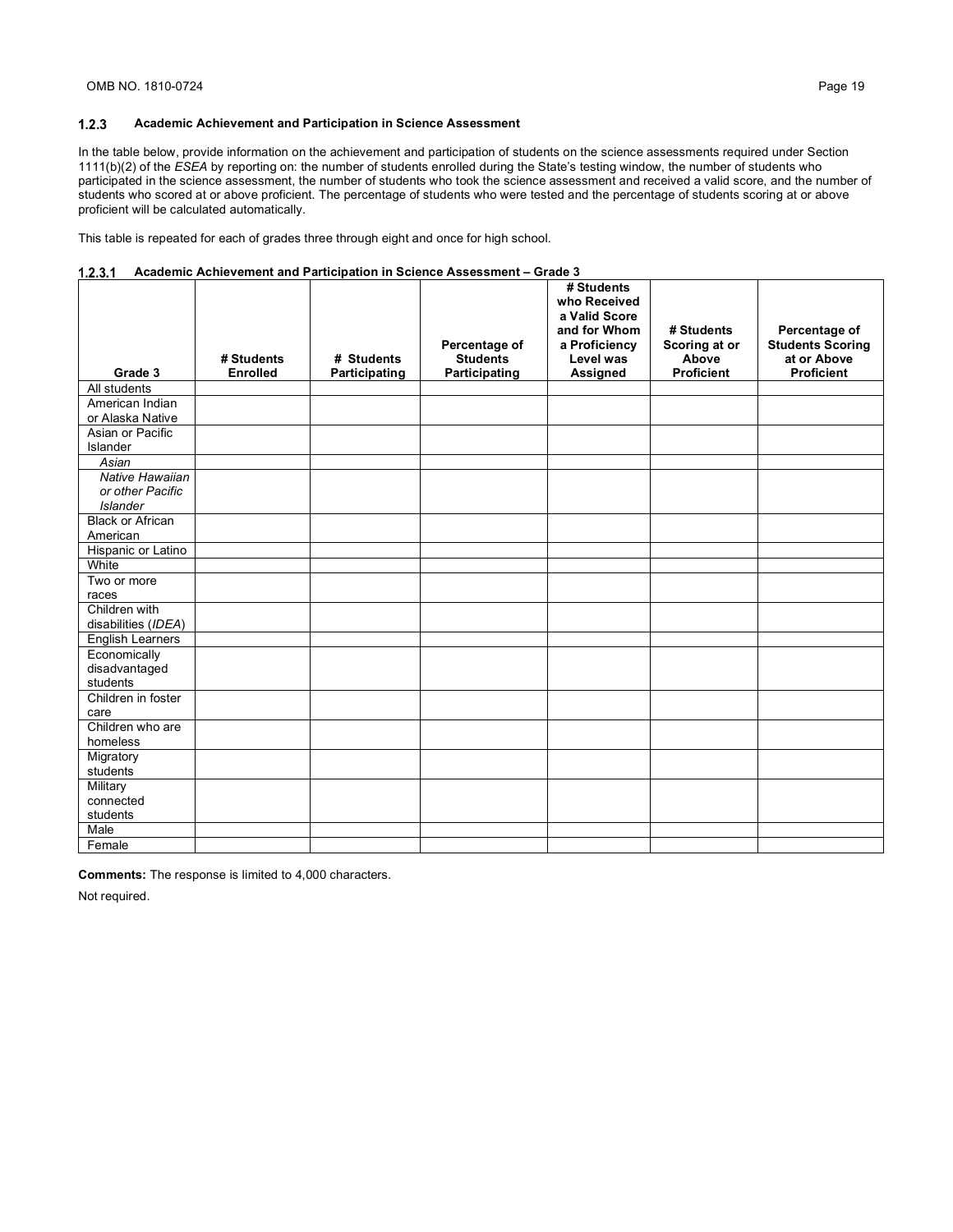|                                                        |                  |                  |                                  | # Students<br>who Received<br>a Valid Score<br>and for Whom | # Students             | Percentage of                          |
|--------------------------------------------------------|------------------|------------------|----------------------------------|-------------------------------------------------------------|------------------------|----------------------------------------|
|                                                        | # Students       | # Students       | Percentage of<br><b>Students</b> | a Proficiency<br>Level was                                  | Scoring at or<br>Above | <b>Students Scoring</b><br>at or Above |
| Grade 4                                                | <b>Enrolled</b>  | Participating    | Participating                    | Assigned                                                    | <b>Proficient</b>      | <b>Proficient</b>                      |
| All students                                           | 11,695           | 11,488           | 98.23%                           | 11,493                                                      | 7,967                  | 69.32%                                 |
| American Indian<br>or Alaska Native                    | 1,291            | 1,242            | 96.20%                           | 1,243                                                       | 439                    | 35.32%                                 |
| Asian or Pacific<br>Islander                           | 105              | 102              | 97.14%                           | 102                                                         | 72                     | 70.59%                                 |
| Asian                                                  | 79               | 76               | 96.20%                           | 76                                                          | 56                     | 73.68%                                 |
| Native Hawaiian<br>or other Pacific<br><b>Islander</b> | 26               | 26               | 100.00%                          | 26                                                          | 16                     | 61.54%                                 |
| <b>Black or African</b><br>American                    | 85               | 80               | 94.12%                           | 80                                                          | 40                     | 50.00%                                 |
| Hispanic or Latino                                     | 625              | 608              | 97.28%                           | 609                                                         | 369                    | 60.59%                                 |
| White                                                  | 9,026            | 8,903            | 98.64%                           | 8,906                                                       | 6,699                  | 75.22%                                 |
| Two or more<br>races                                   | 563              | 553              | 98.22%                           | 553                                                         | 348                    | 62.93%                                 |
| Children with<br>disabilities (IDEA)                   | 1,574            | 1,521            | 96.63%                           | 1,526                                                       | 695                    | 45.54%                                 |
| <b>English Learners</b>                                | 415              | 397              | 95.66%                           | 397                                                         | 96                     | 24.18%                                 |
| Economically<br>disadvantaged<br>students              | 5,669            | 5,554            | 97.97%                           | 5,556                                                       | 3,197                  | 57.54%                                 |
| Children in foster<br>care                             | $\overline{216}$ | $\overline{212}$ | 98.15%                           | $\overline{212}$                                            | 94                     | 44.34%                                 |
| Children who are<br>homeless                           | 254              | 238              | 93.70%                           | 238                                                         | 103                    | 43.28%                                 |
| Migratory<br>students                                  | 51               | 50               | 98.04%                           | 50                                                          | $\overline{25}$        | 50.00%                                 |
| Military<br>connected<br>students                      | 142              | 140              | 98.59%                           | 140                                                         | 109                    | 77.86%                                 |
| Male                                                   | 6,035            | 5.927            | 98.21%                           | 5,929                                                       | 4,230                  | 71.34%                                 |
| Female                                                 | 5,660            | 5,561            | 98.25%                           | 5,564                                                       | 3,737                  | 67.16%                                 |

**Comments:** The response is limited to 4,000 characters.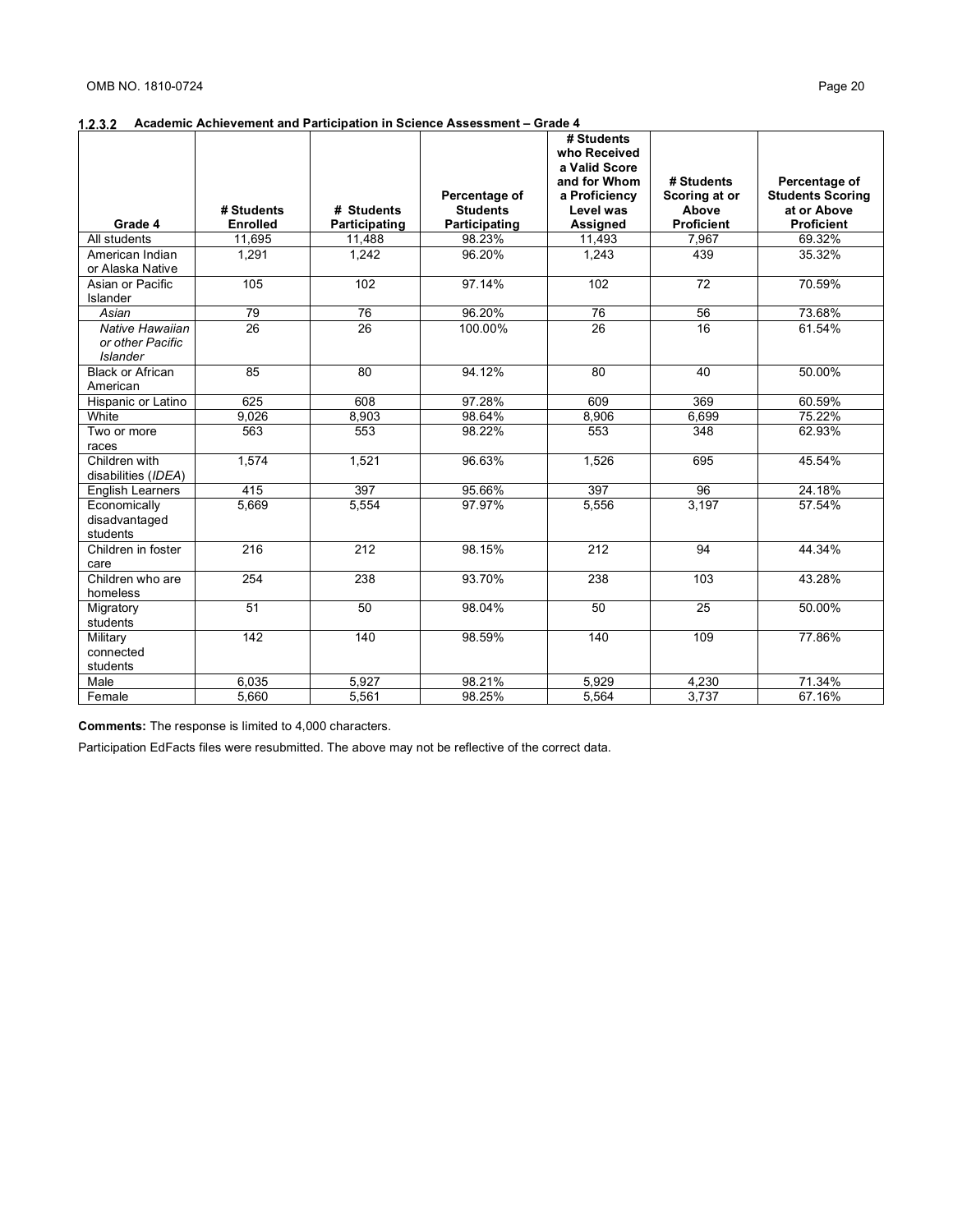| Grade 5                                                | # Students<br><b>Enrolled</b> | # Students<br>Participating | Percentage of<br><b>Students</b><br>Participating | # Students<br>who Received<br>a Valid Score<br>and for Whom<br>a Proficiency<br>Level was<br>Assigned | # Students<br>Scoring at or<br>Above<br><b>Proficient</b> | Percentage of<br><b>Students Scoring</b><br>at or Above<br><b>Proficient</b> |
|--------------------------------------------------------|-------------------------------|-----------------------------|---------------------------------------------------|-------------------------------------------------------------------------------------------------------|-----------------------------------------------------------|------------------------------------------------------------------------------|
| All students                                           |                               |                             |                                                   |                                                                                                       |                                                           |                                                                              |
| American Indian<br>or Alaska Native                    |                               |                             |                                                   |                                                                                                       |                                                           |                                                                              |
| Asian or Pacific<br>Islander                           |                               |                             |                                                   |                                                                                                       |                                                           |                                                                              |
| Asian                                                  |                               |                             |                                                   |                                                                                                       |                                                           |                                                                              |
| Native Hawaiian<br>or other Pacific<br><b>Islander</b> |                               |                             |                                                   |                                                                                                       |                                                           |                                                                              |
| <b>Black or African</b><br>American                    |                               |                             |                                                   |                                                                                                       |                                                           |                                                                              |
| Hispanic or Latino                                     |                               |                             |                                                   |                                                                                                       |                                                           |                                                                              |
| White                                                  |                               |                             |                                                   |                                                                                                       |                                                           |                                                                              |
| Two or more                                            |                               |                             |                                                   |                                                                                                       |                                                           |                                                                              |
| races                                                  |                               |                             |                                                   |                                                                                                       |                                                           |                                                                              |
| Children with<br>disabilities (IDEA)                   |                               |                             |                                                   |                                                                                                       |                                                           |                                                                              |
| <b>English Learners</b>                                |                               |                             |                                                   |                                                                                                       |                                                           |                                                                              |
| Economically<br>disadvantaged<br>students              |                               |                             |                                                   |                                                                                                       |                                                           |                                                                              |
| Children in foster<br>care                             |                               |                             |                                                   |                                                                                                       |                                                           |                                                                              |
| Children who are<br>homeless                           |                               |                             |                                                   |                                                                                                       |                                                           |                                                                              |
| Migratory<br>students                                  |                               |                             |                                                   |                                                                                                       |                                                           |                                                                              |
| Military<br>connected<br>students                      |                               |                             |                                                   |                                                                                                       |                                                           |                                                                              |
| Male                                                   |                               |                             |                                                   |                                                                                                       |                                                           |                                                                              |
| Female                                                 |                               |                             |                                                   |                                                                                                       |                                                           |                                                                              |

**Comments:** The response is limited to 4,000 characters.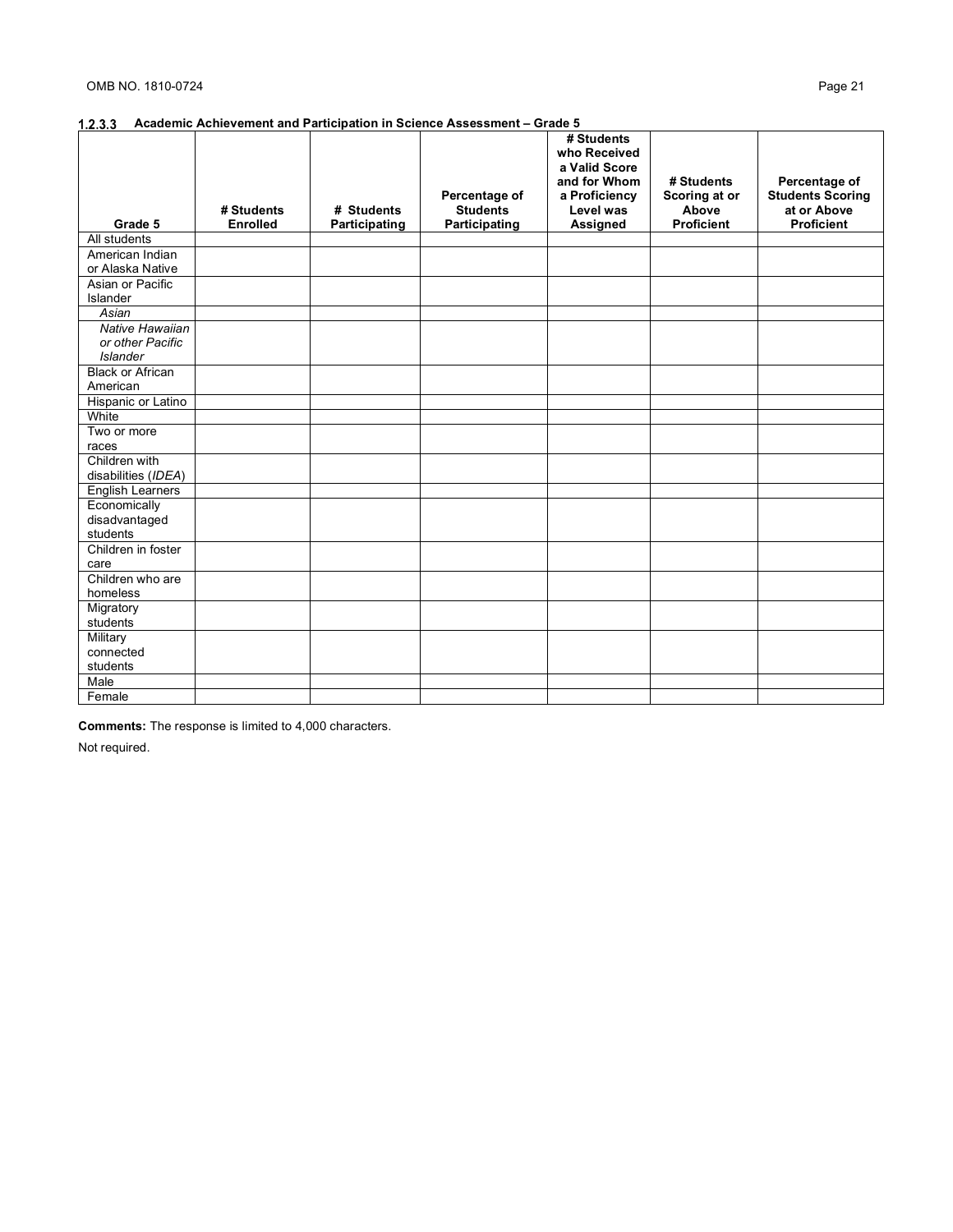|                                                        | # Students      | # Students    | Percentage of<br><b>Students</b> | # Students<br>who Received<br>a Valid Score<br>and for Whom<br>a Proficiency<br>Level was | # Students<br>Scoring at or<br>Above | Percentage of<br><b>Students Scoring</b><br>at or Above |
|--------------------------------------------------------|-----------------|---------------|----------------------------------|-------------------------------------------------------------------------------------------|--------------------------------------|---------------------------------------------------------|
| Grade 6                                                | <b>Enrolled</b> | Participating | Participating                    | Assigned                                                                                  | <b>Proficient</b>                    | <b>Proficient</b>                                       |
| All students                                           |                 |               |                                  |                                                                                           |                                      |                                                         |
| American Indian<br>or Alaska Native                    |                 |               |                                  |                                                                                           |                                      |                                                         |
| Asian or Pacific<br>Islander                           |                 |               |                                  |                                                                                           |                                      |                                                         |
| Asian                                                  |                 |               |                                  |                                                                                           |                                      |                                                         |
| Native Hawaiian<br>or other Pacific<br><b>Islander</b> |                 |               |                                  |                                                                                           |                                      |                                                         |
| <b>Black or African</b><br>American                    |                 |               |                                  |                                                                                           |                                      |                                                         |
| Hispanic or Latino                                     |                 |               |                                  |                                                                                           |                                      |                                                         |
| White                                                  |                 |               |                                  |                                                                                           |                                      |                                                         |
| Two or more                                            |                 |               |                                  |                                                                                           |                                      |                                                         |
| races                                                  |                 |               |                                  |                                                                                           |                                      |                                                         |
| Children with<br>disabilities (IDEA)                   |                 |               |                                  |                                                                                           |                                      |                                                         |
| <b>English Learners</b>                                |                 |               |                                  |                                                                                           |                                      |                                                         |
| Economically                                           |                 |               |                                  |                                                                                           |                                      |                                                         |
| disadvantaged<br>students                              |                 |               |                                  |                                                                                           |                                      |                                                         |
| Children in foster                                     |                 |               |                                  |                                                                                           |                                      |                                                         |
| care                                                   |                 |               |                                  |                                                                                           |                                      |                                                         |
| Children who are<br>homeless                           |                 |               |                                  |                                                                                           |                                      |                                                         |
| Migratory<br>students                                  |                 |               |                                  |                                                                                           |                                      |                                                         |
| Military<br>connected<br>students                      |                 |               |                                  |                                                                                           |                                      |                                                         |
| Male                                                   |                 |               |                                  |                                                                                           |                                      |                                                         |
| Female                                                 |                 |               |                                  |                                                                                           |                                      |                                                         |

**Comments:** The response is limited to 4,000 characters.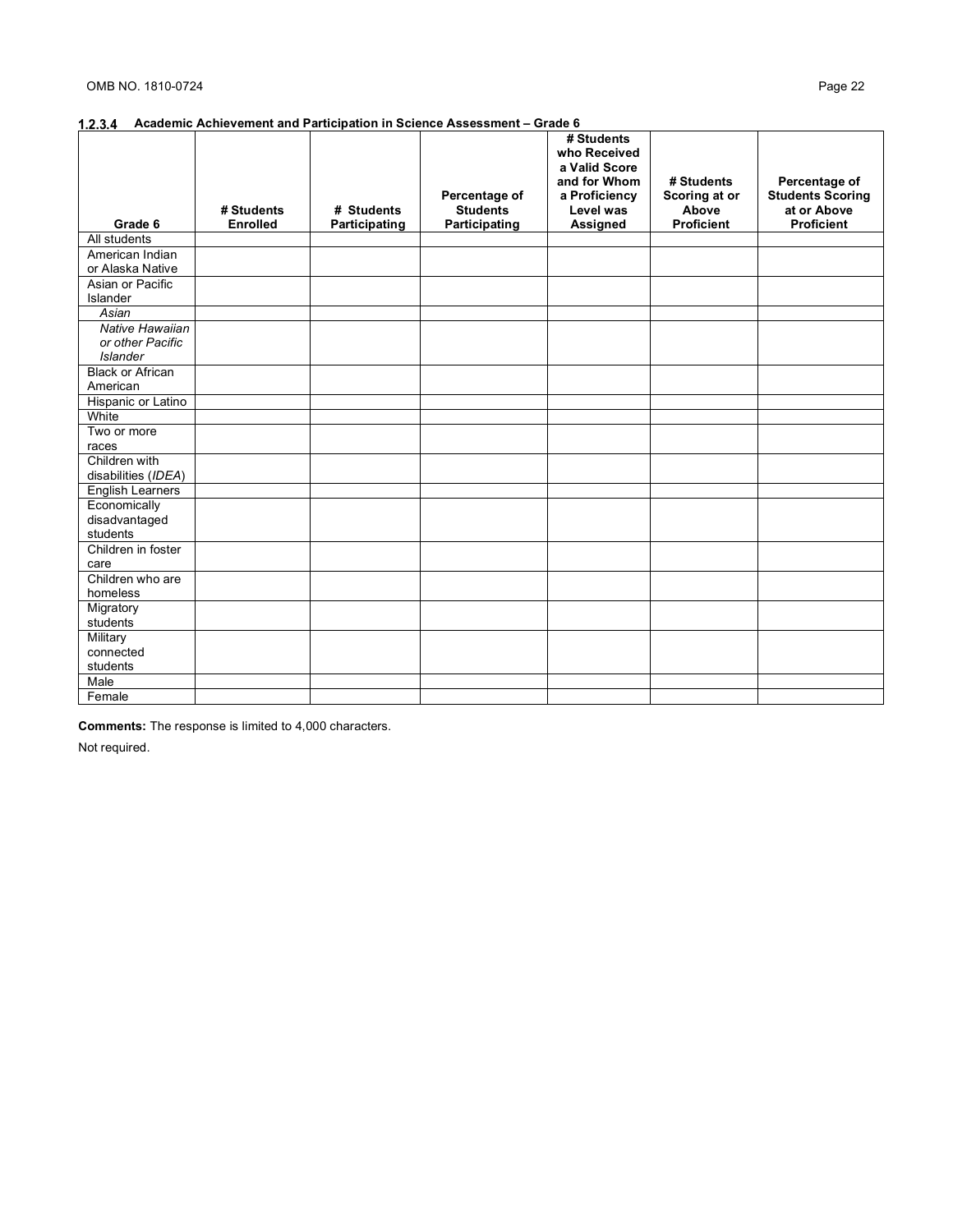|                                                        |                               |                             | Percentage of                    | # Students<br>who Received<br>a Valid Score<br>and for Whom<br>a Proficiency | # Students<br>Scoring at or | Percentage of<br><b>Students Scoring</b> |
|--------------------------------------------------------|-------------------------------|-----------------------------|----------------------------------|------------------------------------------------------------------------------|-----------------------------|------------------------------------------|
| Grade 7                                                | # Students<br><b>Enrolled</b> | # Students<br>Participating | <b>Students</b><br>Participating | Level was<br>Assigned                                                        | Above<br><b>Proficient</b>  | at or Above<br><b>Proficient</b>         |
| All students                                           |                               |                             |                                  |                                                                              |                             |                                          |
| American Indian<br>or Alaska Native                    |                               |                             |                                  |                                                                              |                             |                                          |
| Asian or Pacific<br>Islander                           |                               |                             |                                  |                                                                              |                             |                                          |
| Asian                                                  |                               |                             |                                  |                                                                              |                             |                                          |
| Native Hawaiian<br>or other Pacific<br><b>Islander</b> |                               |                             |                                  |                                                                              |                             |                                          |
| <b>Black or African</b><br>American                    |                               |                             |                                  |                                                                              |                             |                                          |
| Hispanic or Latino                                     |                               |                             |                                  |                                                                              |                             |                                          |
| White                                                  |                               |                             |                                  |                                                                              |                             |                                          |
| Two or more                                            |                               |                             |                                  |                                                                              |                             |                                          |
| races                                                  |                               |                             |                                  |                                                                              |                             |                                          |
| Children with<br>disabilities (IDEA)                   |                               |                             |                                  |                                                                              |                             |                                          |
| <b>English Learners</b>                                |                               |                             |                                  |                                                                              |                             |                                          |
| Economically                                           |                               |                             |                                  |                                                                              |                             |                                          |
| disadvantaged<br>students                              |                               |                             |                                  |                                                                              |                             |                                          |
| Children in foster<br>care                             |                               |                             |                                  |                                                                              |                             |                                          |
| Children who are<br>homeless                           |                               |                             |                                  |                                                                              |                             |                                          |
| Migratory<br>students                                  |                               |                             |                                  |                                                                              |                             |                                          |
| Military<br>connected<br>students                      |                               |                             |                                  |                                                                              |                             |                                          |
| Male                                                   |                               |                             |                                  |                                                                              |                             |                                          |
| Female                                                 |                               |                             |                                  |                                                                              |                             |                                          |

**Comments:** The response is limited to 4,000 characters.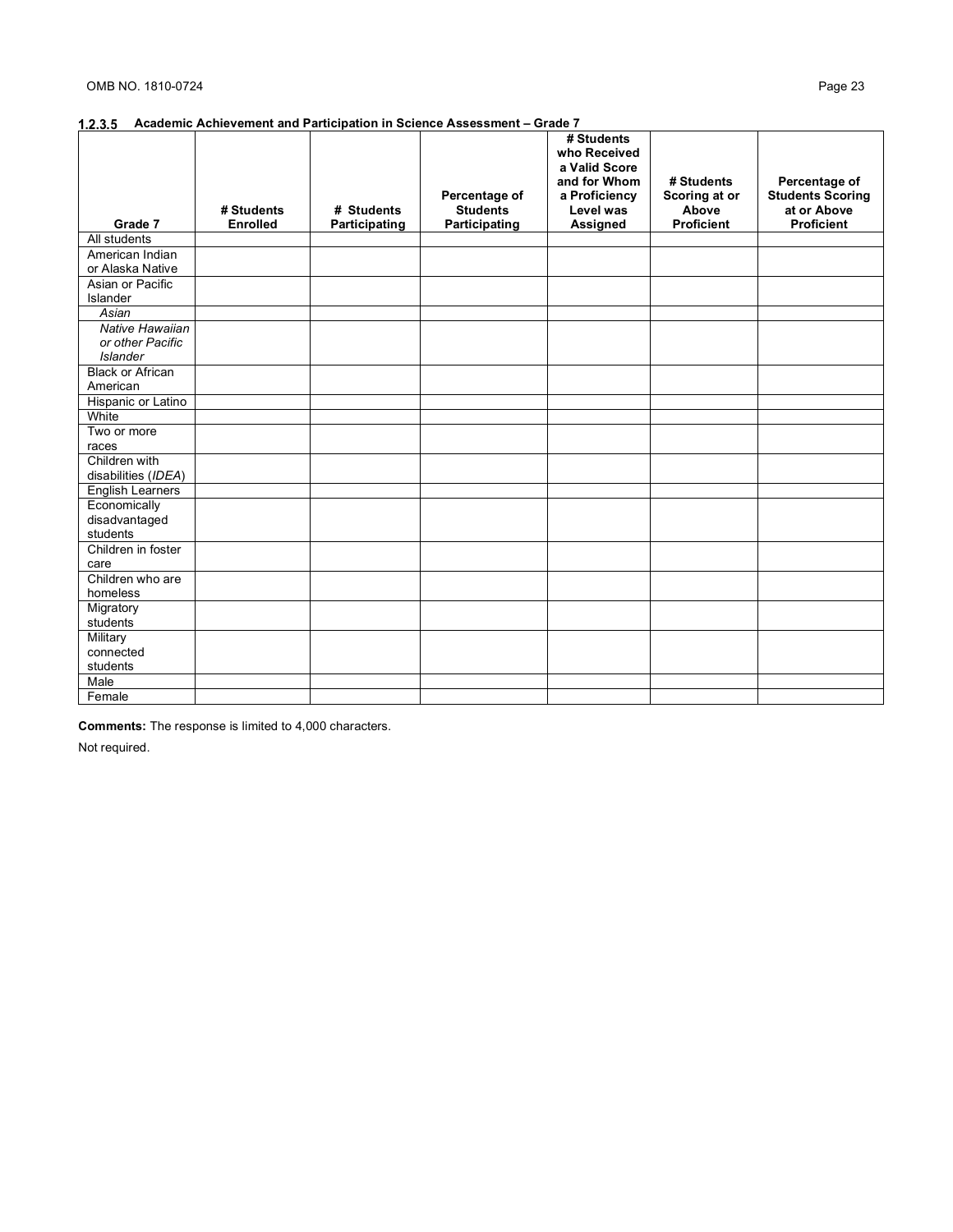|                                                        |                 |                 |                 | # Students<br>who Received<br>a Valid Score<br>and for Whom | # Students        | Percentage of           |
|--------------------------------------------------------|-----------------|-----------------|-----------------|-------------------------------------------------------------|-------------------|-------------------------|
|                                                        |                 |                 | Percentage of   | a Proficiency                                               | Scoring at or     | <b>Students Scoring</b> |
|                                                        | # Students      | # Students      | <b>Students</b> | Level was                                                   | Above             | at or Above             |
| Grade 8                                                | <b>Enrolled</b> | Participating   | Participating   | Assigned                                                    | <b>Proficient</b> | <b>Proficient</b>       |
| All students                                           | 11,076          | 10,784          | 97.36%          | 10,791                                                      | 7,369             | 68.29%                  |
| American Indian<br>or Alaska Native                    | 1,265           | 1,186           | 93.75%          | 1,188                                                       | 428               | 36.03%                  |
| Asian or Pacific<br>Islander                           | 119             | 114             | 95.80%          | 114                                                         | 89                | 78.07%                  |
| Asian                                                  | 95              | 92              | 96.84%          | 92                                                          | 82                | 89.13%                  |
| Native Hawaiian<br>or other Pacific<br><b>Islander</b> | 24              | 22              | 91.67%          | 22                                                          | $\overline{7}$    | 31.82%                  |
| <b>Black or African</b><br>American                    | 98              | 93              | 94.90%          | 93                                                          | 43                | 46.24%                  |
| Hispanic or Latino                                     | 572             | 560             | 97.90%          | 560                                                         | 321               | 57.32%                  |
| White                                                  | 8.614           | 8,437           | 97.95%          | 8,442                                                       | 6,234             | 73.85%                  |
| Two or more<br>races                                   | 408             | 394             | 96.57%          | 394                                                         | 254               | 64.47%                  |
| Children with<br>disabilities (IDEA)                   | 1.388           | 1,306           | 94.09%          | 1.314                                                       | 447               | 34.02%                  |
| <b>English Learners</b>                                | 233             | 210             | 90.13%          | 210                                                         | 31                | 14.76%                  |
| Economically<br>disadvantaged<br>students              | 4.577           | 4,411           | 96.37%          | 4.416                                                       | 2,468             | 55.89%                  |
| Children in foster<br>care                             | 153             | 145             | 94.77%          | 145                                                         | 64                | 44.14%                  |
| Children who are<br>homeless                           | 217             | 192             | 88.48%          | 191                                                         | 57                | 29.84%                  |
| Migratory<br>students                                  | $\overline{39}$ | $\overline{39}$ | 100.00%         | $\overline{39}$                                             | $\overline{20}$   | 51.28%                  |
| Military<br>connected<br>students                      | 66              | 66              | 100.00%         | 66                                                          | 55                | 83.33%                  |
| Male                                                   | 5,637           | 5,481           | 97.23%          | 5,485                                                       | 3,655             | 66.64%                  |
| Female                                                 | 5,439           | 5,303           | 97.50%          | 5,306                                                       | 3,714             | 70.00%                  |

**Comments:** The response is limited to 4,000 characters.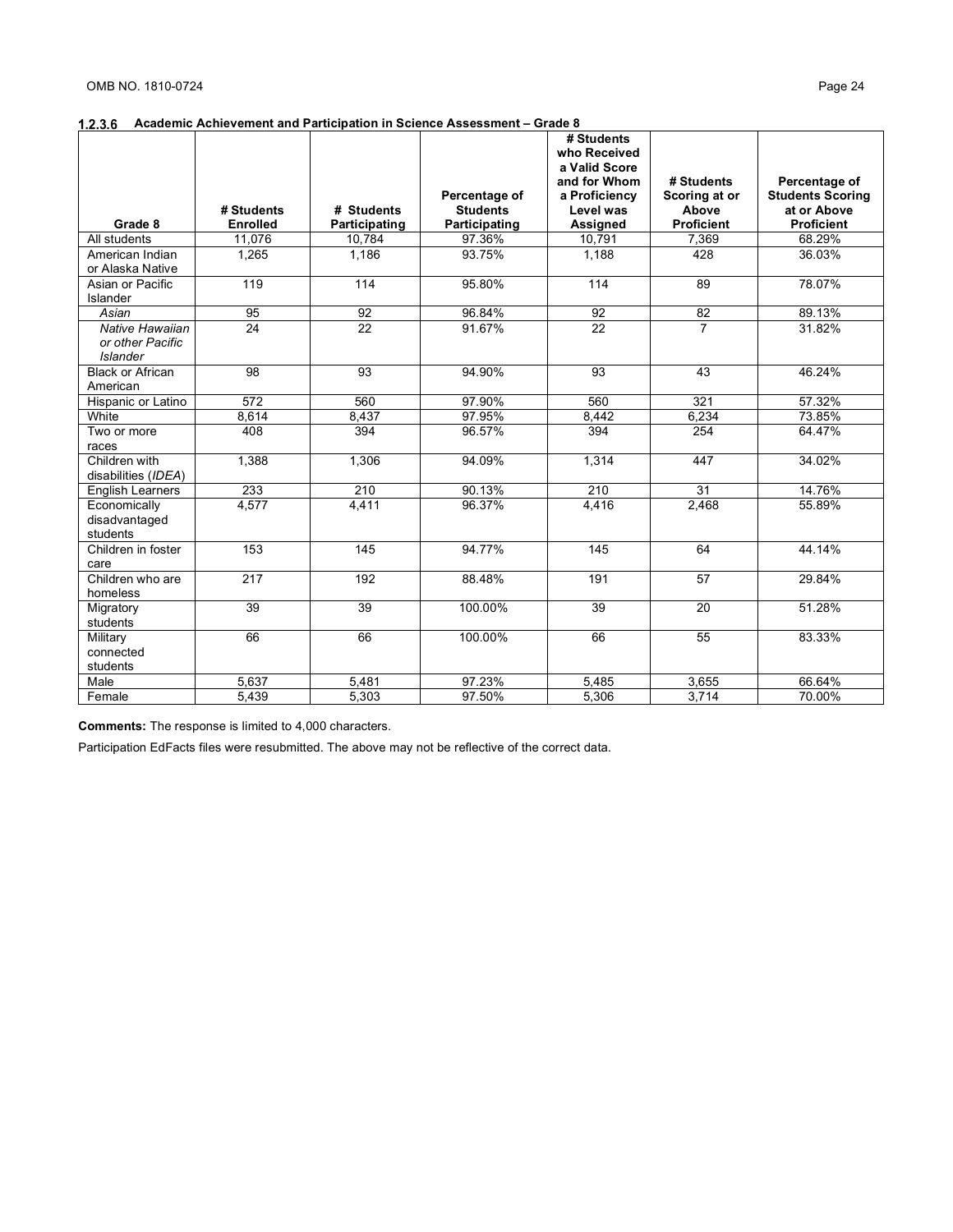### **Academic Achievement and Participation in Science Assessment – High School**

|                                                        |                               |                             |                                                   | # Students<br>who Received<br>a Valid Score            |                                                           |                                                                              |
|--------------------------------------------------------|-------------------------------|-----------------------------|---------------------------------------------------|--------------------------------------------------------|-----------------------------------------------------------|------------------------------------------------------------------------------|
| <b>High School</b>                                     | # Students<br><b>Enrolled</b> | # Students<br>Participating | Percentage of<br><b>Students</b><br>Participating | and for Whom<br>a Proficiency<br>Level was<br>Assigned | # Students<br>Scoring at or<br>Above<br><b>Proficient</b> | Percentage of<br><b>Students Scoring</b><br>at or Above<br><b>Proficient</b> |
| All students                                           | 10,480                        | 10,112                      | 96.49%                                            | 10,112                                                 | 4,634                                                     | 45.83%                                                                       |
| American Indian<br>or Alaska Native                    | 1,079                         | 990                         | 91.75%                                            | 990                                                    | 169                                                       | 17.07%                                                                       |
| Asian or Pacific<br>Islander                           | 119                           | $\overline{113}$            | 94.96%                                            | $\overline{113}$                                       | $\overline{57}$                                           | 50.44%                                                                       |
| Asian                                                  | 100                           | 96                          | 96.00%                                            | 96                                                     | 49                                                        | 51.04%                                                                       |
| Native Hawaiian<br>or other Pacific<br><b>Islander</b> | 19                            | 17                          | 89.47%                                            | 17                                                     | 8                                                         | 47.06%                                                                       |
| <b>Black or African</b><br>American                    | 102                           | 94                          | 92.16%                                            | 94                                                     | 30                                                        | 31.91%                                                                       |
| Hispanic or Latino                                     | 460                           | 443                         | 96.30%                                            | 443                                                    | 130                                                       | 29.35%                                                                       |
| White                                                  | 8,409                         | 8,175                       | 97.22%                                            | 8,175                                                  | 4,114                                                     | 50.32%                                                                       |
| Two or more<br>races                                   | 311                           | 297                         | 95.50%                                            | 297                                                    | 134                                                       | 45.12%                                                                       |
| Children with<br>disabilities (IDEA)                   | 1.164                         | 1.095                       | 94.07%                                            | 1.095                                                  | $\overline{173}$                                          | 15.80%                                                                       |
| <b>English Learners</b>                                | 186                           | 163                         | 87.63%                                            | 163                                                    | 5                                                         | 3.07%                                                                        |
| Economically<br>disadvantaged<br>students              | 3,621                         | 3,418                       | 94.39%                                            | 3,418                                                  | 1,041                                                     | 30.46%                                                                       |
| Children in foster<br>care                             | 121                           | $\overline{113}$            | 93.39%                                            | $\overline{113}$                                       | $\overline{17}$                                           | 15.04%                                                                       |
| Children who are<br>homeless                           | 208                           | 187                         | 89.90%                                            | 187                                                    | 32                                                        | 17.11%                                                                       |
| Migratory<br>students                                  | 35                            | 34                          | 97.14%                                            | 34                                                     | 13                                                        | 38.24%                                                                       |
| Military<br>connected<br>students                      | 68                            | 66                          | 97.06%                                            | 66                                                     | 36                                                        | 54.55%                                                                       |
| Male                                                   | 5,414                         | 5,222                       | 96.45%                                            | 5,222                                                  | 2,433                                                     | 46.59%                                                                       |
| Female                                                 | 5,066                         | 4,890                       | 96.53%                                            | 4,890                                                  | 2,201                                                     | 45.01%                                                                       |

**Comments:** The response is limited to 4,000 characters.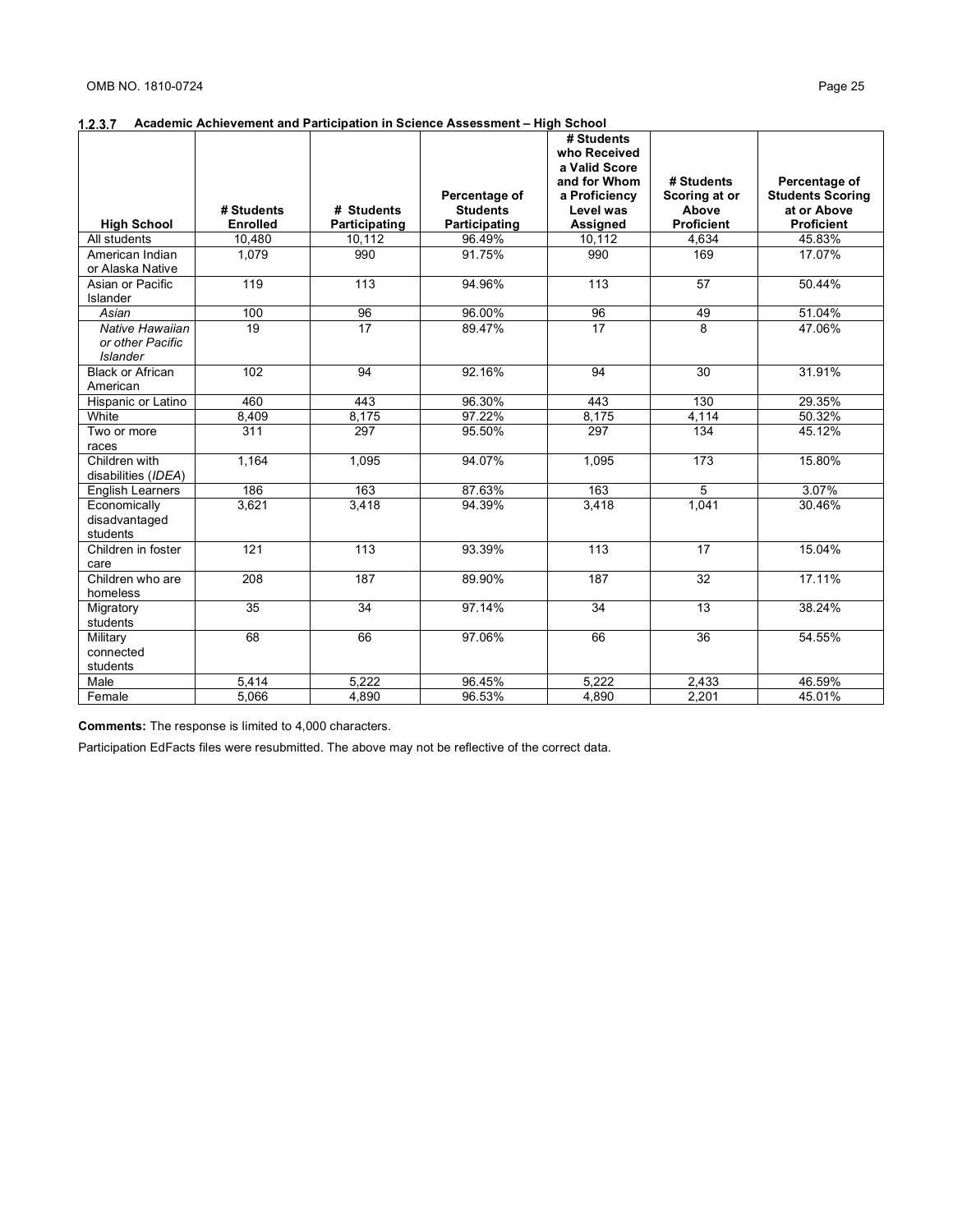#### $1.2.4$ **Assessment Participation by Assessment Type for Children with Disabilities**

This section collects information on children with disabilities' participation in the mathematics, reading/language arts, and science assessments.

#### **Participation of Children with Disabilities (IDEA) in Mathematics Assessment**

In the table below, provide the number of children with disabilities (*IDEA*) participating during the State's testing window in mathematics assessments required under Section 1111(b)(2) of the *ESEA* by the type of assessment. The percentage of children with disabilities (*IDEA*) who participated in the mathematics assessment for each assessment option will be calculated automatically. The total number of children with disabilities (*IDEA*) participating will also be calculated automatically.

The data provided below should include mathematics participation data from all children with disabilities (*IDEA*) as defined under the *IDEA*. Do not include students only covered under Section 504 of the *Rehabilitation Act of 1973*.

| <b>Type of Assessment</b>                                        | # Children with Disabilities (IDEA)<br>Participating | Percentage of Children with Disabilities<br>(IDEA) Participating, Who Took the<br><b>Specified Assessment</b> |
|------------------------------------------------------------------|------------------------------------------------------|---------------------------------------------------------------------------------------------------------------|
| Regular Assessment without<br>Accommodations                     | 3.924                                                | 41.19%                                                                                                        |
| Regular Assessment with Accommodations                           | 4.866                                                | 51.08%                                                                                                        |
| Alternate Assessment Based on Alternate<br>Achievement Standards | 736                                                  | 7.73%                                                                                                         |
| Total                                                            | 9.526                                                |                                                                                                               |

**Comments:** The response is limited to 4,000 characters.

Participation EdFacts files were resubmitted. The above may not be reflective of the correct data.

#### **Percentage of Students Assessed Using the Alternate Assessment Based on Alternate Achievement Standards in Mathematics**

| # Children with Disabilities (IDEA)<br><b>Assessed Using the Alternate</b><br><b>Assessment Based on Alternate</b><br><b>Achievement Standards</b> | # Students Participating | <b>Percentage of Students Assessed Using</b><br>the Alternate Assessment Based on<br><b>Alternate Achievement Standards</b> |
|----------------------------------------------------------------------------------------------------------------------------------------------------|--------------------------|-----------------------------------------------------------------------------------------------------------------------------|
| 736                                                                                                                                                | 77.537                   | 0.95%                                                                                                                       |

**Comments:** The response is limited to 4,000 characters.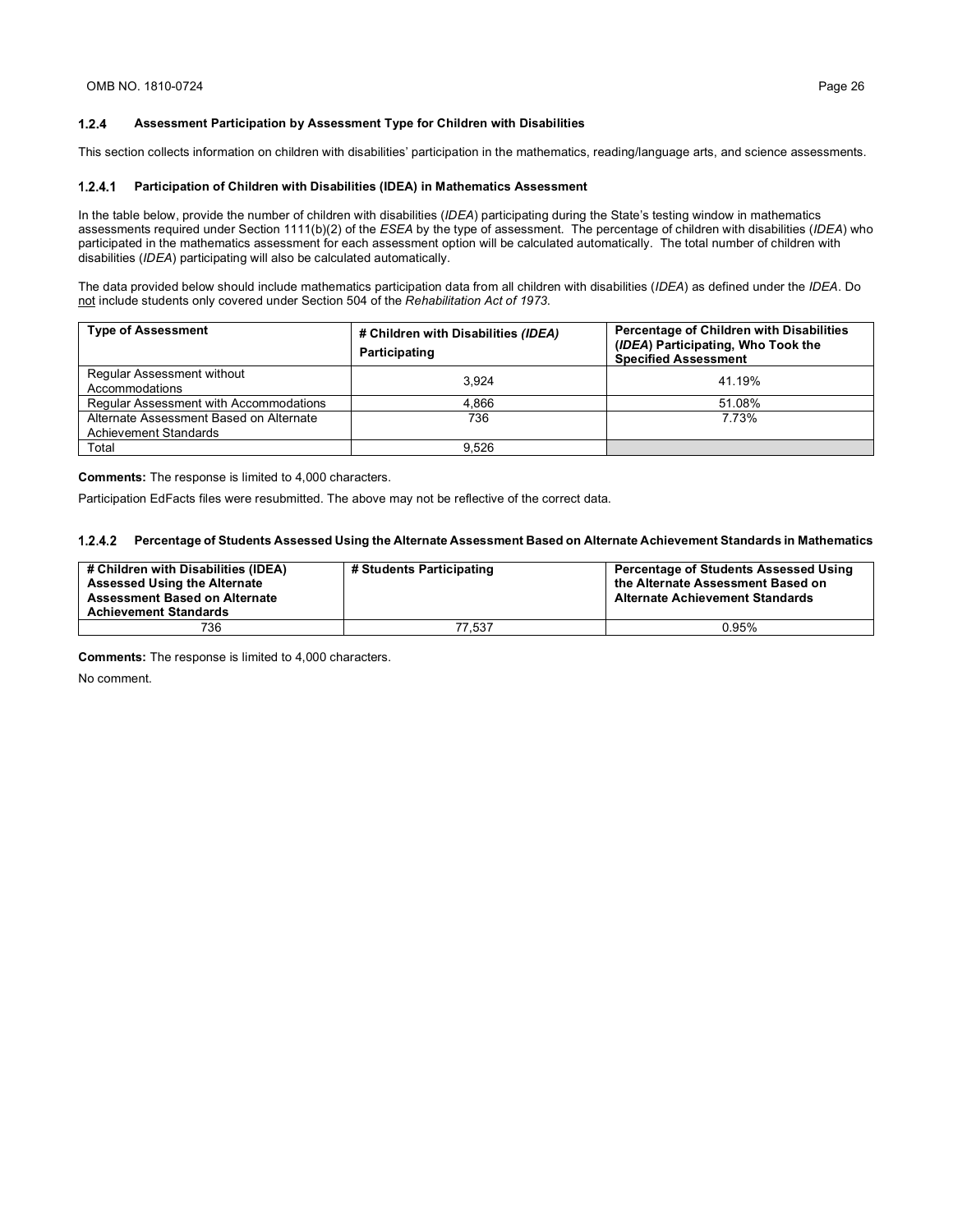#### **1.2.4.2.1 Waiver under 34 CFR 200.6(c) for the 1% cap on the percentage of students assessed using the alternate assessment based on alternate achievement standards**

|                                                                                                    | Yes or No |
|----------------------------------------------------------------------------------------------------|-----------|
| Did your State receive a waiver under 34 CFR 200.6(c) for the 1% cap on the percentage of students | NO        |
| assessed using the alternate assessment based on alternate achievement standards in mathematics in |           |
| SY2018-19?                                                                                         |           |

### **Comments:** The response is limited to 4,000 characters.

No, the state did not receive a receive a waiver under 34 CFR 200.6(c) for the 1% cap on the percentage of students assessed using the

alternate assessment based on alternate achievement standards in mathematics in SY2018-19 as the overall student tested participation rate was 0.97% which is below 1.00% and for the percent of students expected to test, this rate was at 1.06% which rounds down to 1.00%.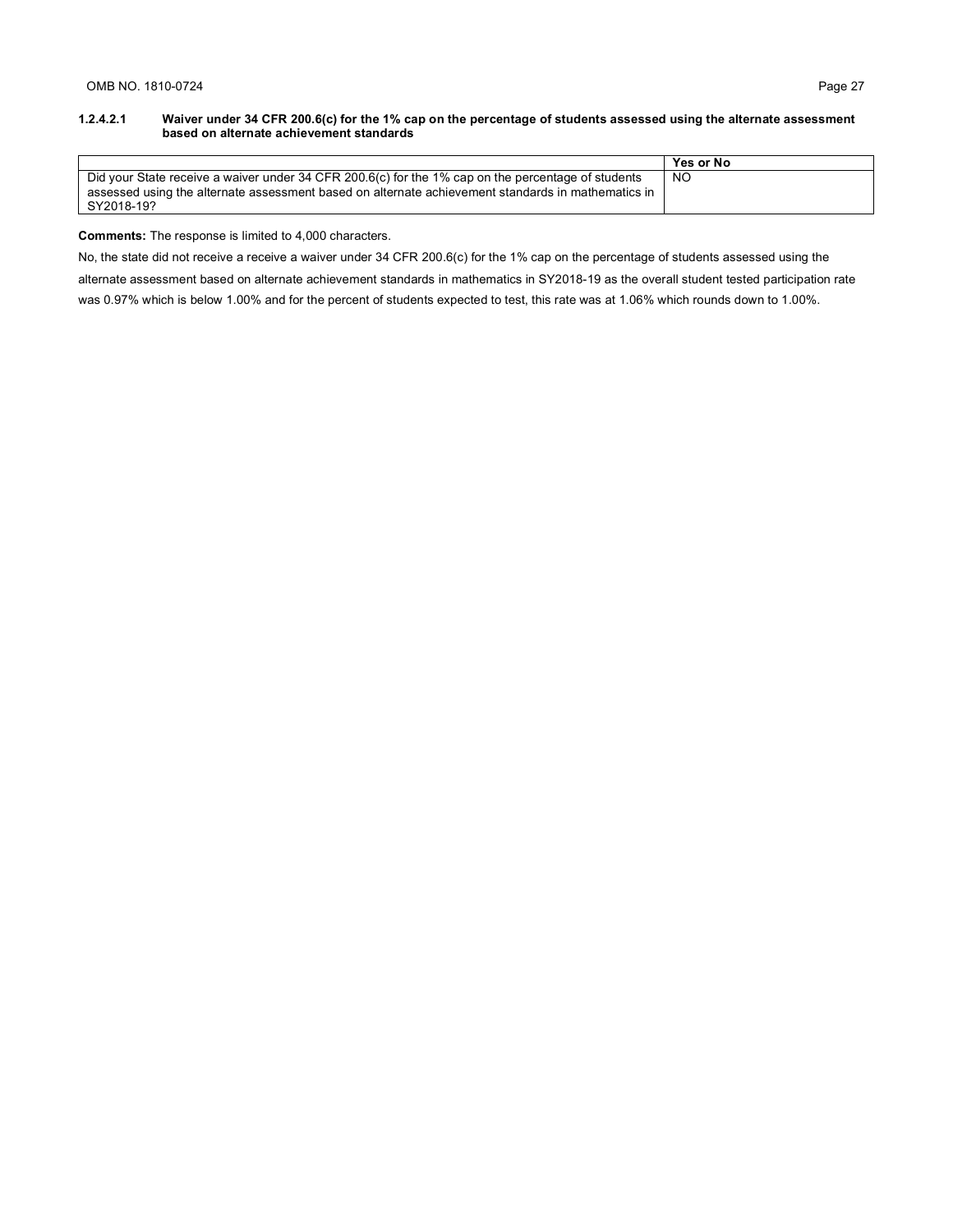### **Participation of Children with Disabilities (IDEA) in Reading/Language Arts Assessment**

The data provided should include reading/language arts participation data from all children with disabilities (*IDEA*) as defined under the *IDEA*. Do not include former children with disabilities (IDEA). Do not include students only covered under Section 504 of the Rehabilitation Act of 1973.

Note: For this question only, report on children with disabilities (*IDEA*) who are also ELs in the U.S. less than 12 months who took the ELP assessment in lieu of the statewide reading/language arts assessment.

| <b>Type of Assessment</b>                                        | # Children with Disabilities (IDEA)<br>Participating | <b>Percentage of Children with Disabilities</b><br>(IDEA) Participating, Who Took the<br><b>Specified Assessment</b> |
|------------------------------------------------------------------|------------------------------------------------------|----------------------------------------------------------------------------------------------------------------------|
| Regular Assessment without<br>Accommodations                     | 4.591                                                | 48.25%                                                                                                               |
| Regular Assessment with Accommodations                           | 4.185                                                | 43.98%                                                                                                               |
| Alternate Assessment Based on Alternate<br>Achievement Standards | 739                                                  | 7.77%                                                                                                                |
| Recently arrived ELs, took ELP                                   |                                                      | $0.01\%$                                                                                                             |
| Total                                                            | 9.516                                                |                                                                                                                      |

**Comments:** The response is limited to 4,000 characters.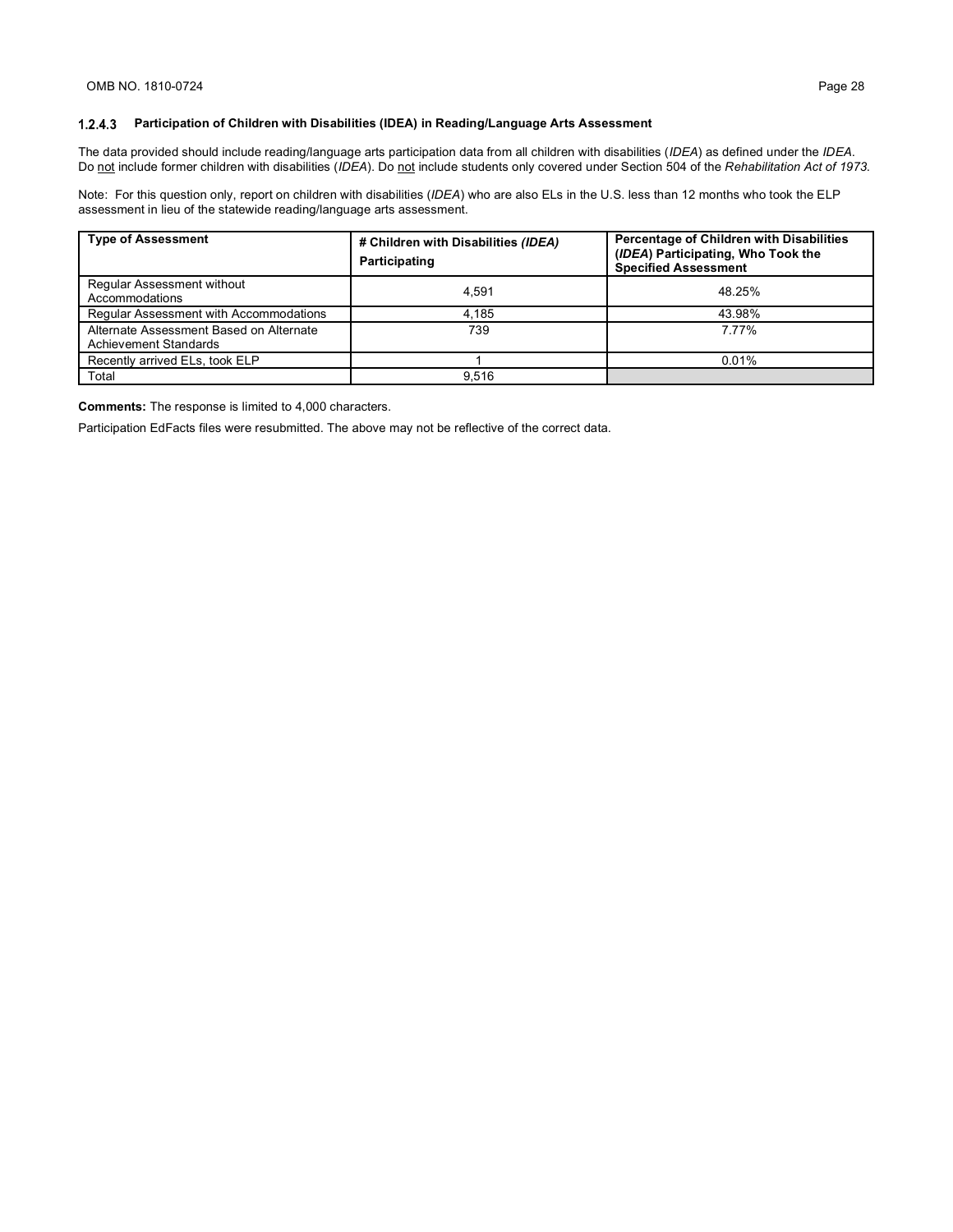# **Percentage of Students Assessed Using the Alternate Assessment Based on Alternate Achievement Standards in Reading/Language Arts**

| # Children with Disabilities (IDEA)<br><b>Assessed Using the Alternate</b><br>Assessment Based on Alternate<br><b>Achievement Standards</b> | # Students Participating | Percentage of Students Assessed Using the<br>Alternate Assessment Based on Alternate<br><b>Achievement Standards</b> |
|---------------------------------------------------------------------------------------------------------------------------------------------|--------------------------|----------------------------------------------------------------------------------------------------------------------|
| 739                                                                                                                                         | 77.553                   | 0.95%                                                                                                                |

**Comments:** The response is limited to 4,000 characters.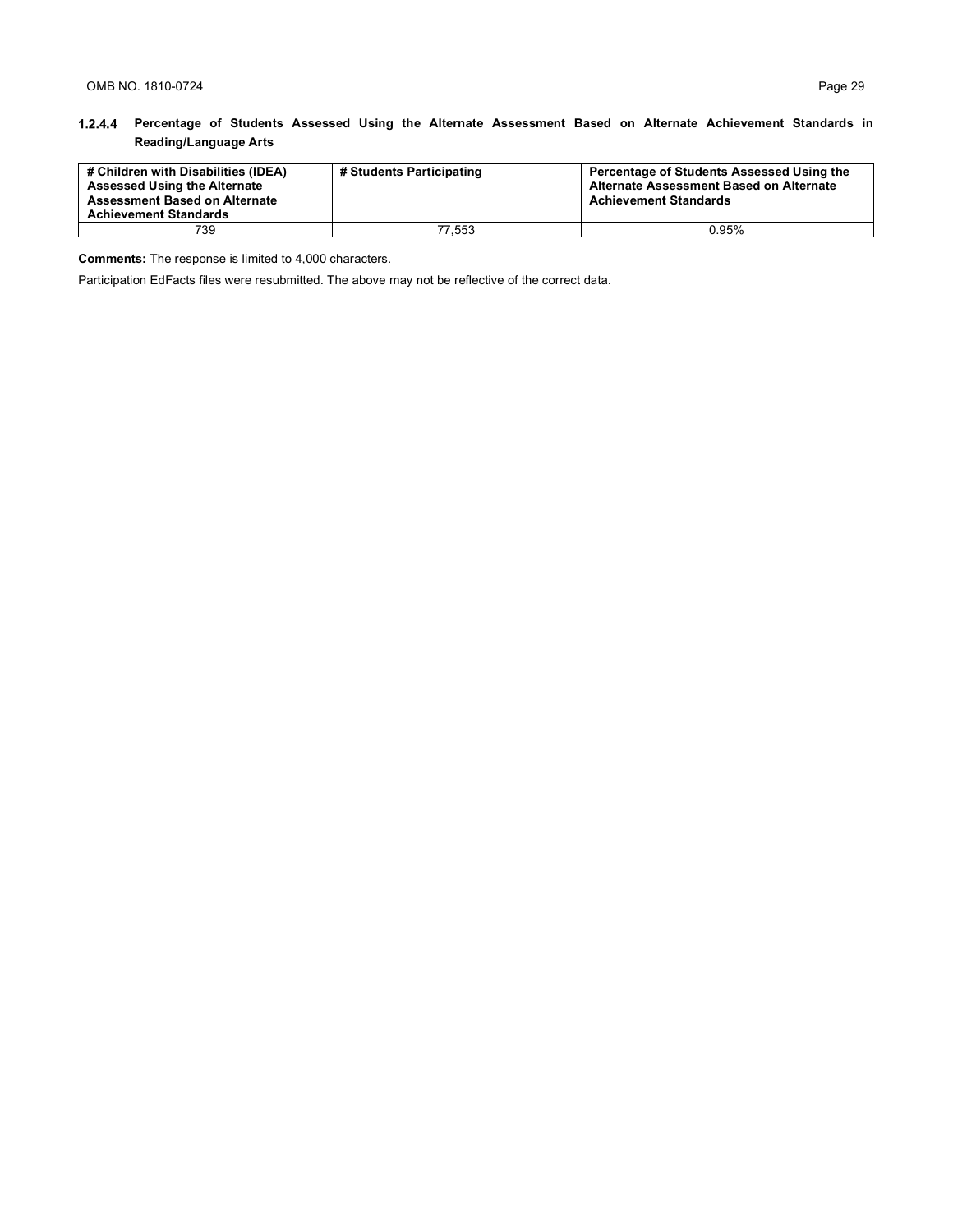#### **1.2.4.4.1 Waiver under 34 CFR 200.6(c) for the 1% cap on the percentage of students assessed using the alternate assessment based on alternate academic achievement standards**

|                                                                                                    | Yes or No |
|----------------------------------------------------------------------------------------------------|-----------|
| Did your State receive a waiver under 34 CFR 200.6(c) for the 1% cap on the percentage of students | NO.       |
| assessed using the alternate assessment based on alternate academic achievement standards in       |           |
| reading/language arts in SY2018-19?                                                                |           |

**Comments:** The response is limited to 4,000 characters.

No, the state did not receive a receive a waiver under 34 CFR 200.6(c) for the 1% cap on the percentage of students assessed using the

alternate assessment based on alternate achievement standards in reading/language arts in SY2018-19 as the overall student tested

participation rate was 0.97% which is below 1.00% and for the percent of students expected to test, this rate was at 1.06% which rounds down to 1.00%.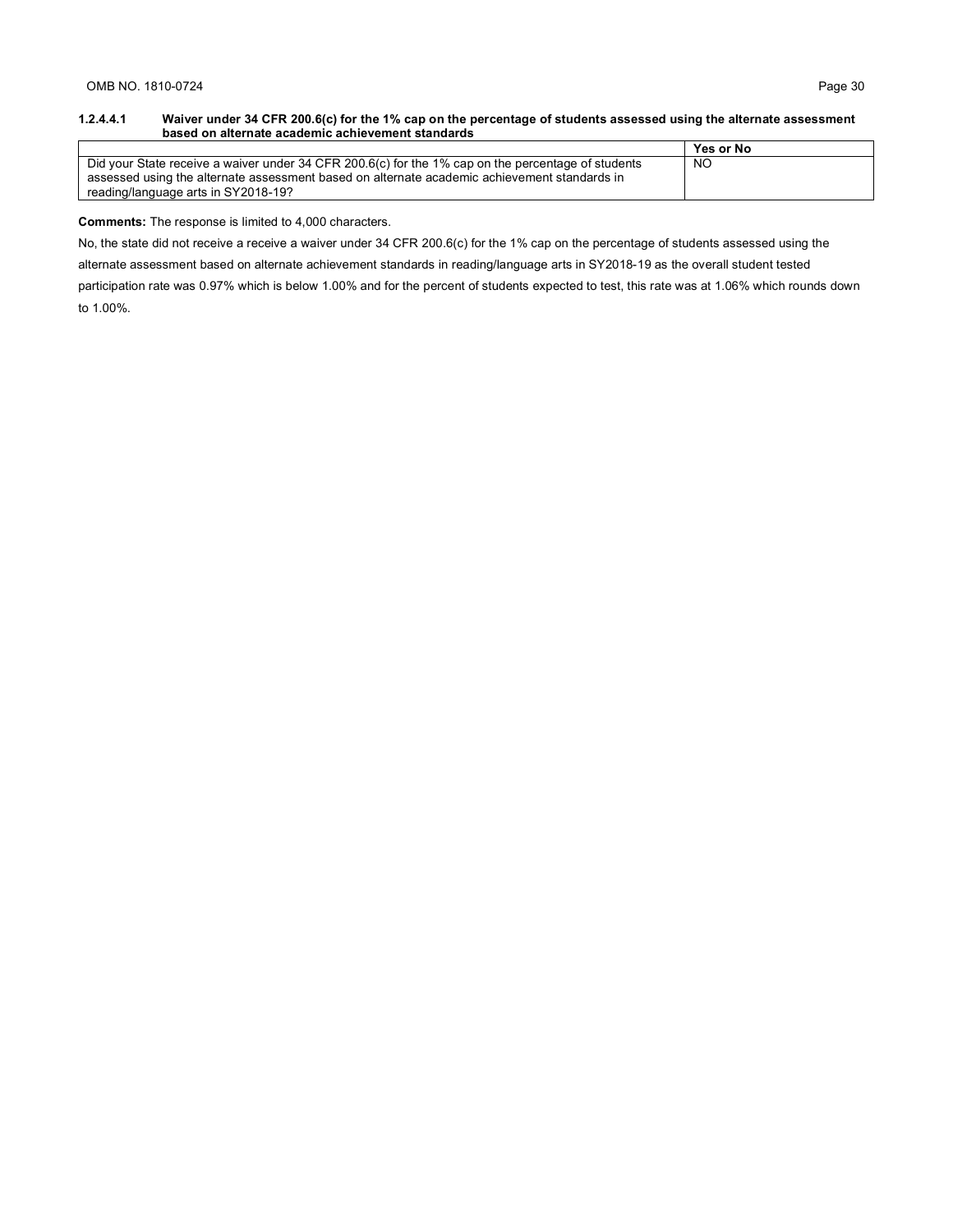### **Participation of Children with Disabilities (IDEA) in Science Assessment**

The data provided should include science participation results from all children with disabilities (*IDEA*) as defined under the *IDEA*. Do not include former children with disabilities (*IDEA*). Do not include students only covered under Section 504 of the *Rehabilitation Act of 1973*.

| <b>Type of Assessment</b>                                        | # Children with Disabilities (IDEA)<br>Participating | Percentage of Children with Disabilities<br>(IDEA) Participating, Who Took the<br><b>Specified Assessment</b> |  |
|------------------------------------------------------------------|------------------------------------------------------|---------------------------------------------------------------------------------------------------------------|--|
| Regular Assessment without<br>Accommodations                     | 1.880                                                | 47.93%                                                                                                        |  |
| Regular Assessment with Accommodations                           | 1.734                                                | 44.21%                                                                                                        |  |
| Alternate Assessment Based on Alternate<br>Achievement Standards | 308                                                  | 7.85%                                                                                                         |  |
| Total                                                            | 3.922                                                |                                                                                                               |  |

**Comments:** The response is limited to 4,000 characters.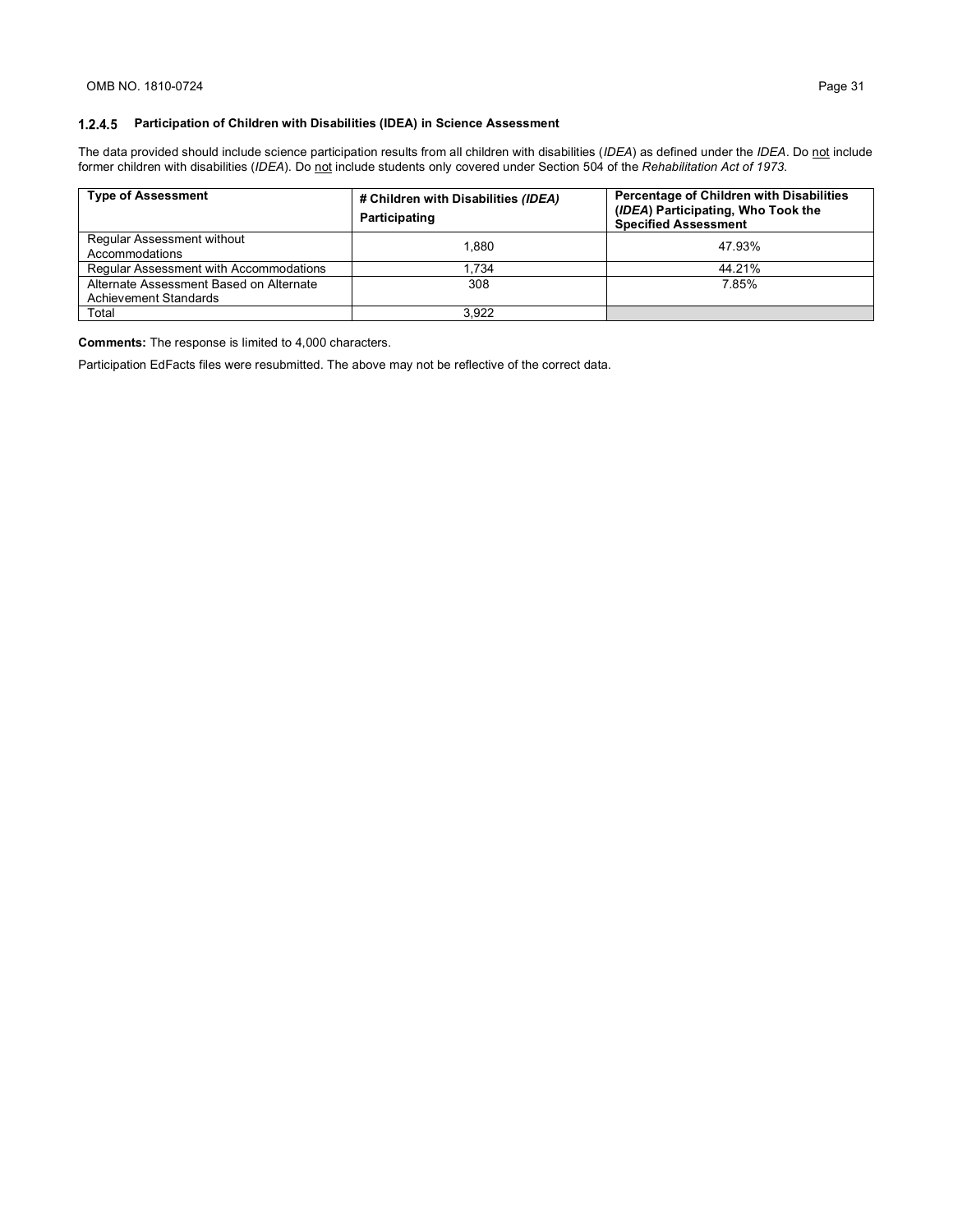# **Percentage of Students Assessed Using the Alternate Assessment Based on Alternate Achievement Standards in Science**

| # Children with Disabilities (IDEA)<br><b>Assessed Using the Alternate</b><br><b>Assessment Based on Alternate</b><br><b>Achievement Standards</b> | # Students Participating | Percentage of Students Assessed Using the<br>Alternate Assessment Based on Alternate<br><b>Achievement Standards</b> |
|----------------------------------------------------------------------------------------------------------------------------------------------------|--------------------------|----------------------------------------------------------------------------------------------------------------------|
| 308                                                                                                                                                | 32.384                   | 0.95%                                                                                                                |

**Comments:** The response is limited to 4,000 characters.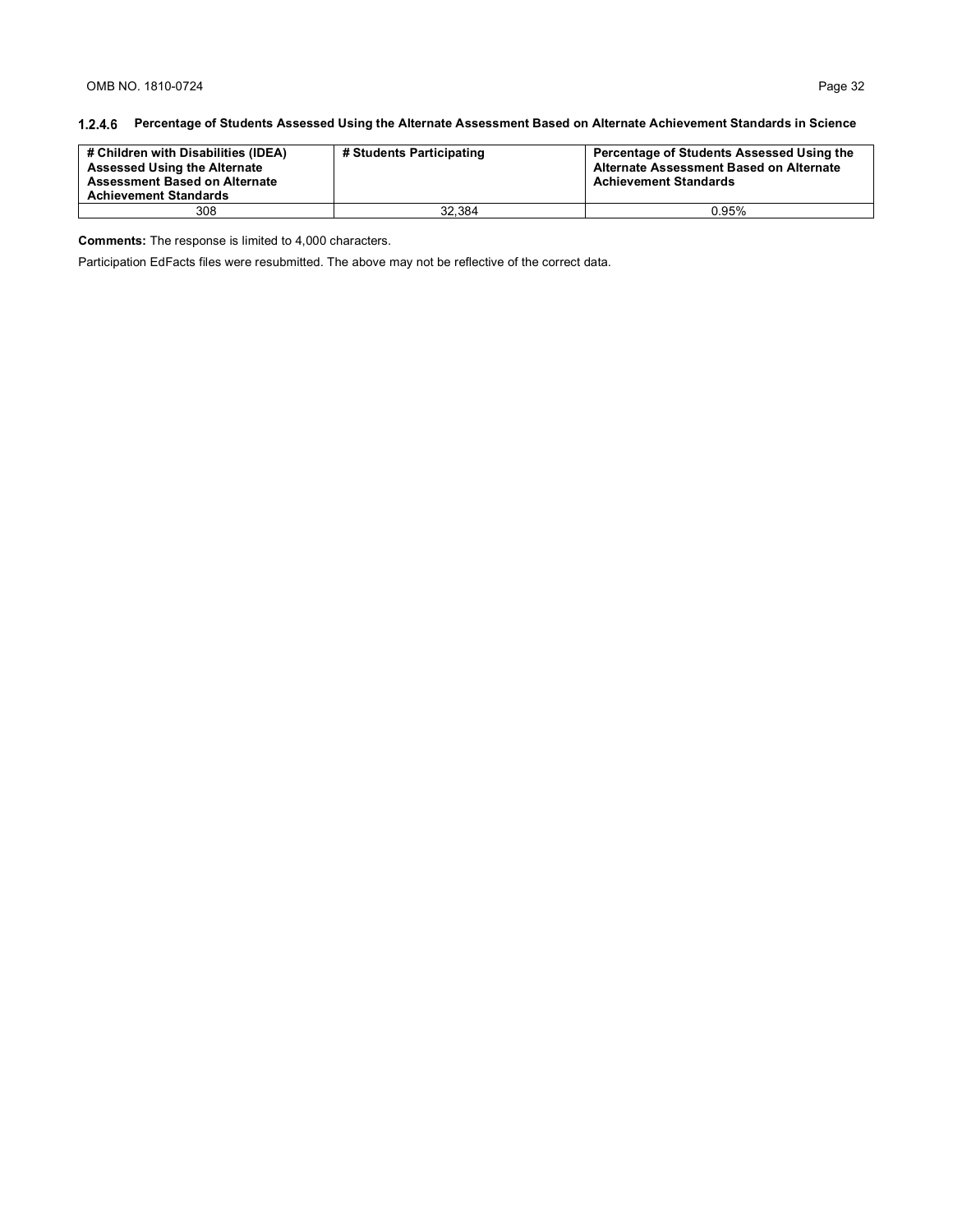### **1.2.4.6.1 Waiver under 34 CFR 200.6(c) for the 1% cap on the percentage of students assessed using the alternate assessment based on alternate academic achievement standards**

|                                                                                           | Yes or No      |
|-------------------------------------------------------------------------------------------|----------------|
| Did your State receive a waiver under 34 CFR 200.6(c) for the 1% cap on the percentage of | N <sub>O</sub> |
| students assessed using the alternate assessment based on alternate academic achievement  |                |
| standards in science in SY2018-19?                                                        |                |

**Comments:** The response is limited to 4,000 characters.

No, the state did not receive a receive a waiver under 34 CFR 200.6(c) for the 1% cap on the percentage of students assessed using the

alternate assessment based on alternate achievement standards science in SY2018-19 as the for the percent of students expected to test, this rate was at 0.97% which is below 1.00%.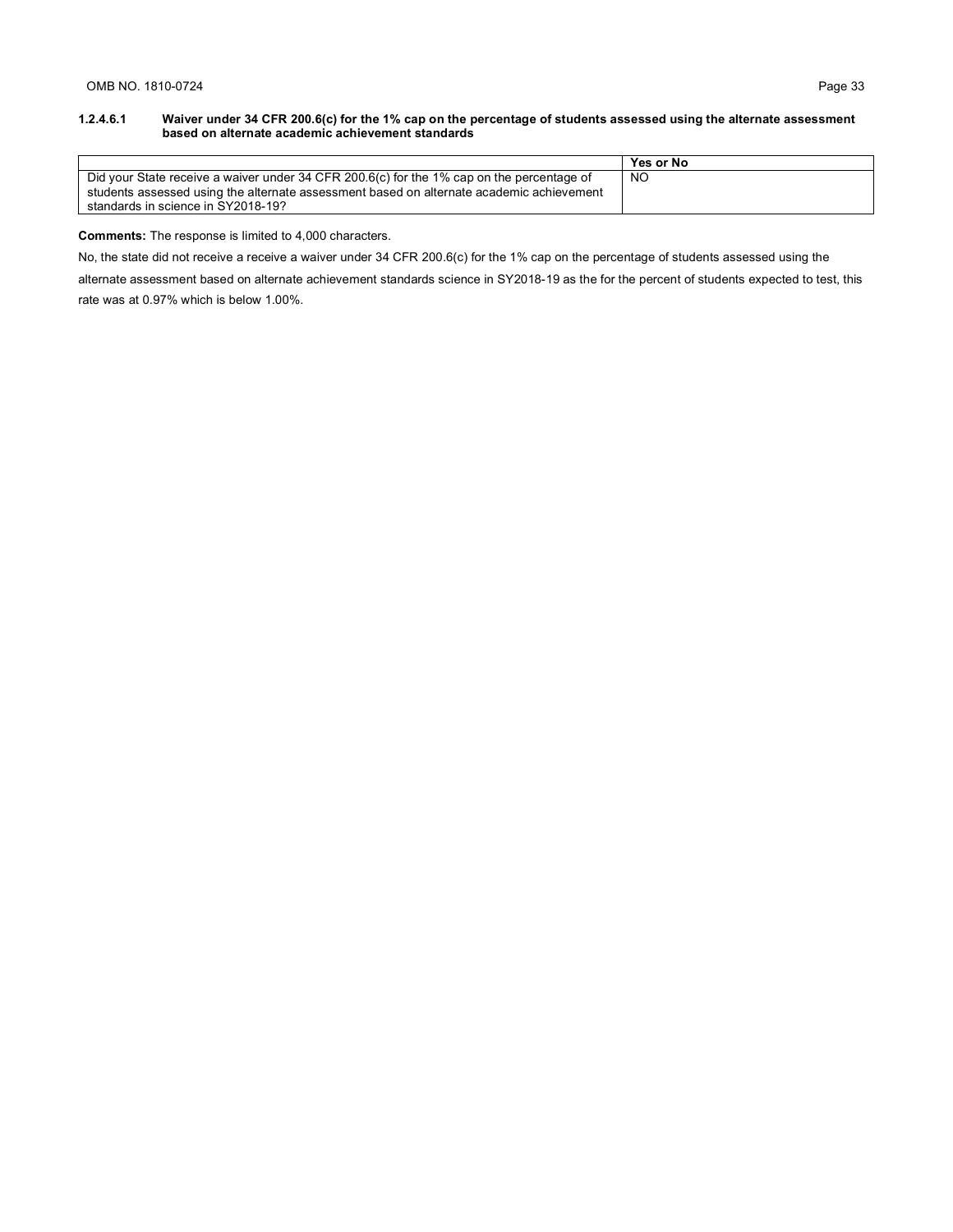#### $1.2.5$ **Assessments for ELs**

This section collects information on EL assessment results.

#### **EL Provisions for Content Assessments**

This sub-section collects information on provisions provided to ELs.

### **1.2.5.1.1 Recently Arrived ELs Taking ELP Assessments in Lieu of Reading/Language Arts Assessments**

In the table below, provide the number of recently arrived ELs included in the participation counts in 1.2 who took an assessment of ELP in lieu of the State's reading/language arts assessment, as permitted under Section 1111(b)(3)(A)(i) of the *ESEA*.

| <b>Recently Arrived Els</b>                                                  |         |
|------------------------------------------------------------------------------|---------|
| assessment of ELP in lieu of the State's<br>Recently arrived ELs who took an | าc<br>w |
| reading/language arts assessment                                             |         |

**Comments:** The response is limited to 4,000 characters.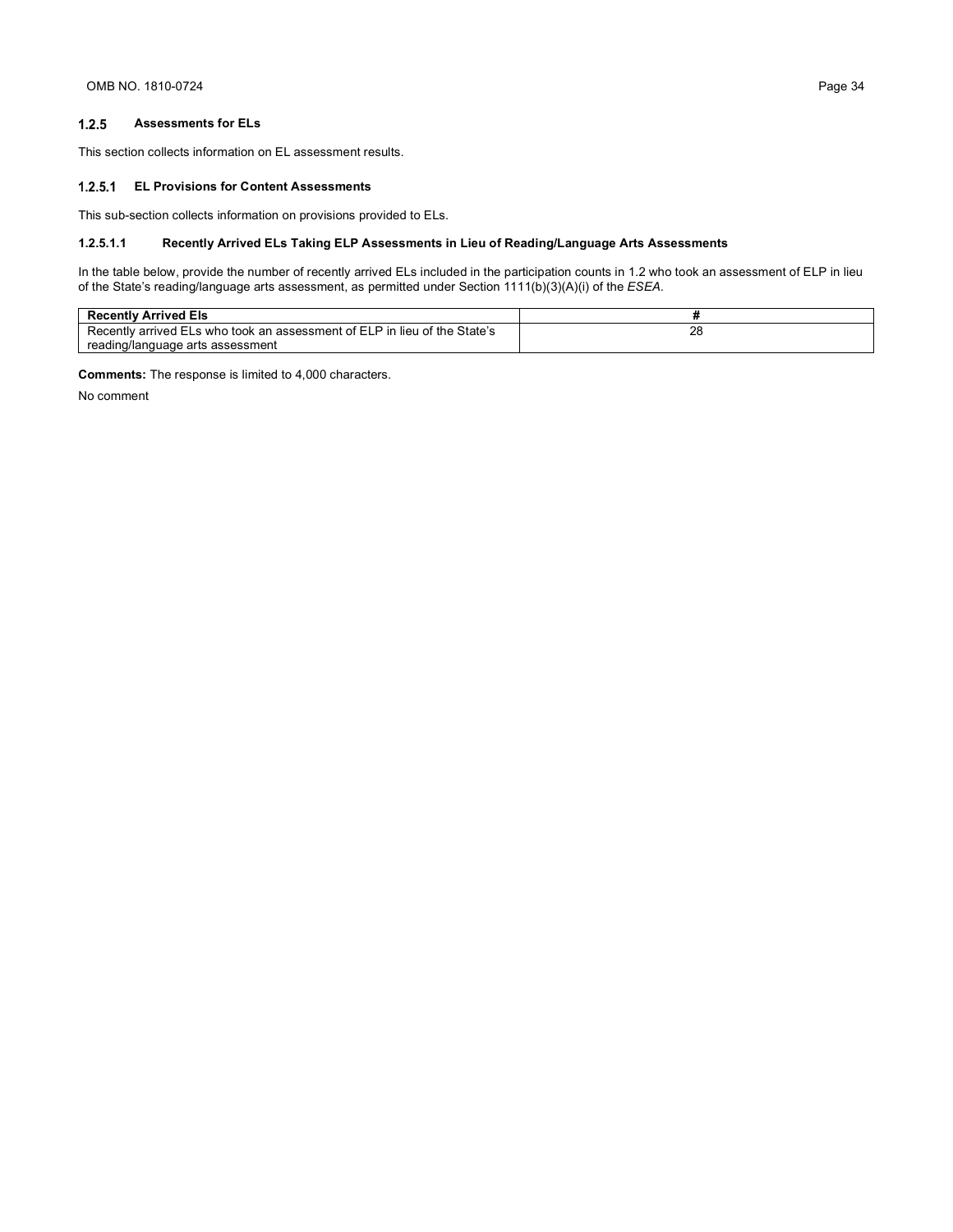### **1.2.5.1.2 Native Language Assessments Offered**

In the table below, indicate whether native language assessments were offered in mathematics, reading/languages arts, and science. Write "Yes" if the specified assessment is used for accountability purposes. List languages, other than English, in which content tests were offered.

| <b>Native Language Testing</b> | Yes/No | If yes, are the tests<br>considered to be trans-<br>adapted assessments? | Language(s) |
|--------------------------------|--------|--------------------------------------------------------------------------|-------------|
| State offers the State         |        |                                                                          |             |
| mathematics content tests      | NO.    |                                                                          |             |
| in the students' native        |        |                                                                          |             |
| language(s).                   |        |                                                                          |             |
| State offers the State         |        |                                                                          |             |
| reading/language arts          |        |                                                                          |             |
| content tests in the           | NO.    |                                                                          |             |
| students' native               |        |                                                                          |             |
| language(s).                   |        |                                                                          |             |
| State offers the State         |        |                                                                          |             |
| science content tests in the   | NO.    |                                                                          |             |
| students' native               |        |                                                                          |             |
| $language(s)$ .                |        |                                                                          |             |

**Comments:** The response is limited to 4,000 characters.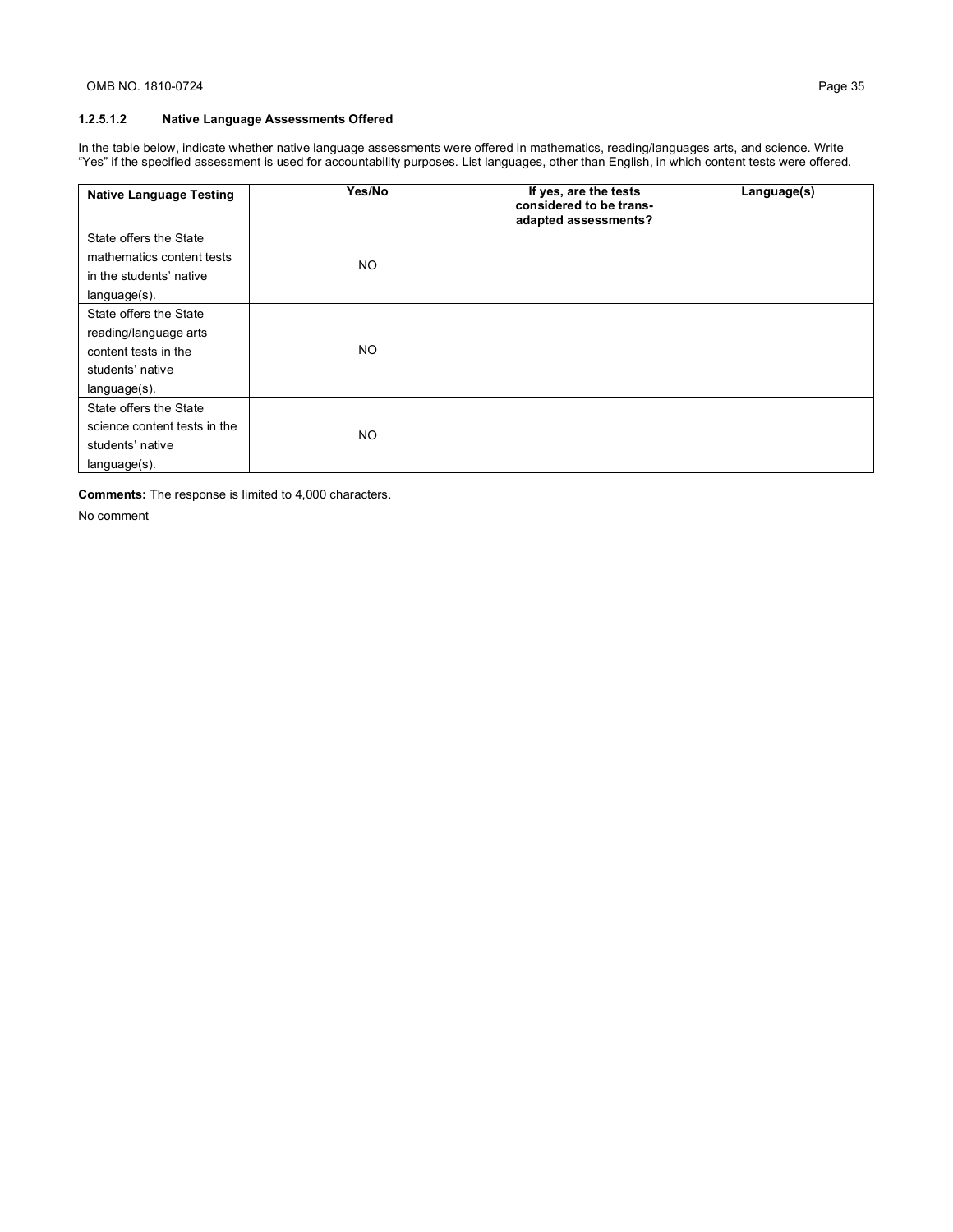### **Performance of ELs on State ELP Assessment**

In the table below, please provide for all ELs: the number tested and not tested on the ELP assessment, the number and percentage making progress towards achieving ELP, and the number and percentage attaining proficiency on the annual State ELP assessment.

|                   | # Tested | # Not Tested | # Making<br><b>Progress</b> | <b>Percent Making</b><br><b>Progress</b> | # Attained<br><b>Proficiency</b> | <b>Percent Attained</b><br>Proficiency |
|-------------------|----------|--------------|-----------------------------|------------------------------------------|----------------------------------|----------------------------------------|
| All<br><b>ELs</b> | 3.045    | 14           | 784                         | 31.84%                                   | o۱                               | 2.86%                                  |

**Comments:** The response is limited to 4,000 characters.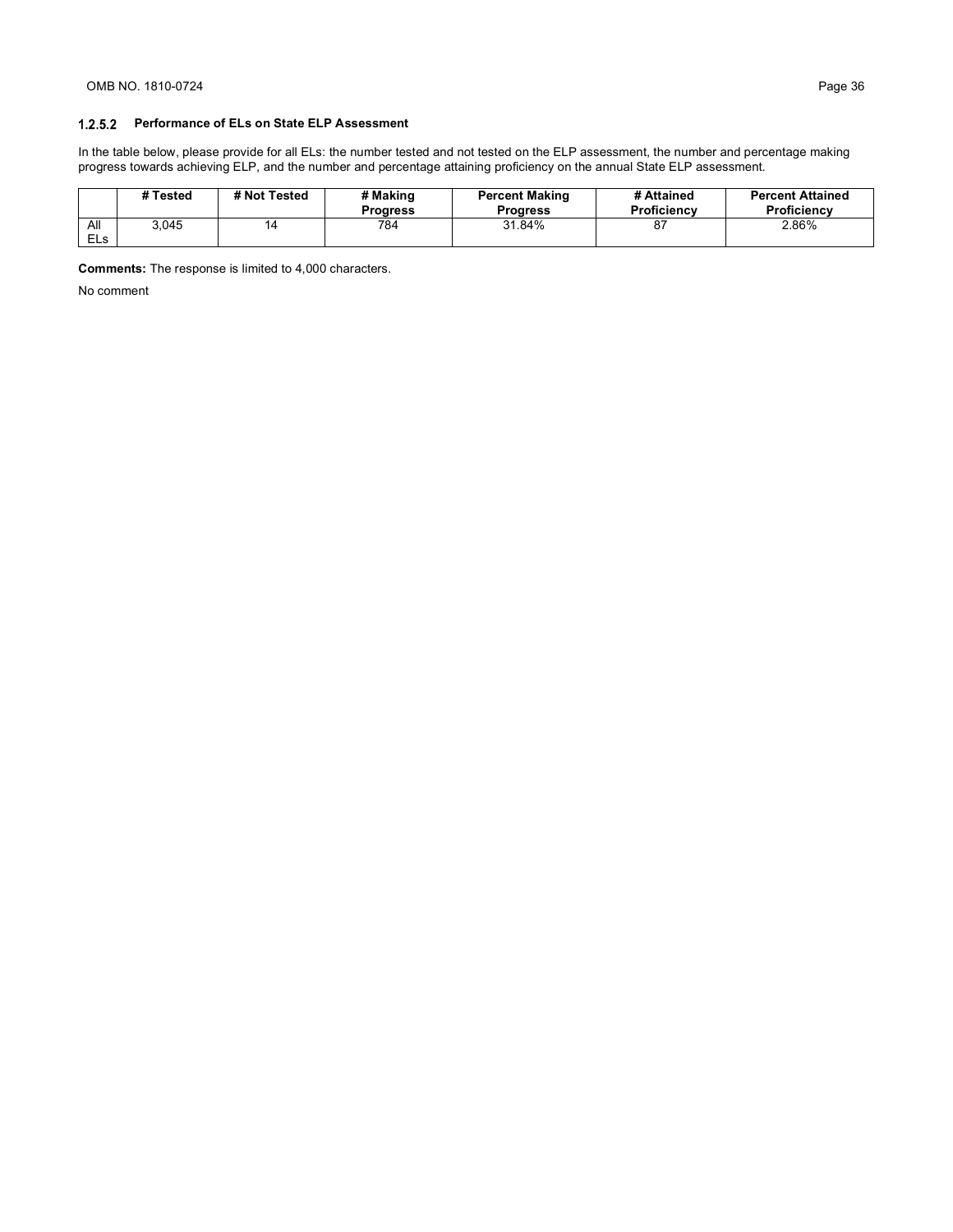In the table below, please provide for ELs in LEAs receiving Title III, Part A funds, and for ELs identified as children with disabilities in LEAs receiving Title III, Part A funds: the number tested and not tested on the ELP assessment, the number and percentage making progress towards achieving ELP, and the number and percentage attaining proficiency on the annual State ELP assessment.

|                                                                                              | # Tested | # Not Tested | # Making<br><b>Progress</b> | Percent<br>Making<br><b>Progress</b> | # Attained<br>Proficiency | Percent<br><b>Attained</b><br>Proficiency |
|----------------------------------------------------------------------------------------------|----------|--------------|-----------------------------|--------------------------------------|---------------------------|-------------------------------------------|
| ELs in LEAs receiving Title III,<br>Part A funds                                             | 2.561    | 14           | 401                         | 19.58%                               | 45                        | 1.76%                                     |
| ELs identified as children with<br>disabilities in LEAs receiving<br>Title III. Part A funds | 444      |              | 96                          | 24.43%                               |                           | $0.00\%$                                  |

**Comments:** The response is limited to 4,000 characters.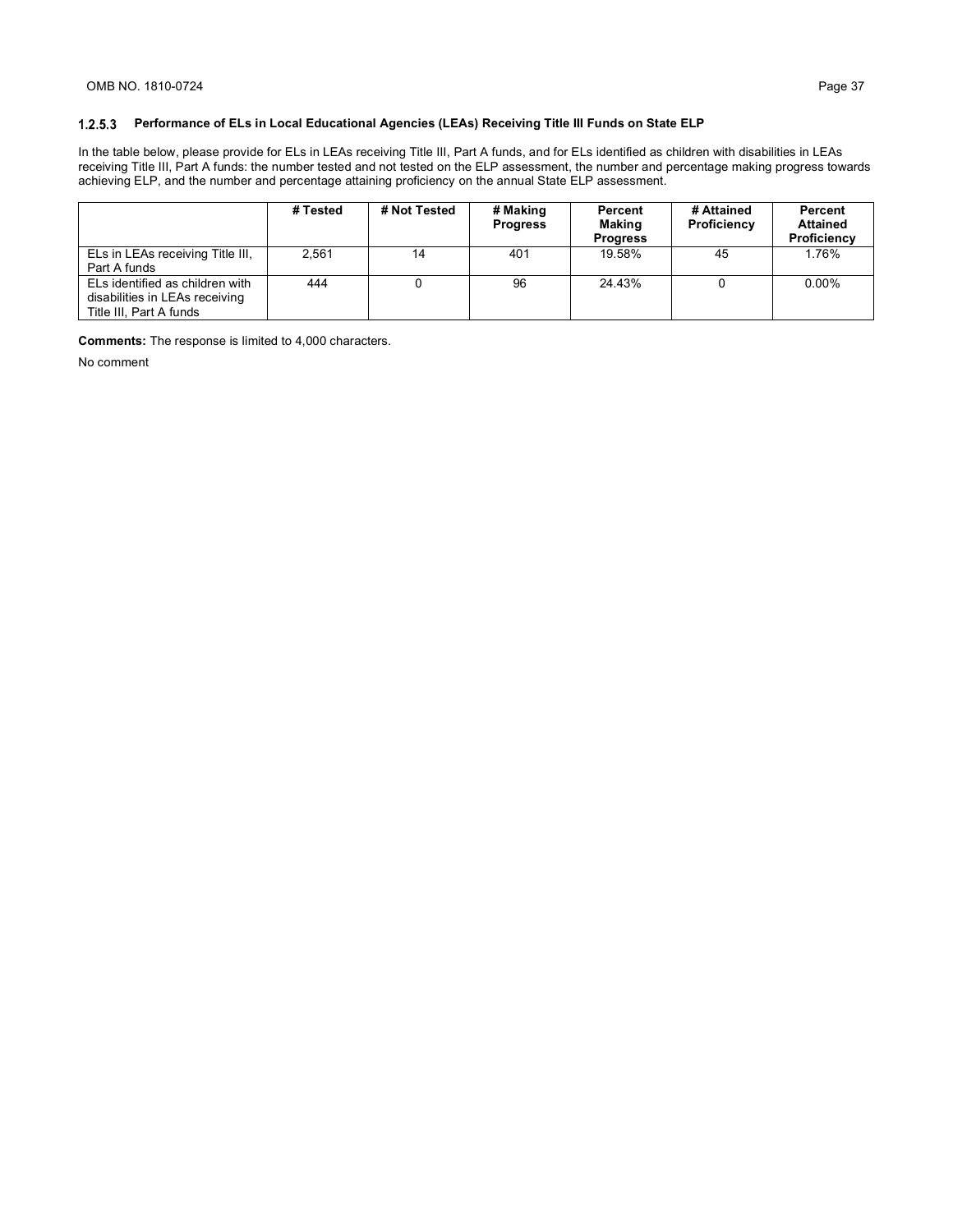#### **1.2.5.3.1 ELs in LEAs Receiving Title III Funds Who Have Exited Language Instruction Educational Program (LIEP) based on Attaining ELP**

In the table below, please provide for ELs in LEAs receiving Title III, Part A funds the number and percentage who have exited an LIEP based on attaining ELP.

| Title III. Part A funds who exited<br>ELs in LEAs receiving              |  | \ 96% |  |  |
|--------------------------------------------------------------------------|--|-------|--|--|
| * The number is taken from FS204 but the percentage is manually entered. |  |       |  |  |

**Comments:** The response is limited to 4,000 characters.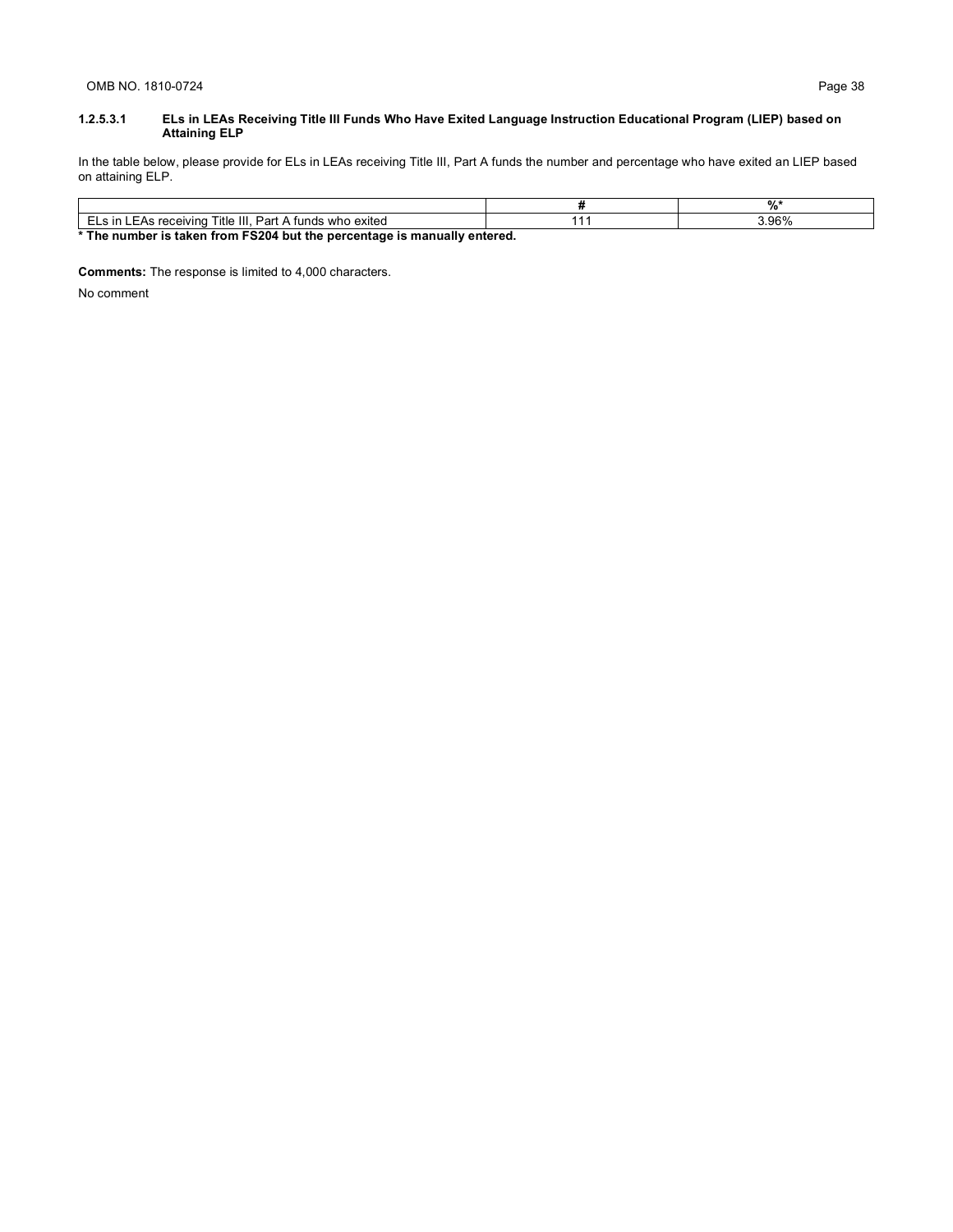# **1.2.5.3.2 ELs in LEAs Receiving Title III Funds Who Have Not Attained Proficiency in 5 Years**

In the table below, please provide for ELs in LEAs receiving Title III, Part A funds the number and percentage who have not attained proficiency within five years.

|                                                                      |      | 07<br>70 |
|----------------------------------------------------------------------|------|----------|
| Title III.<br>Part<br>∟s in LEAs receiving<br>t A funds who have not | .378 | 07 OE 07 |
| attained<br>J proficiency within 5<br>vears                          |      |          |

**\* The number is taken from FS204 but the percentage is manually entered.**

**Comments:** The response is limited to 4,000 characters.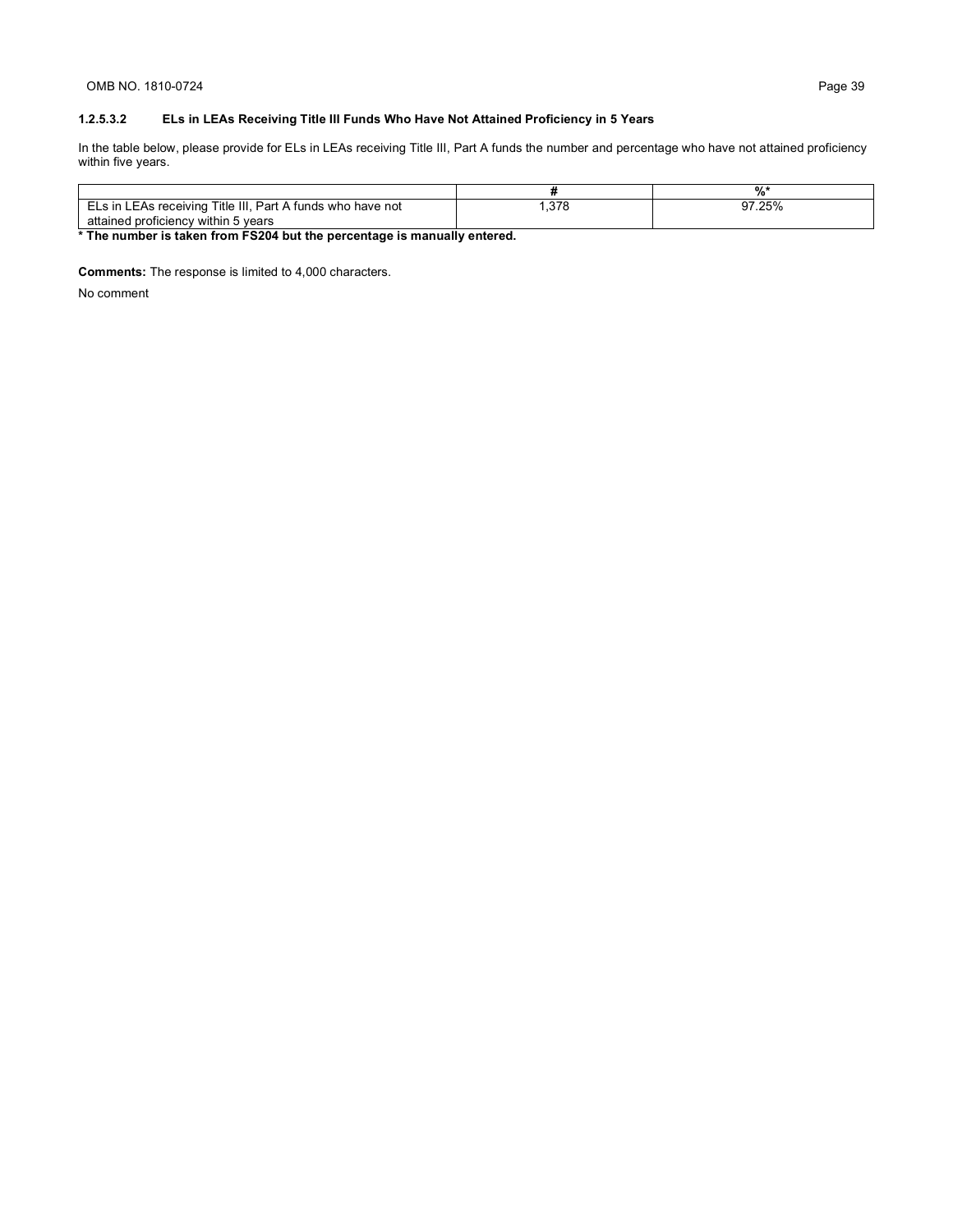### **Students in LEAs Receiving Title III Funds who have Exited EL Status**

This section collects data on the performance of students who have exited EL status as required by Sections 3121(a)(5) and 3122(a) of the *ESEA*.

### **1.2.5.4.1 Students in LEAs Receiving Title III Funds who have Exited EL Status by Year**

In the table below, report the count of students in LEAs receiving Title III funds who have exited EL status for each of the four years after such students have exited EL status.

| # Year One | # Year Two | # Year Three          | # Year Four | Total |
|------------|------------|-----------------------|-------------|-------|
| 70         | ັ          | 170<br>$\cdot$ $\sim$ | 188         | 491   |

**Comments:** The response is limited to 4,000 characters.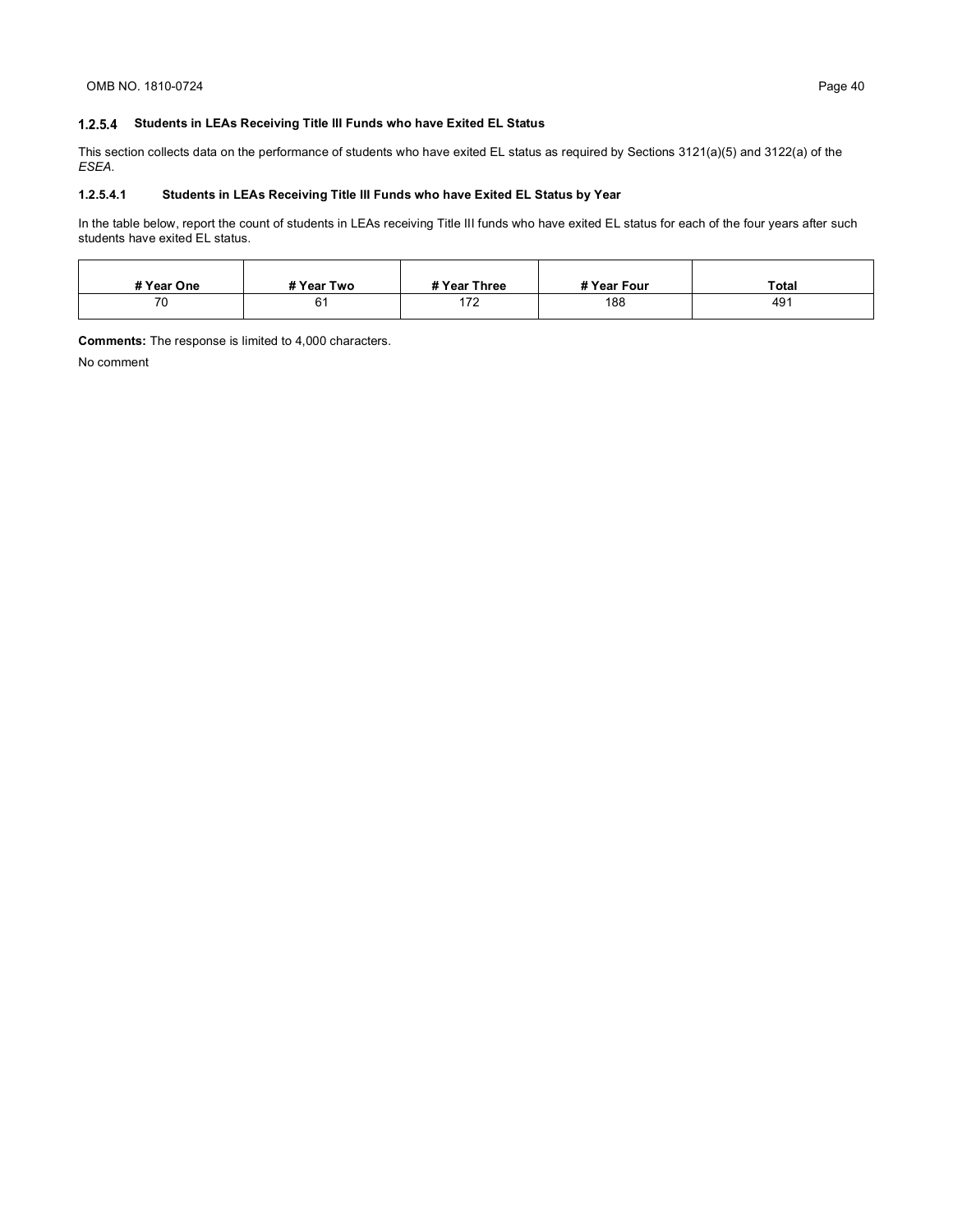### **1.2.5.4.2 Results for Students in LEAs Receiving Title III Funds who have Exited EL Status in Mathematics**

In the table below, report results for students in LEAs receiving Title III funds who have exited EL status and for students who identified as children with disabilities who have exited EL status on the annual mathematics assessment. Please provide data only for those students who transitioned out of language instruction educational programs (LIEPs) and who were no longer receiving language services in the current reporting year. Please report the performance of these students for each of the four years after they exit EL status.

|                   | <b>Students who have</b><br>Exited EL Status - #  <br>Tested | <b>Students who have Exited EL</b><br>Status - % At or Above<br><b>Proficient</b> | Tested | <b>Students who have Exited ELI Students who have Exited EL</b><br>Status and are identified as   Status and are identified as<br>Children with Disabilities - # Children with Disabilities - % At<br>or Above Proficient |
|-------------------|--------------------------------------------------------------|-----------------------------------------------------------------------------------|--------|---------------------------------------------------------------------------------------------------------------------------------------------------------------------------------------------------------------------------|
| Year One          | 49                                                           | 32.65%                                                                            |        |                                                                                                                                                                                                                           |
| Year Two          | 49                                                           | 38.78%                                                                            |        | 16.67%                                                                                                                                                                                                                    |
| <b>Year Three</b> | 132                                                          | 28.79%                                                                            |        |                                                                                                                                                                                                                           |
| Year Four         | 125                                                          | 17.60%                                                                            |        |                                                                                                                                                                                                                           |

**Comments:** The response is limited to 4,000 characters.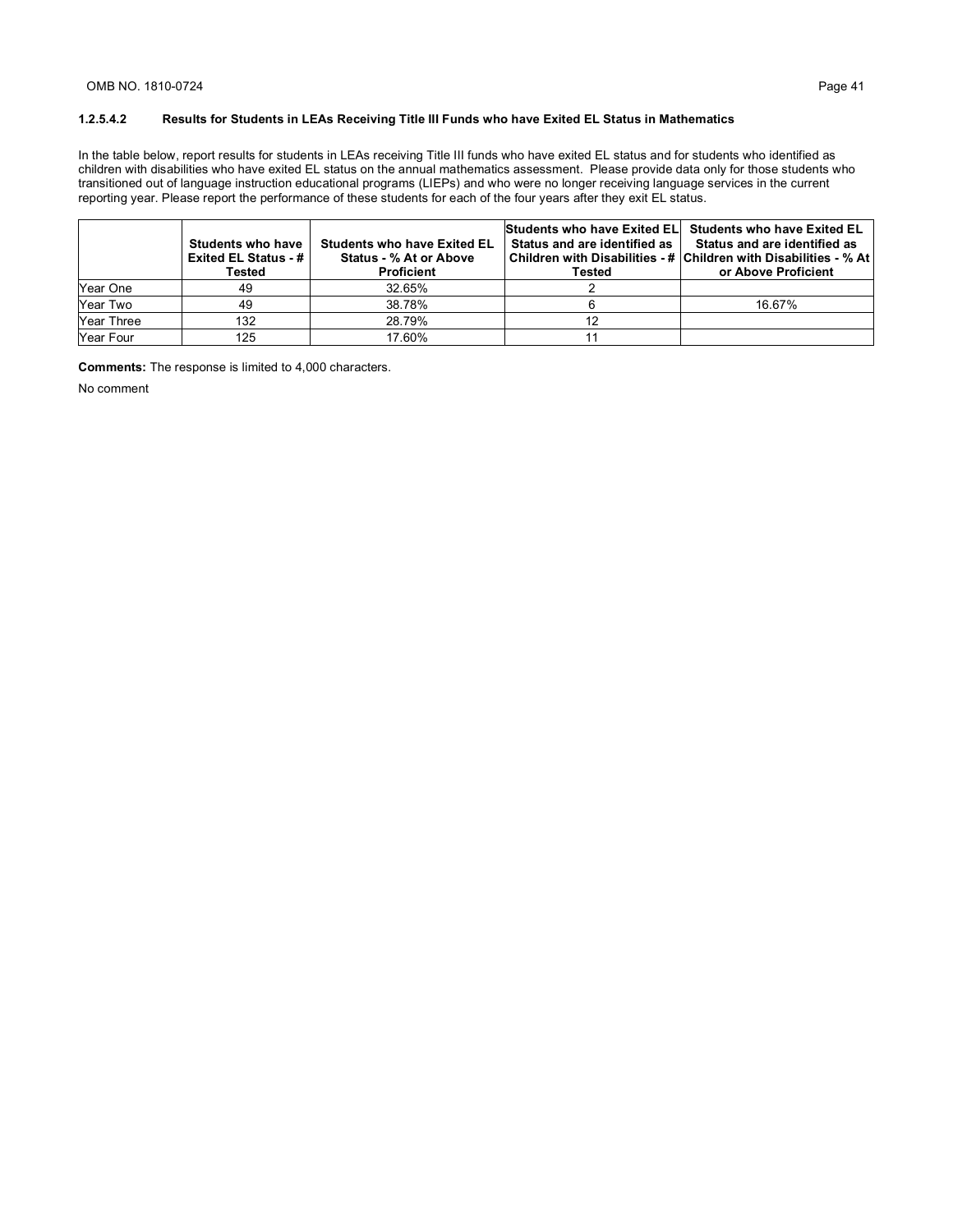### **1.2.5.4.3 Results for Students in LEAs Receiving Title III Funds who have Exited EL Status in Reading/Language Arts**

In the table below, report results for students in LEAs receiving Title III funds who have exited EL status and for students who are identified as children with disabilities who have exited EL status on the annual reading/language arts assessment. Please provide data only for those students who transitioned out of LIEPs and who were no longer receiving language services in the current reporting year. Please report the performance of these students for each of the four years after they exit EL status.

|                   | Students who have<br>Exited EL Status - #<br>Tested | <b>Students who have Exited EL</b><br><b>Status - % At or Above Proficient</b> | Status and are identified as I<br>Tested | <b>Students who have Exited ELI Students who have Exited EL</b><br>Status and are identified as<br>Children with Disabilities - # Children with Disabilities - % At<br>or Above Proficient |
|-------------------|-----------------------------------------------------|--------------------------------------------------------------------------------|------------------------------------------|--------------------------------------------------------------------------------------------------------------------------------------------------------------------------------------------|
| <b>Year One</b>   | 49                                                  | 44.90%                                                                         |                                          |                                                                                                                                                                                            |
| <b>Year Two</b>   | 50                                                  | 42.00%                                                                         |                                          | 33.33%                                                                                                                                                                                     |
| <b>Year Three</b> | 133                                                 | 35.34%                                                                         | 12                                       |                                                                                                                                                                                            |
| Year Four         | 124                                                 | 29.03%                                                                         | 12                                       |                                                                                                                                                                                            |

**Comments:** The response is limited to 4,000 characters.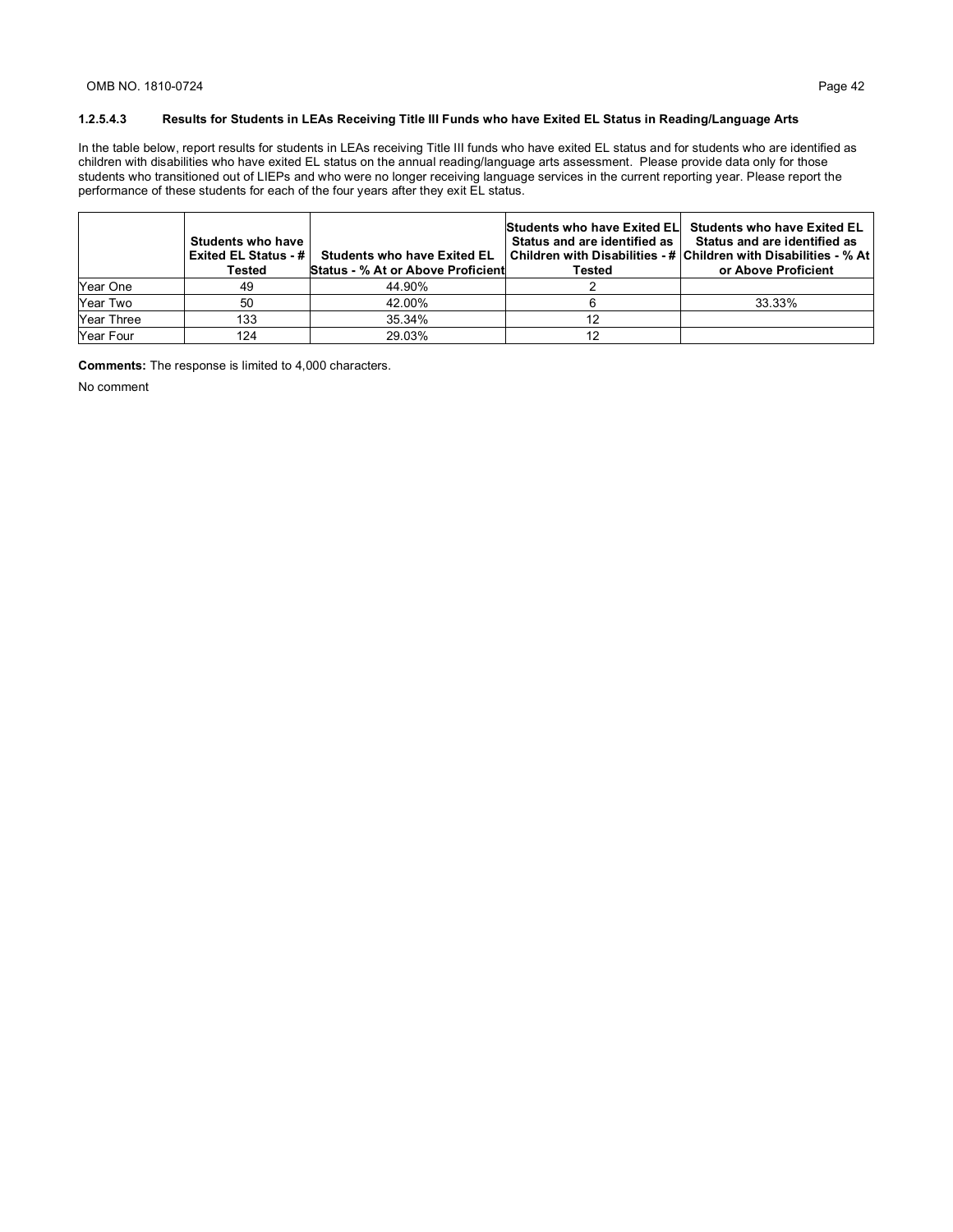### **1.2.5.4.4 Results for Students in LEAs Receiving Title III Funds who have Exited EL Status in Science**

In the table below, report results for students in LEAs receiving Title III funds who have exited EL status and for students who are identified as children with disabilities who have exited EL status on the annual science assessment. Please provide data only for those students who transitioned out of LIEPs and who were no longer receiving language services in the current reporting year. Please report the performance of these students for each of the four years after they exit EL status.

|                   | Exited EL Status - #  <br>Tested | Students who have I Students who have Exited EL<br>Status - % At or Above<br><b>Proficient</b> | <b>Students who have Exited EL</b><br>Status and are identified as<br><b>Children with Disabilities - #  </b><br>Tested | <b>Students who have Exited EL</b><br>Status and are identified as<br>Children with Disabilities - % At<br>or Above Proficient |
|-------------------|----------------------------------|------------------------------------------------------------------------------------------------|-------------------------------------------------------------------------------------------------------------------------|--------------------------------------------------------------------------------------------------------------------------------|
| <b>Year One</b>   |                                  | 28.57%                                                                                         |                                                                                                                         | 50.00%                                                                                                                         |
| Year Two          |                                  | 55.56%                                                                                         |                                                                                                                         | 50.00%                                                                                                                         |
| <b>Year Three</b> | 38                               | 47.37%                                                                                         |                                                                                                                         | 20.00%                                                                                                                         |
| <b>Year Four</b>  | 53                               | 35.85%                                                                                         |                                                                                                                         | 28.57%                                                                                                                         |

**Comments:** The response is limited to 4,000 characters.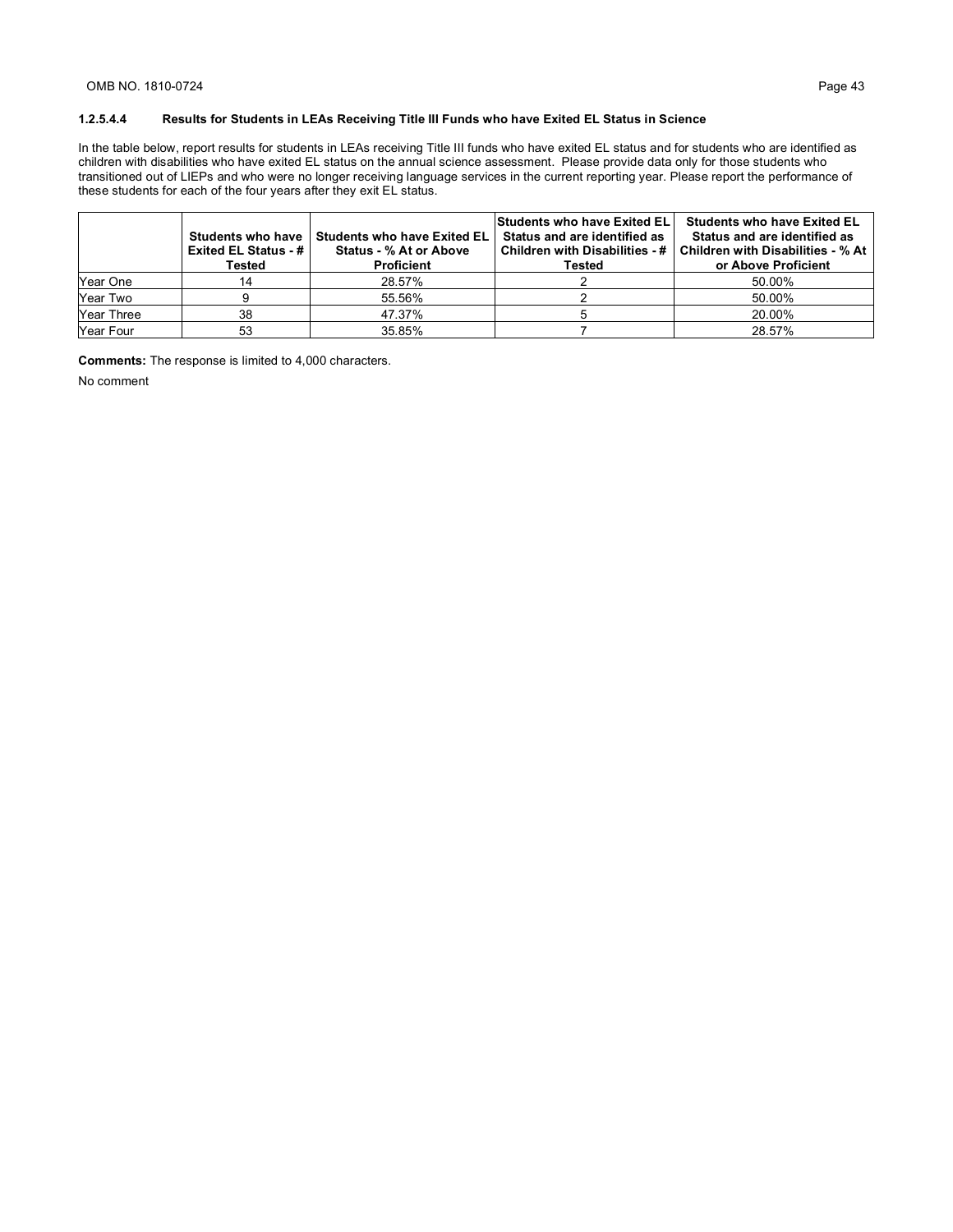#### $1.2.6$ **Grants for State Assessments and Related Activities**

# **Grants for State Assessments and Related Activities**

This section requests information on your State's use of funds under Section 1201 of *ESEA*.

#### **1.2.6.1.1 Percentages of Funds Used for Standards and Assessment Development and Other Purposes**

For funds your State had available under Section 1201 of the *ESEA* (Grants for State Assessments and Related Activities) during SY2018-19, estimate what percentage of the funds your State used for the following (round to the nearest ten percent).

| <b>Purpose</b>                                                                                                                                     | Percentage (rounded to the nearest ten percent) |  |
|----------------------------------------------------------------------------------------------------------------------------------------------------|-------------------------------------------------|--|
| To pay the costs of the development of the State assessments and standards<br>required by Section 1111(b) of the ESEA                              | 30.00%                                          |  |
| To administer assessments required by Section 1111(b) of the <i>ESEA</i> or to<br>carry out other activities described in Section 1201 of the ESEA | 70.00%                                          |  |

**Comments:** The response is limited to 4,000 characters.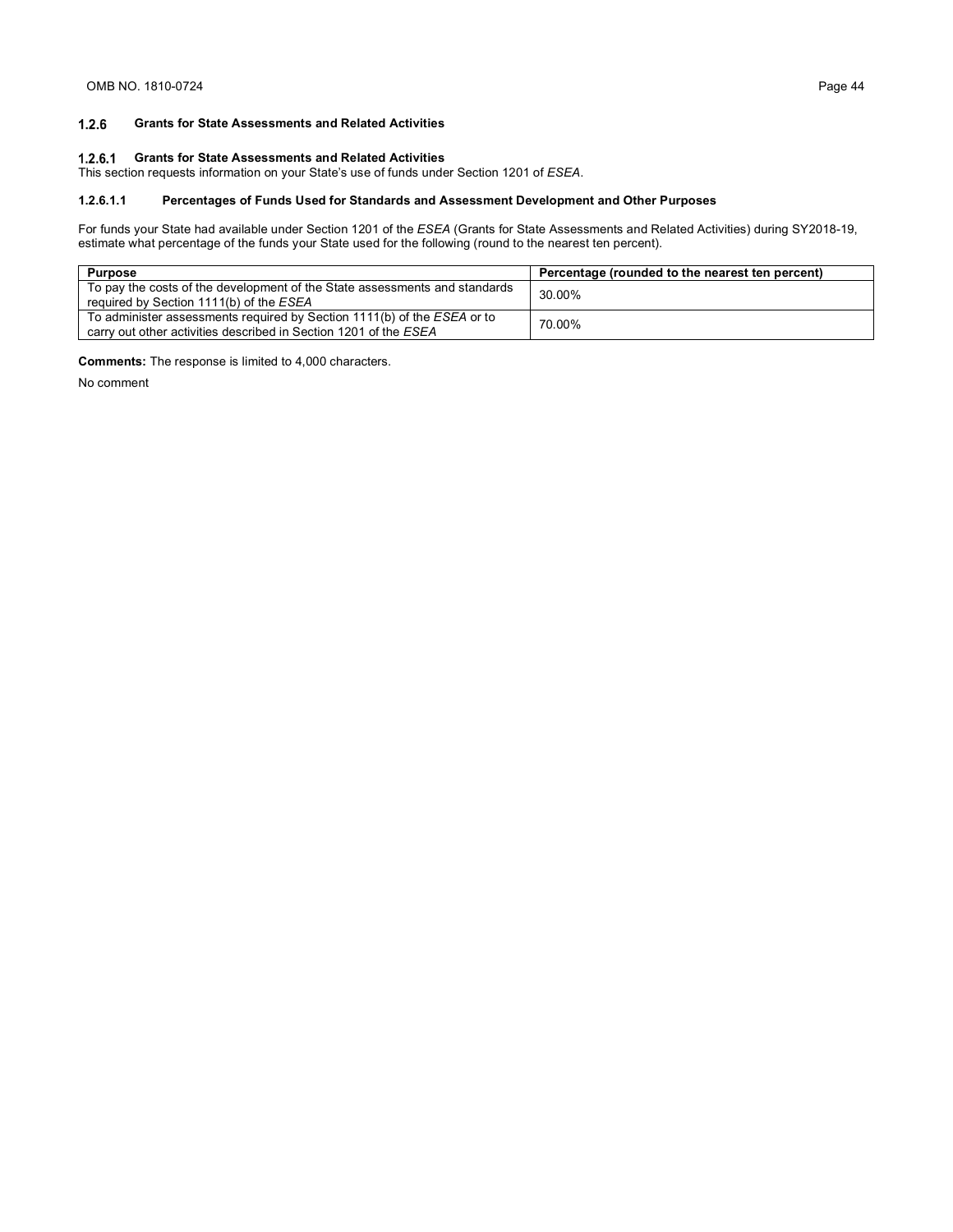### **1.2.6.1.2 Uses of Funds for Purposes Other than Standards and Assessment Development**

For funds your State had available under Section 1201 of the *ESEA* (Grants for State Assessments and Related Activities) during SY2018-19 that were used for purposes other than the costs of the development of the State assessments and standards required by Section 1111(b) of the *ESEA*, for what purposes did your State use the funds? (Enter "yes" for all that apply and "no" for all that do not apply).

| <b>Purpose</b>                                                                                                       | Used for Purpose (yes/no) |
|----------------------------------------------------------------------------------------------------------------------|---------------------------|
| Administering assessments required by Section 1111(b) of the ESEA                                                    | <b>YES</b>                |
| Ensuring the provision of appropriate accommodations available to ELs and children with disabilities to              |                           |
| improve the rates of inclusion in regular assessments of such children, including professional development           | <b>YES</b>                |
| activities to improve the implementation of such accommodations in instructional practice.                           |                           |
| Developing challenging State academic standards and aligned assessments in academic subjects for which               | <b>NO</b>                 |
| standards and assessments are not required under Section 1111(b) of the ESEA.                                        |                           |
| Developing or improving assessments of ELs, including assessments of ELP as required under Section                   |                           |
| 1111(b)(2)(G) of the ESEA and academic assessments in languages other than English to meet the State's               | <b>YES</b>                |
| obligations under Section 1111(b)(2)(F) of the ESEA.                                                                 |                           |
| Ensuring the continued validity and reliability of State assessments.                                                | <b>YES</b>                |
| Refining State assessments to ensure their continued alignment with challenging academic standards and to            | <b>NO</b>                 |
| improve the alignment of curricula and instructional materials.                                                      |                           |
| Developing or improving balanced assessment systems that include summative, interim, and formative                   |                           |
| assessments, including supporting local educational agencies in developing and improving such                        | <b>YES</b>                |
| assessments.                                                                                                         |                           |
| At the discretion of the State, refining science assessments required under Section 1111(b)(2) of the ESEA in        | <b>YES</b>                |
| order to integrate engineering design skills and practices into such assessments.                                    |                           |
| Developing or improving models to measure and assess student progress or student growth on State                     |                           |
| assessments under Section 1111(b)(2) of the ESEA and other assessments not required under Section                    | NO.                       |
| $1111(b)(2)$ of the <i>ESEA</i> .                                                                                    |                           |
| Developing or improving assessments for children with disabilities, including alternate assessments aligned to       |                           |
| alternate academic achievement standards for students with the most significant cognitive disabilities               | <b>YES</b>                |
| described in Section $111(1b)(2)(D)$ of the <i>ESEA</i> , and using the principles of universal design for learning. |                           |
| Allowing for collaboration with institutions of higher education, other research institutions, or other              |                           |
| organizations to improve the quality, validity, and reliability of State academic assessments beyond the             | <b>YES</b>                |
| requirements for such assessments described in Section 1111(b)(2) of the ESEA.                                       |                           |
| Measuring student academic achievement using multiple measures of student academic achievement from                  | <b>YES</b>                |
| multiple sources.                                                                                                    |                           |
| Evaluating student academic achievement through the development of comprehensive academic assessment                 |                           |
| instruments (such as performance and technology based academic assessments, computer adaptive                        | <b>YES</b>                |
| assessments, projects, or extended performance task assessments) that emphasize the mastery of standards             |                           |
| and aligned competencies in a competency-based education model.                                                      |                           |
| Designing report cards and reports under Section 1111(h) of the ESEA in an easily accessible, user-friendly          |                           |
| manner that cross-tabulates student information by any category the State determines appropriate, as long as         | <b>NO</b>                 |
| such cross-tabulations (i) does not reveal personally identifiable information about an individual student, and      |                           |
| (ii) is derived from existing State and local reporting requirements.                                                |                           |
| Other                                                                                                                | <b>NO</b>                 |

**Comments:** The response is limited to 4,000 characters.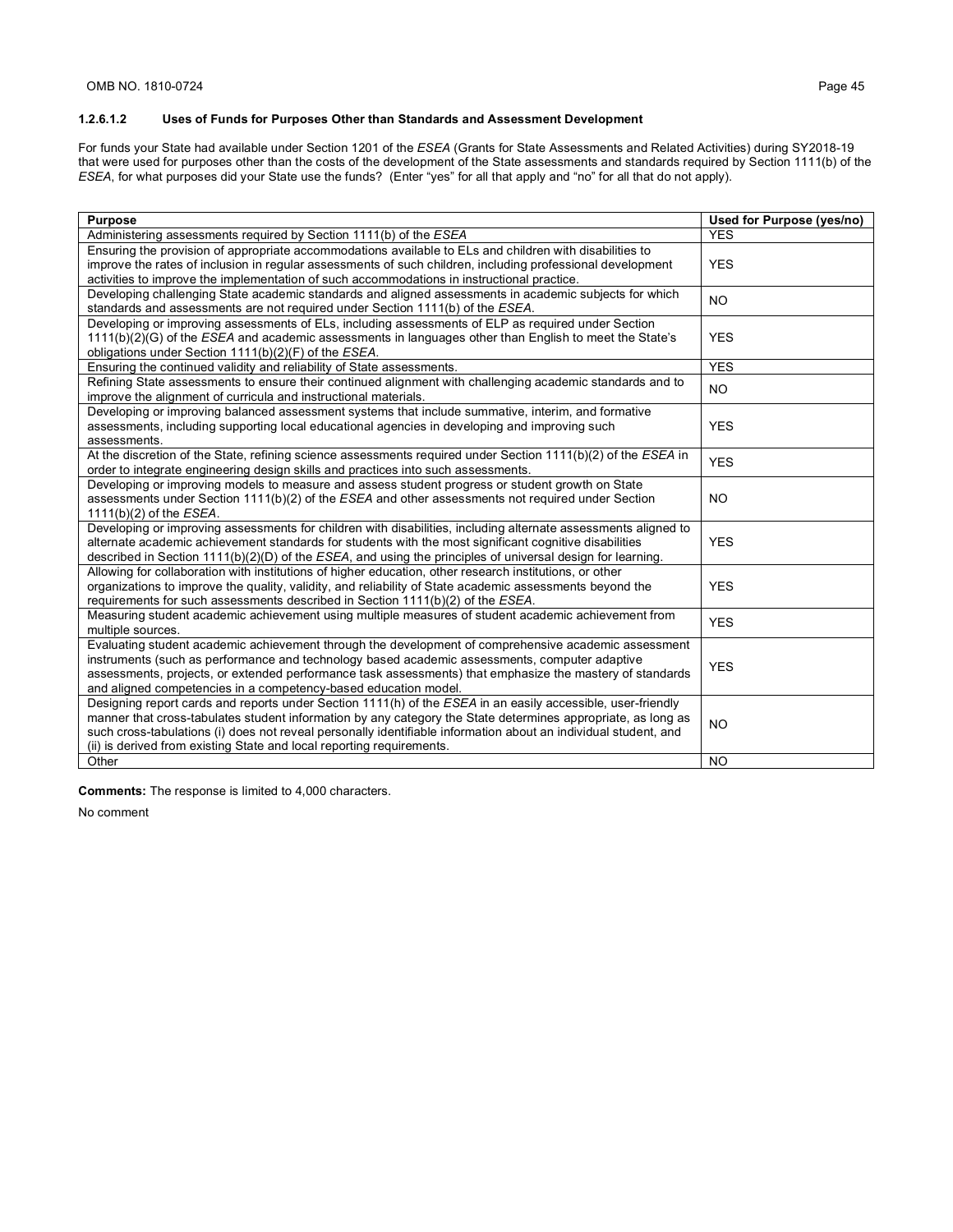#### **1.3 TEACHERS**

In the tables below, provide the number of teachers for each of the school types listed and the number of teachers who are inexperienced, emergency or provisional credentialed, or out of field. The percentages used for high- and low-poverty schools and the poverty metric used to determine those percentages are reported in the second table. Below the tables are FAQs about these data.

#### **Inexperienced Teachers**  $1.3.1$

In the table below, provide information on the experience of teachers by poverty quartile and level.

|                             |                        | # (FTE) Inexperienced | Percentage Inexperienced |
|-----------------------------|------------------------|-----------------------|--------------------------|
| <b>School Poverty Level</b> | Total # (FTE) Teachers | Teachers              | Teachers                 |
| High-poverty schools        | 4.658.44               | 257.66                | 5.53%                    |
| Low-poverty schools         | 6.223.50               | 194.98                | 3.13%                    |
| Total schools               | 21.024.84              | 834.89                |                          |

**Comments:** The response is limited to 4,000 characters.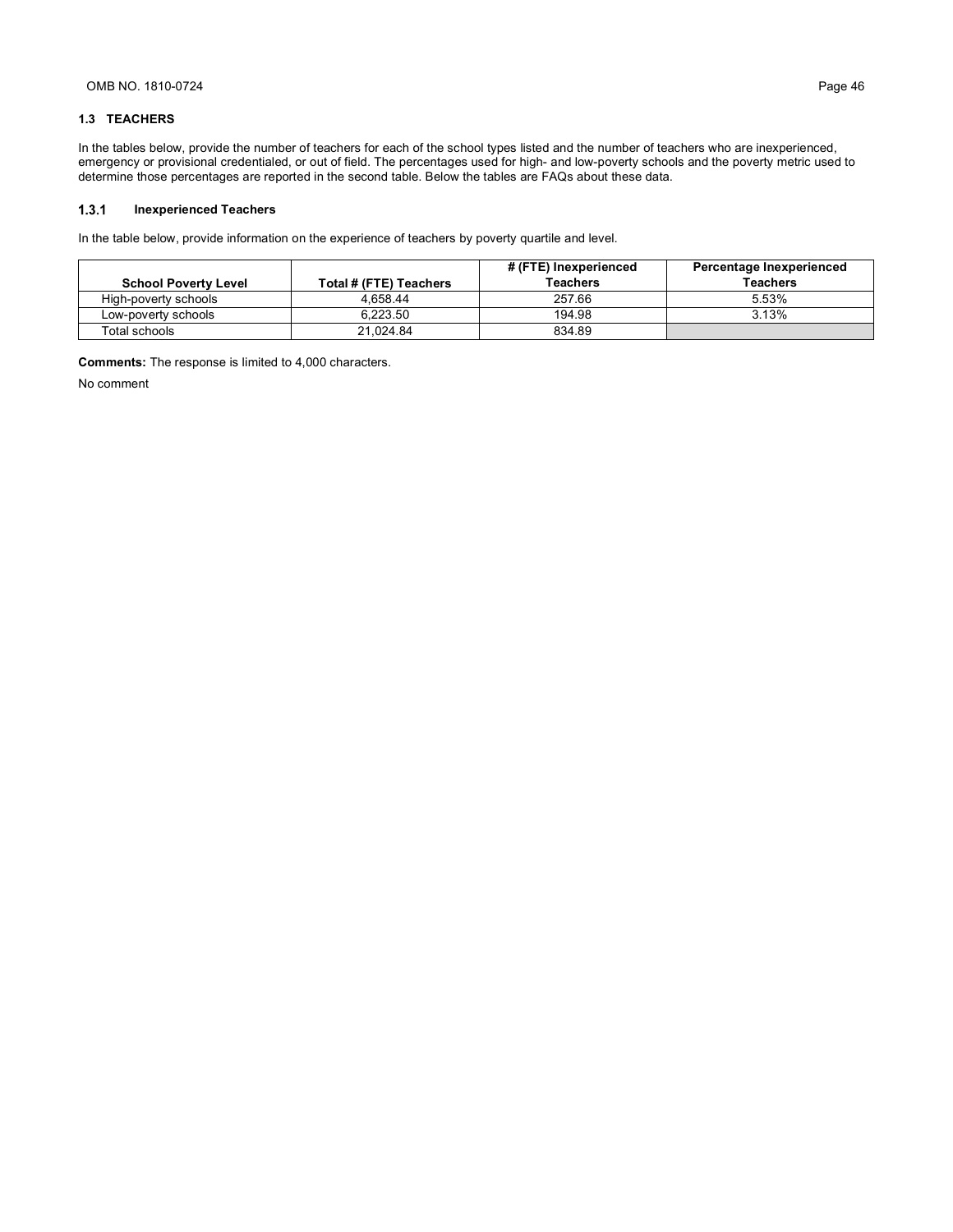#### $1.3.2$ **Teachers Teaching with Emergency or Provisional Credentials**

In the table below, provide information on the credentials of teachers by poverty quartile and level.

| <b>School Poverty Level</b> | Total # (FTE) Teachers | # (FTE) Teachers teaching<br>with emergency or<br>provisional credentials | Percentage Teachers teaching<br>with emergency or provisional<br>credentials |
|-----------------------------|------------------------|---------------------------------------------------------------------------|------------------------------------------------------------------------------|
| High-poverty schools        | 4.658.44               | 54.70                                                                     | 1 17%                                                                        |
| Low-poverty schools         | 6.223.50               | 36.33                                                                     | 0.58%                                                                        |
| Total schools               | 21.024.84              | 140.74                                                                    |                                                                              |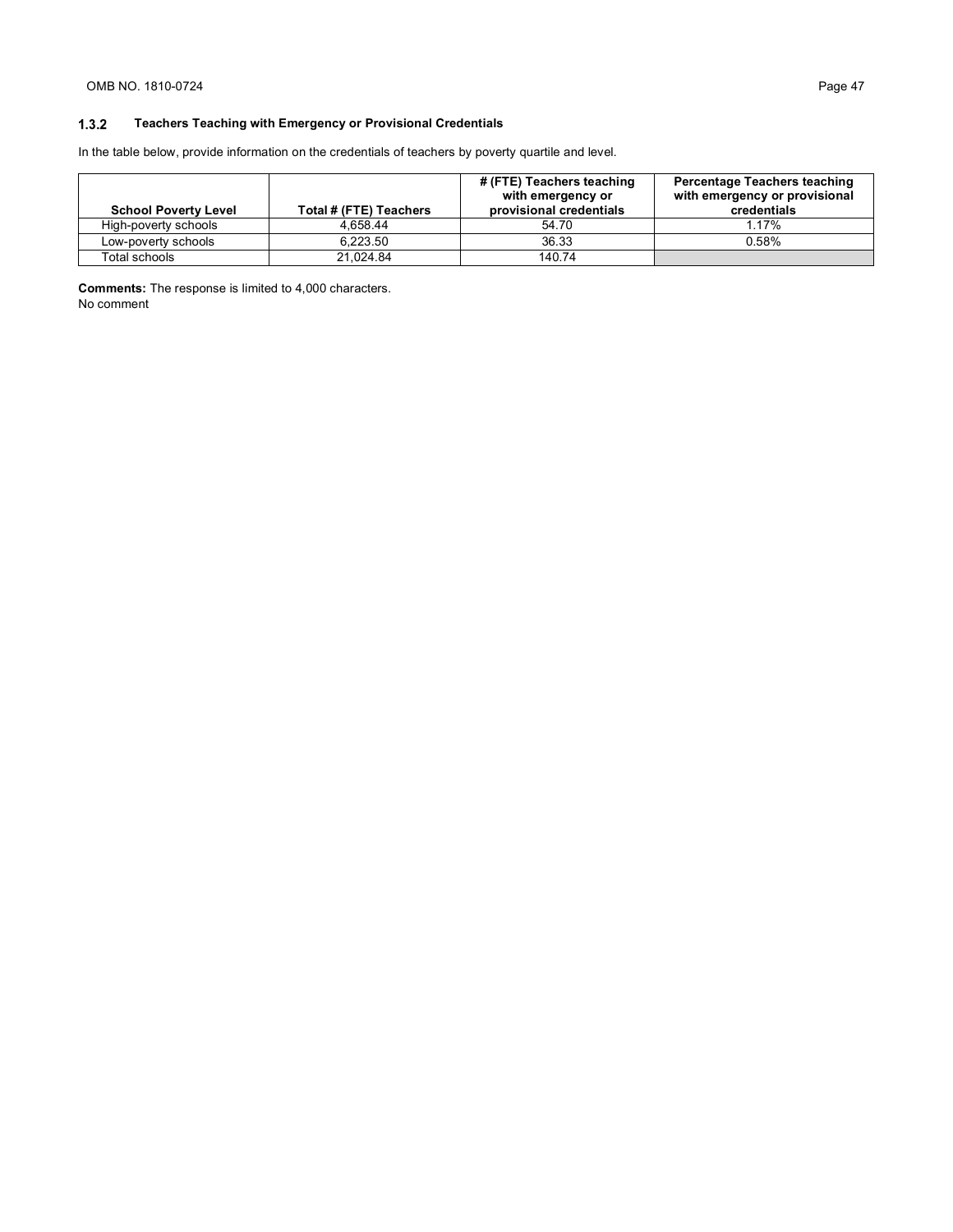### OMB NO. 1810-0724 Page 48

#### $1.3.3$ **Teachers Who Are Not Teaching in the Subject or Field for which they are Certified or Licensed**

In the table below, provide information on teachers not teaching in the subject or field for which they are certified or licensed by poverty quartile and level.

| <b>School Poverty Level</b> | Total # (FTE) Teachers | # (FTE) Teachers who are<br>not teaching in the subject<br>or field for which they are<br>certified or licensed | Percentage teachers who are not<br>teaching in the subject or field<br>for which they are certified or<br>licensed |
|-----------------------------|------------------------|-----------------------------------------------------------------------------------------------------------------|--------------------------------------------------------------------------------------------------------------------|
| High-poverty schools        | 4.658.44               | 28.53                                                                                                           | 0.61%                                                                                                              |
| Low-poverty schools         | 6.223.50               | 1177                                                                                                            | 0.19%                                                                                                              |
| Total schools               | 21.024.84              | 65.93                                                                                                           |                                                                                                                    |

**Comments:** The response is limited to 4,000 characters.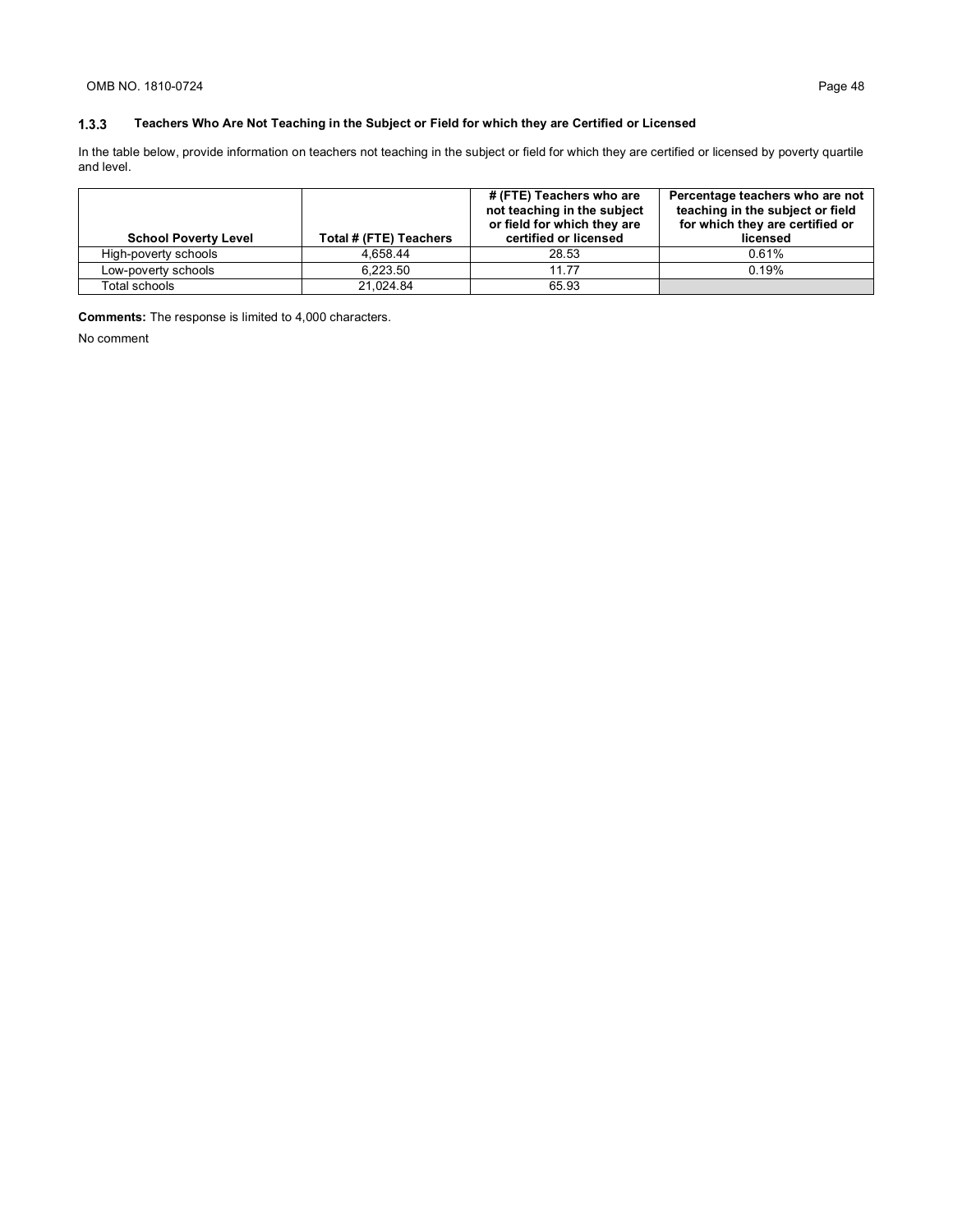#### $1.3.4$ **Poverty Quartile Breaks**

In the table below, provide the poverty quartiles breaks used in determining high- and low-poverty schools and the poverty metric used to determine the poverty quartiles.

|                     | <b>High-Poverty Schools</b><br>(more than what %) | <b>Low-Poverty Schools</b><br>(less than what %)                                                                                                                                                                                                                                           |  |
|---------------------|---------------------------------------------------|--------------------------------------------------------------------------------------------------------------------------------------------------------------------------------------------------------------------------------------------------------------------------------------------|--|
| All schools         | 65.00%                                            | 27.20%                                                                                                                                                                                                                                                                                     |  |
|                     |                                                   |                                                                                                                                                                                                                                                                                            |  |
| Poverty metric used |                                                   | Rank order all schools from lowest to highest on MT percentage poverty measure (Free<br>and reduced lunch number). Divide the list into four equal groups (when possible).<br>Schools in the first are low-poverty schools. Schools in the highest group are the high-<br>poverty schools. |  |
| <b>FAA.</b>         |                                                   |                                                                                                                                                                                                                                                                                            |  |

#### **FAQ:**

*How are the poverty quartiles determined?* Rank order all schools from highest to lowest on your percentage poverty measure. Divide the list into four equal groups. Schools in the first (highest group) are high-poverty schools. Schools in the last group (lowest group) are the low-poverty schools. Generally, States use the percentage of students who qualify for the free or reduced-price lunch program for this calculation.

**Comments:** The response is limited to 4,000 characters.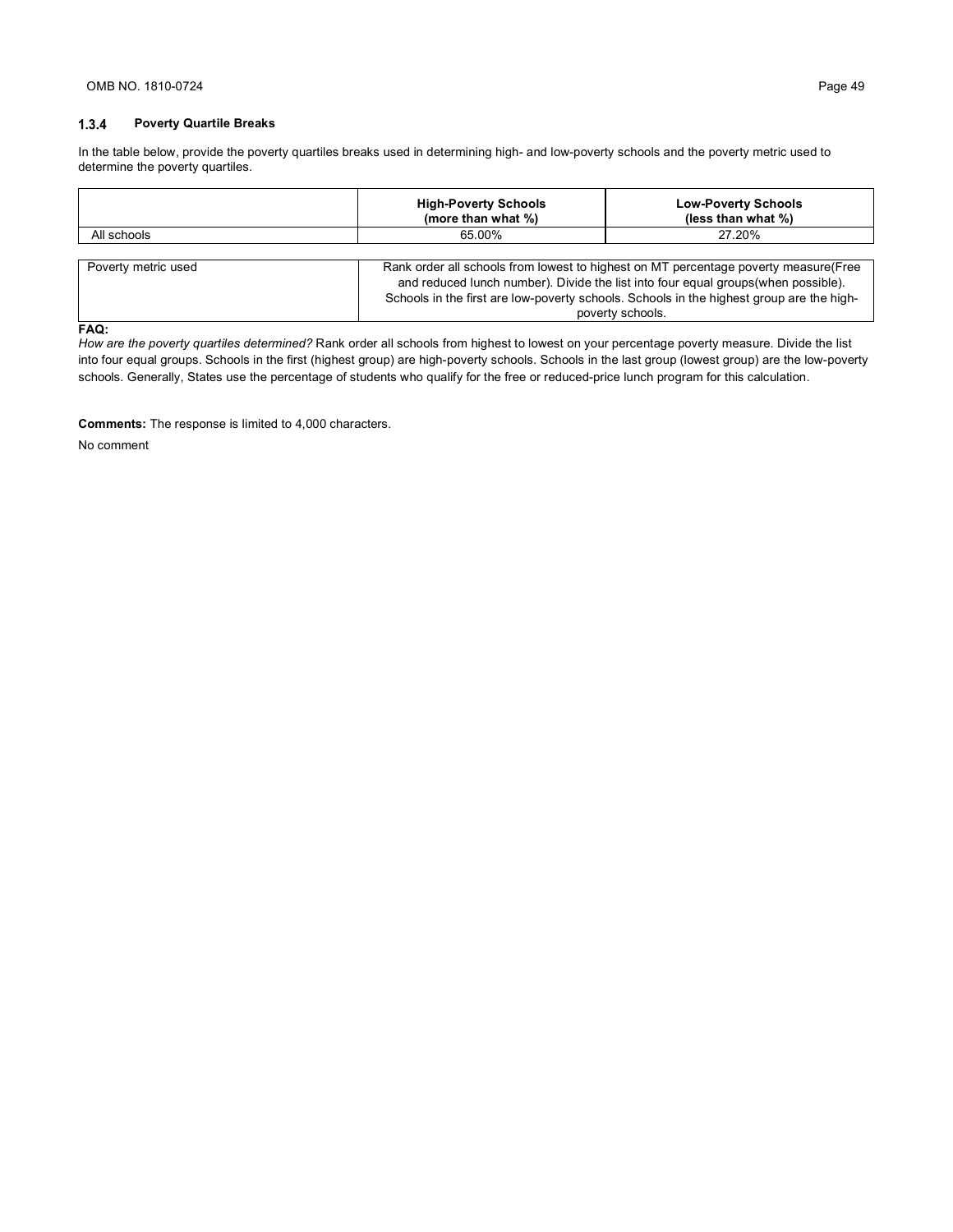#### **1.4 TITLE III AND LANGUAGE INSTRUCTIONAL PROGRAMS**

This section collects annual performance and accountability data on the implementation of Title III programs.

#### $1.4.1$ **EL Enrollment Data**

#### **Number of ALL ELs Enrolled in the State**

In the table below, provide the October 1 count of ALL ELs in the State who meet the EL definition under Section 8101(21) of the *ESEA*.

- Include newly enrolled (recent arrivals to the U.S.) and continually enrolled ELs, whether or not they receive services in a Title III LIEP.
- Do not include students previously identified as ELs (as described in Section 1111(b)(3)(B) of the ESEA) or students who exit LIEPs based on attainment of ELP (as described in Section 3121(a)(4) of the ESEA) in the ALL EL student count in this table.

| Total Els                                                                   |       |
|-----------------------------------------------------------------------------|-------|
| the State ا<br>ELs in<br>Nur<br>ਾ of AL∟<br>.mber                           | 3.390 |
| disabilities<br><br>Number of EL<br>.ח with<br>as children<br>∟s identified | 667   |

**Comments:** The response is limited to 4,000 characters.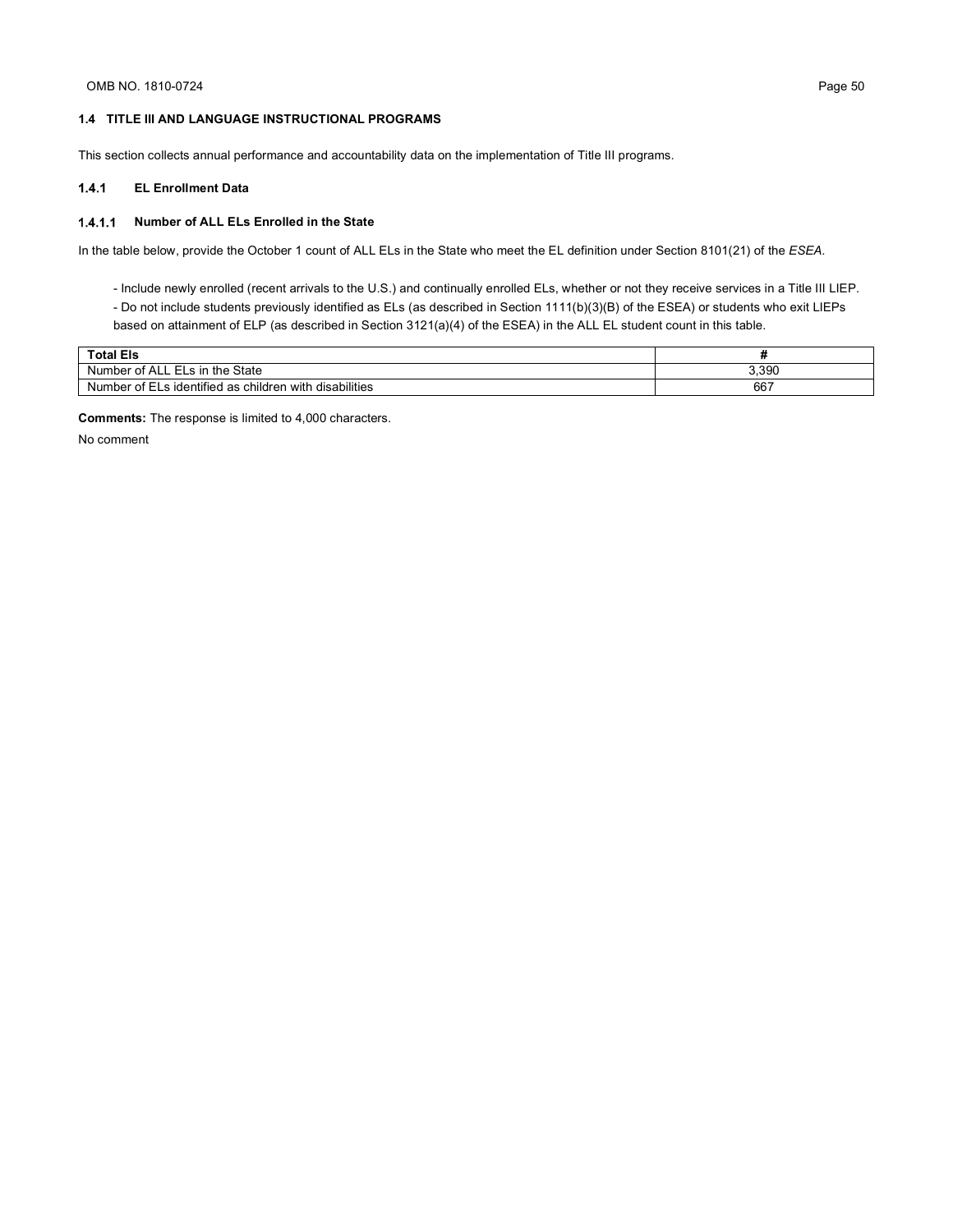# **Number of ELs in LEAs receiving Title III funds**

In the table below, provide the October 1 count of ELs in the State served by LIEPs in LEAs receiving Title III funds.

| Services<br>Receiving                                                            |       |
|----------------------------------------------------------------------------------|-------|
| Title III funds<br>s who are served by a LIEP<br>! in LEAs receiving<br>enrolled | 2.805 |

**Comments:** The response is limited to 4,000 characters.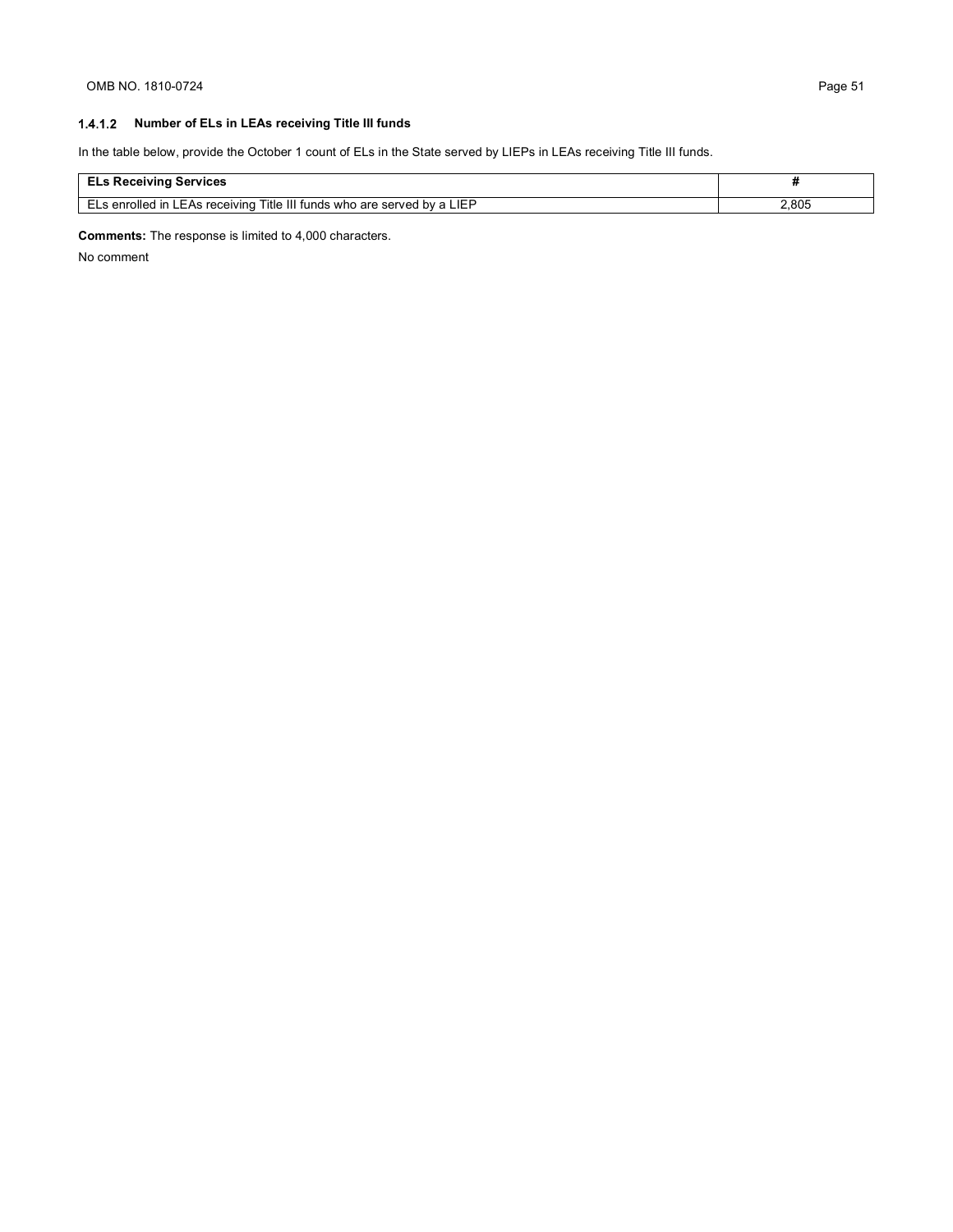#### $1.4.2$ **LIEPs**

**Note:** Section 3201(7) – The term 'LIEP' means an instruction course – (A) in which an EL is placed for the purpose of developing and attaining English proficiency, while meeting challenging State academic standards; and (B) that may make instructional use of both English and a child's native language to enable the child to develop and attain English proficiency and may include the participation of English proficient children if such course is designed to enable all participating children to become proficient in English and a second language.

In the table below, identify the language of instruction (other than English) next to each type of LIEP implemented in the State, as defined under Section 3201(7), as required by Sections 3121(a)(1) and 3122(b)(1) of the *ESEA*.

| <b>LIEPs</b>                                | Language of instruction (if applicable) | <b>Number of ELs Enrolled</b> |
|---------------------------------------------|-----------------------------------------|-------------------------------|
|                                             |                                         |                               |
|                                             |                                         |                               |
| <b>Transitional Bilingual</b>               |                                         |                               |
| Dual Language or Two-way Immersion          | North American Indian language          | 4                             |
| English as Second language (ESL) or English |                                         |                               |
| Language Development (ELD)                  |                                         |                               |
| Content Classes with integrated ESL support | English                                 | 2,801                         |
| Newcomer programs                           |                                         |                               |
| Other                                       |                                         |                               |

Explain in the comment box below if the State has any additional LIEPs that are not captured in the table above.

The response is limited to 8,000 characters.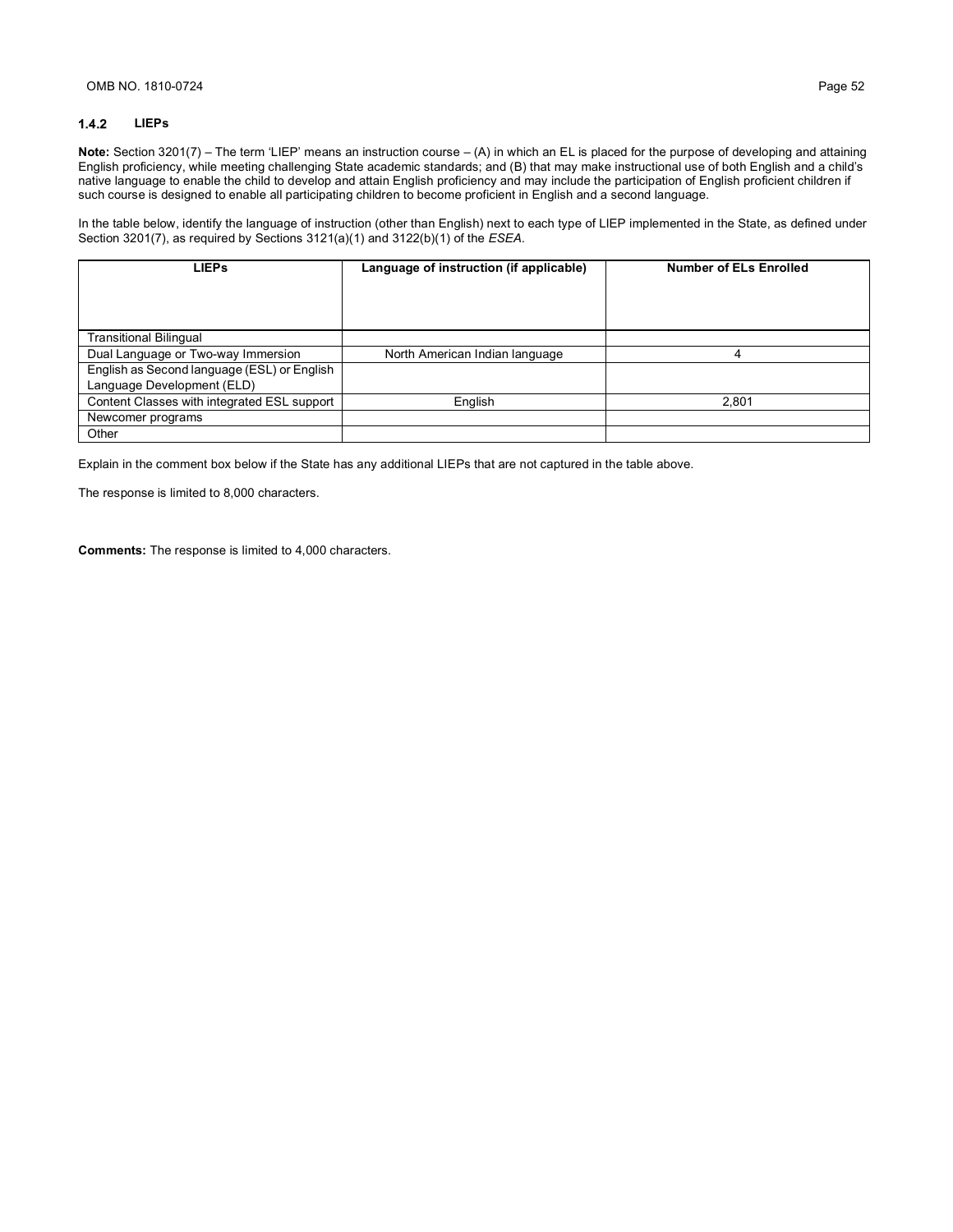#### $1.4.3$ **Most Commonly Spoken Languages in the State**

In the table below, provide the five most commonly spoken languages, other than English, in the State (for all ELs, not just ELs enrolled in LEAs that received Title III services). The top five languages should be determined by the highest number of ELs speaking each of the languages listed**.** Report additional languages with significant numbers of ELs in the comment section.

| Language              | # ELs |
|-----------------------|-------|
| English               | 2,296 |
| German                | 384   |
| Spanish; Castilian    | 346   |
| Uncoded languages     | 87    |
| North American Indian | 65    |

The response is limited to 8,000 characters.

**Comments:** The response is limited to 4,000 characters.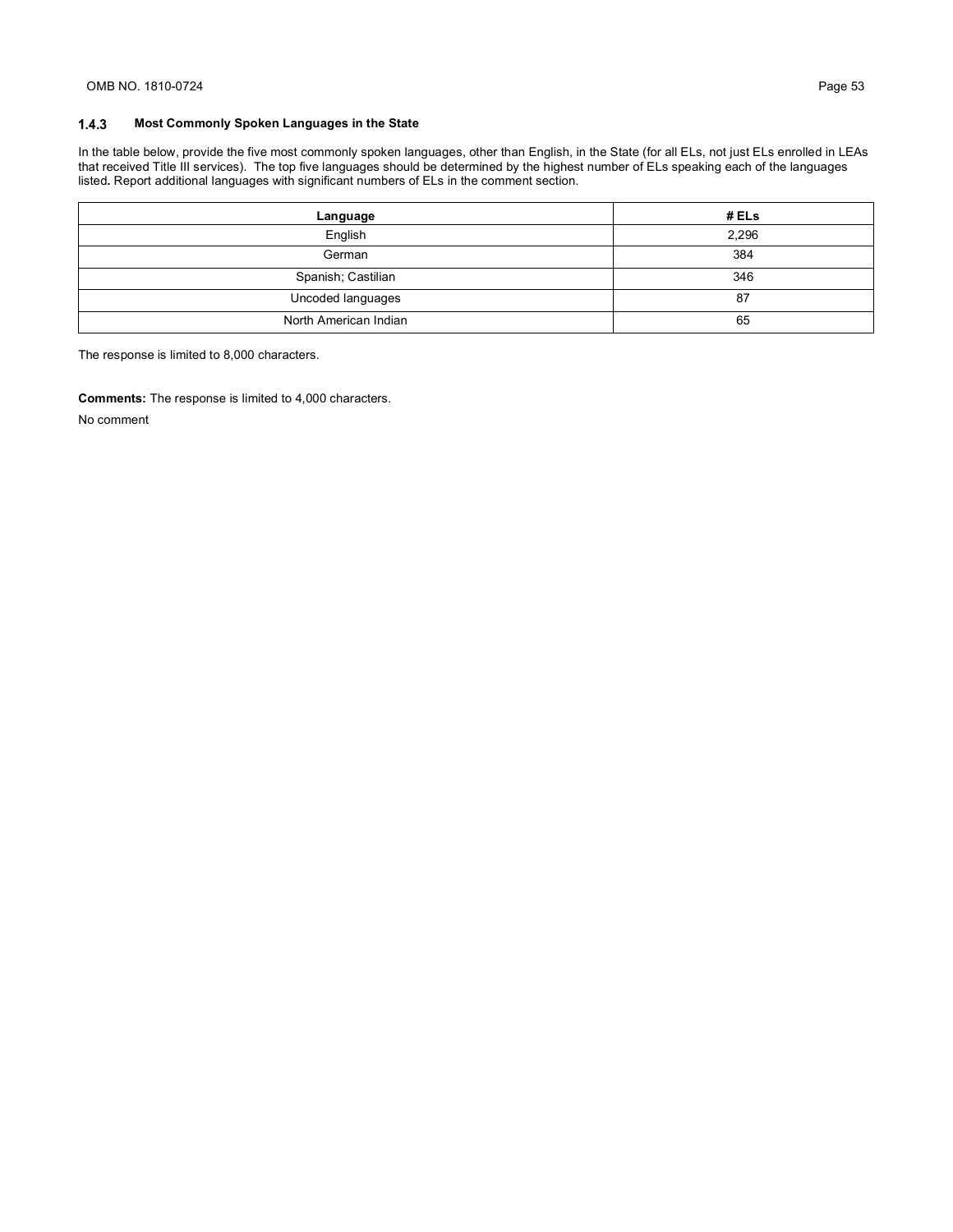#### $1.4.4$ **Teacher Information and Professional Development**

This section collects information about teachers as required under Section 3122 (b)(5) of the ESEA.

In the table below, report the unduplicated headcount of teachers who are working in LIEPs as defined under Section 3302(7) of the *ESEA* and reported in CSPR Section 1.4.2 (LIEPs) even if they are not paid with Title III funds.

| Number of teachers serving in LIEPs<br>(including core content (reading, math,<br>science and social studies) in LEAs<br>receiving Title III funds | Number of certified, licensed or endorsed<br>teachers serving in LIEP in LEAs<br>receiving Title III funds | How many ESL/bilingual education<br>endorsed teachers will be needed for the<br>succeeding 5 fiscal years.* |
|----------------------------------------------------------------------------------------------------------------------------------------------------|------------------------------------------------------------------------------------------------------------|-------------------------------------------------------------------------------------------------------------|
| 720.                                                                                                                                               | 720                                                                                                        | 50                                                                                                          |

\*This number should be the total additional teachers needed for the next 5 years, not the number needed for each year**.** Do not include the number of teachers currently working in Title III English language instruction educational programs.

**Comments:** The response is limited to 4,000 characters.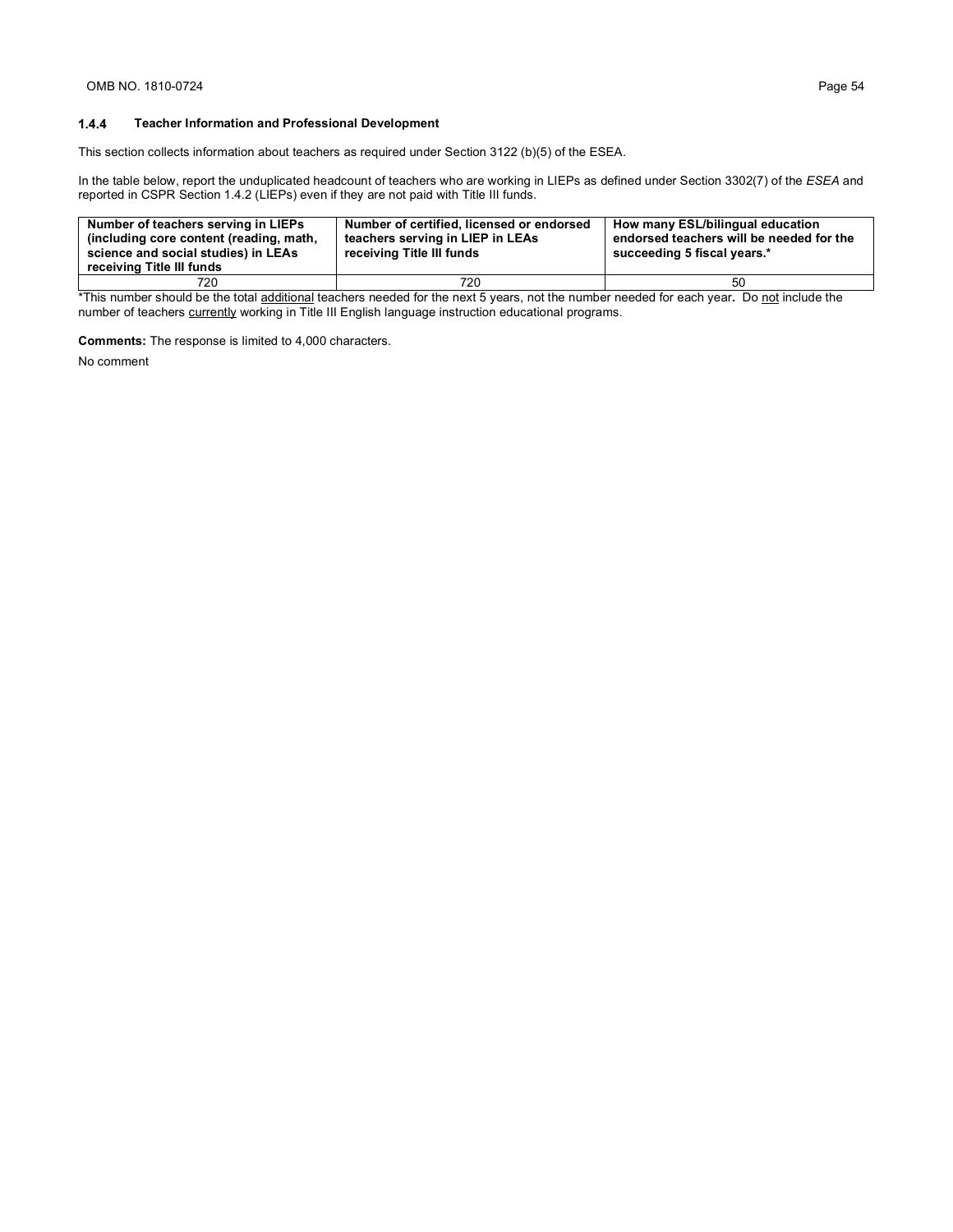#### $1.4.5$ **Activities of Subgrantees Related to the Teaching and Learning of ELs**

This section aggregates data on LEA-level activities that support the education of ELs with Title III funds.

In the tables below, provide information about allowable activities conducted under Section 3115 of the *ESEA*.

| Activities serving ELs in LEAs receiving Title III funds                                            | # LEAs that conducted activity |
|-----------------------------------------------------------------------------------------------------|--------------------------------|
| Supporting the development and implementation of LIEPs                                              | 15                             |
| Enhancing existing LIEPs and programs for restructuring and reforming schools with ELs              |                                |
| Supporting implementation of school wide programs                                                   | 21                             |
| Professional development to teachers and other personnel serving ELs                                | 15                             |
| Parent and community engagement activities                                                          |                                |
| Supporting the development and implementation of pre-school programs                                |                                |
| Improving LIEPs by upgrading curricula, instructional materials, software and assessment procedures | 17                             |
| Improving instruction of ELs with disabilities                                                      |                                |
| Providing tutorials, career and technical education                                                 |                                |
| Offering programs to help ELs achieve success in post-secondary education                           |                                |
| Other                                                                                               |                                |

If State reports a nonzero count of LEAs under "Other", please describe the activities that were conducted during SY2018-19 in the comment box below.

The response is limited to 8,000 characters.

**Comments:** The response is limited to 4,000 characters.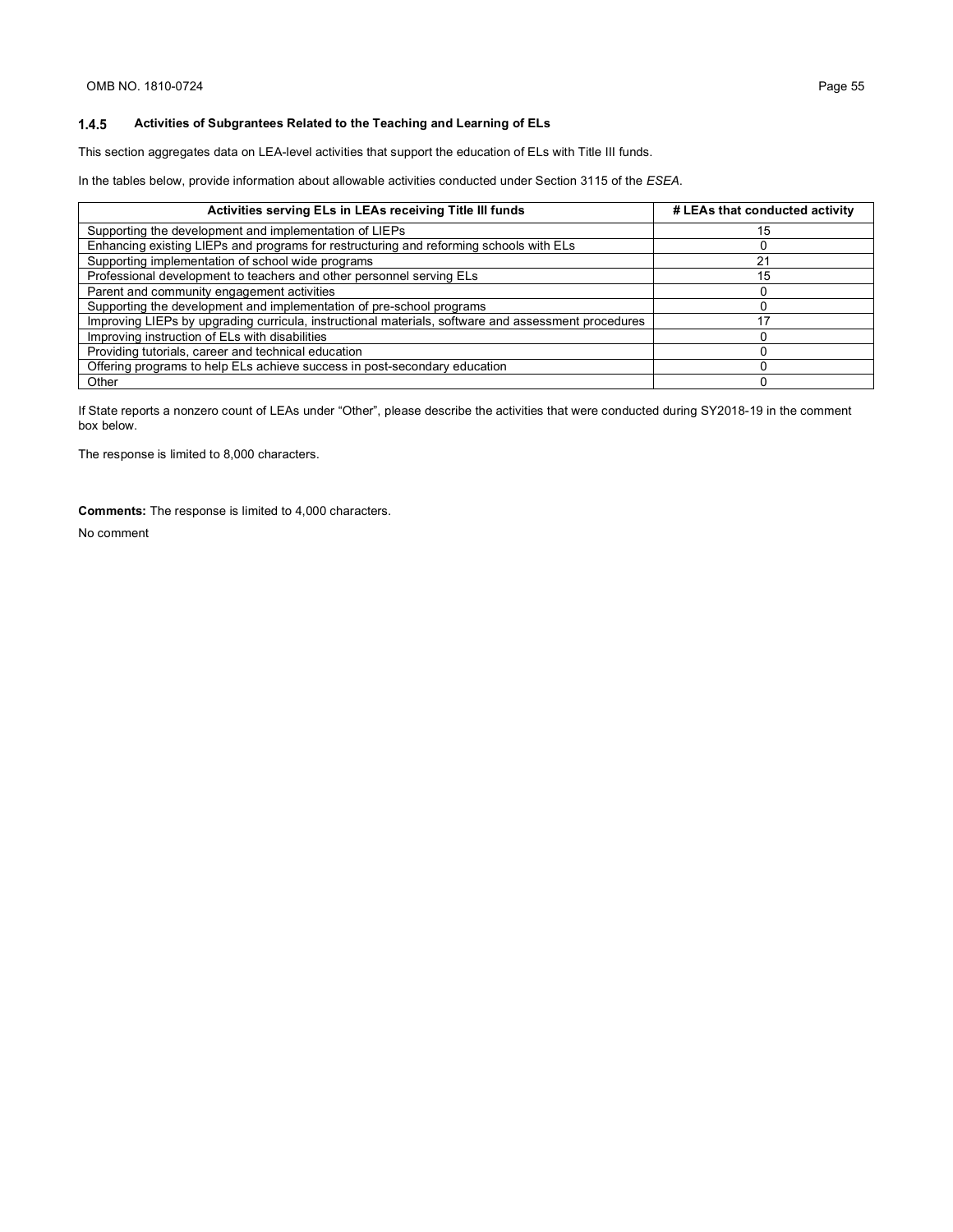#### $1.4.6$ **Assistance Provided by SEAs under Section 3111(b)(2)(D) of the** *ESEA*

Provide information on technical assistance and other forms of assistance provided by the SEA to LEAs that are receiving Title III subgrants.

| <b>Activities</b>                                                                                                                                                                          | Check all that apply |
|--------------------------------------------------------------------------------------------------------------------------------------------------------------------------------------------|----------------------|
| Identifying and implementing effective LIEPs and curricula for teaching English learners                                                                                                   | <b>YES</b>           |
| Helping ELs meet the same challenging State academic standards that all children are expected to meet                                                                                      | NO.                  |
| Identifying or developing, and implementing, measures of English proficiency                                                                                                               | <b>YES</b>           |
| Strengthening and increasing parent, family, and community engagement in programs that serve ELs                                                                                           | NO.                  |
| Providing recognition, which may include providing financial awards, to recipients of subgrants under<br>section 3115 that have significantly improved the achievement and progress of ELs | NO.                  |
| Other                                                                                                                                                                                      | NO.                  |

If "Other" is checked, please provide information in the comment box below on the types of technical assistance provided by the SEA to LEAs that aren't captured by the first five types of activities in the table.

The response is limited to 8,000 characters.

**Comments:** The response is limited to 4,000 characters.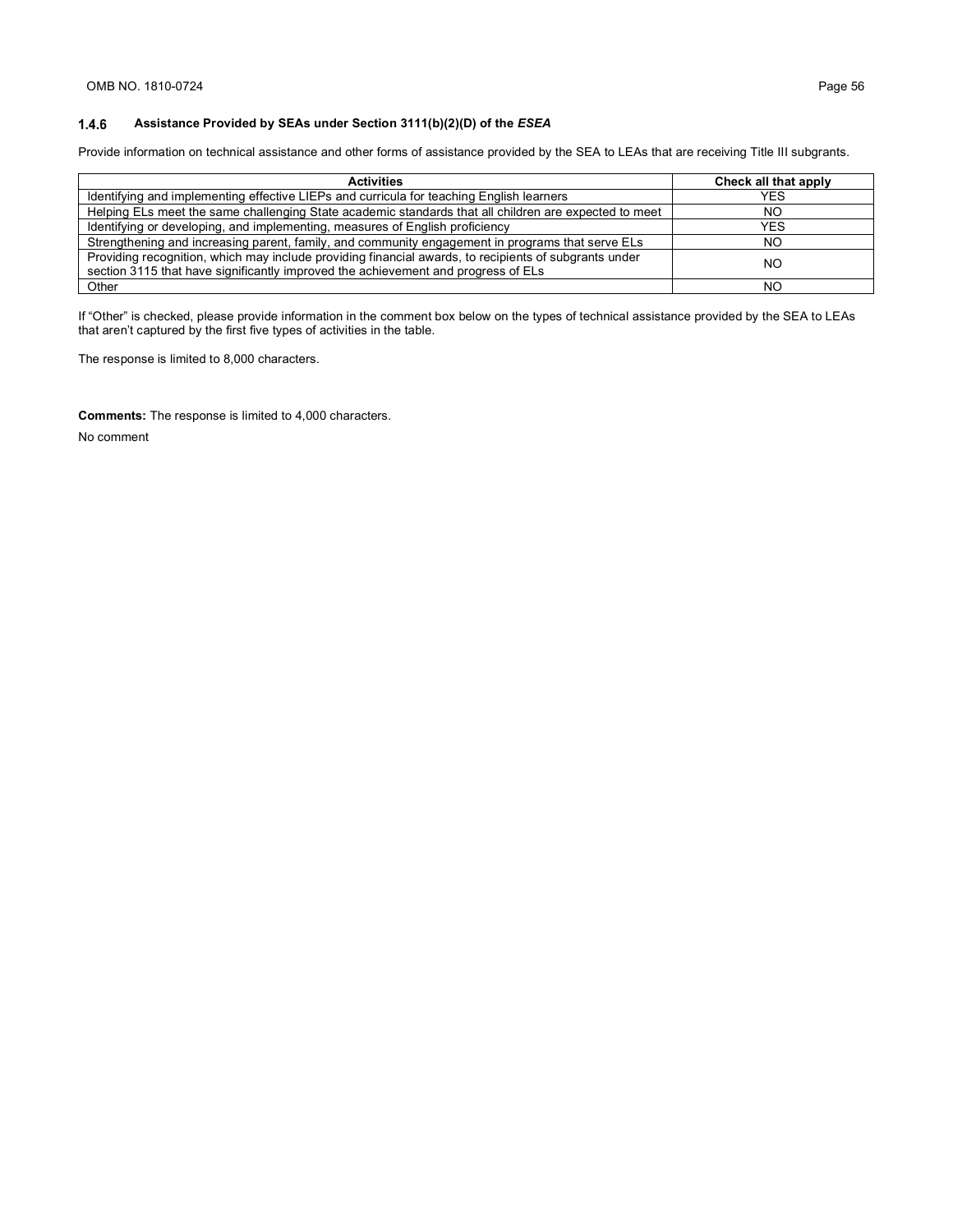#### $1.4.7$ **Education Programs and Activities for Immigrant Students**

In the table below, report the unduplicated number of immigrant students enrolled in schools in the State and the number of immigrant students in LEAs receiving funds under Section 3114(d) of the *ESEA*.

Note: Not all immigrant students are ELs.

| # Immigrant Students Enrolled | # Immigrant Students in LEAs receiving<br>funds under Section 3114(d) | # of $3114(d)(1)$ Subgrants |
|-------------------------------|-----------------------------------------------------------------------|-----------------------------|
| 280                           | 136                                                                   |                             |

If State reports zero (0) students in LEAs receiving funds under Section 3114(d) or the *ESEA* or zero (0) subgrants, explain in comment box below.

The response is limited to 8,000 characters.

**Comments:**The response is limited to 4,000 characters.

No comment

#### **Table 1.4.7 Definitions:**

**1. Immigrant Students Enrolled:** Number of students who meet the definition of immigrant children and youth under Section 3201(5) of the *ESEA* and enrolled in the elementary or secondary schools in the State.

**2. Immigrant Students in LEAs receiving funds under Section 3114(d):** Number of immigrant students enrolled in LEAs receiving funds reserved for immigrant education programs/activities under Section 3114(d) of the *ESEA*. This number should not include immigrant students who are enrolled in an LEA that receives Title III funds under Section 3114(a) of the *ESEA*, but not Section 3114(d) of the *ESEA*.

**3. 3114(d) Subgrants:** Number of subgrants made in the State under Section 3114(d) of the *ESEA*, with funds reserved for immigrant children and youth. Do not include in the count LEAs that receive Title III English language acquisition subgrants made under Section 3114(a) of the *ESEA*, but that do not receive subgrants under Section 3114(d) of the *ESEA*, even if immigrant students are enrolled in those LEAs.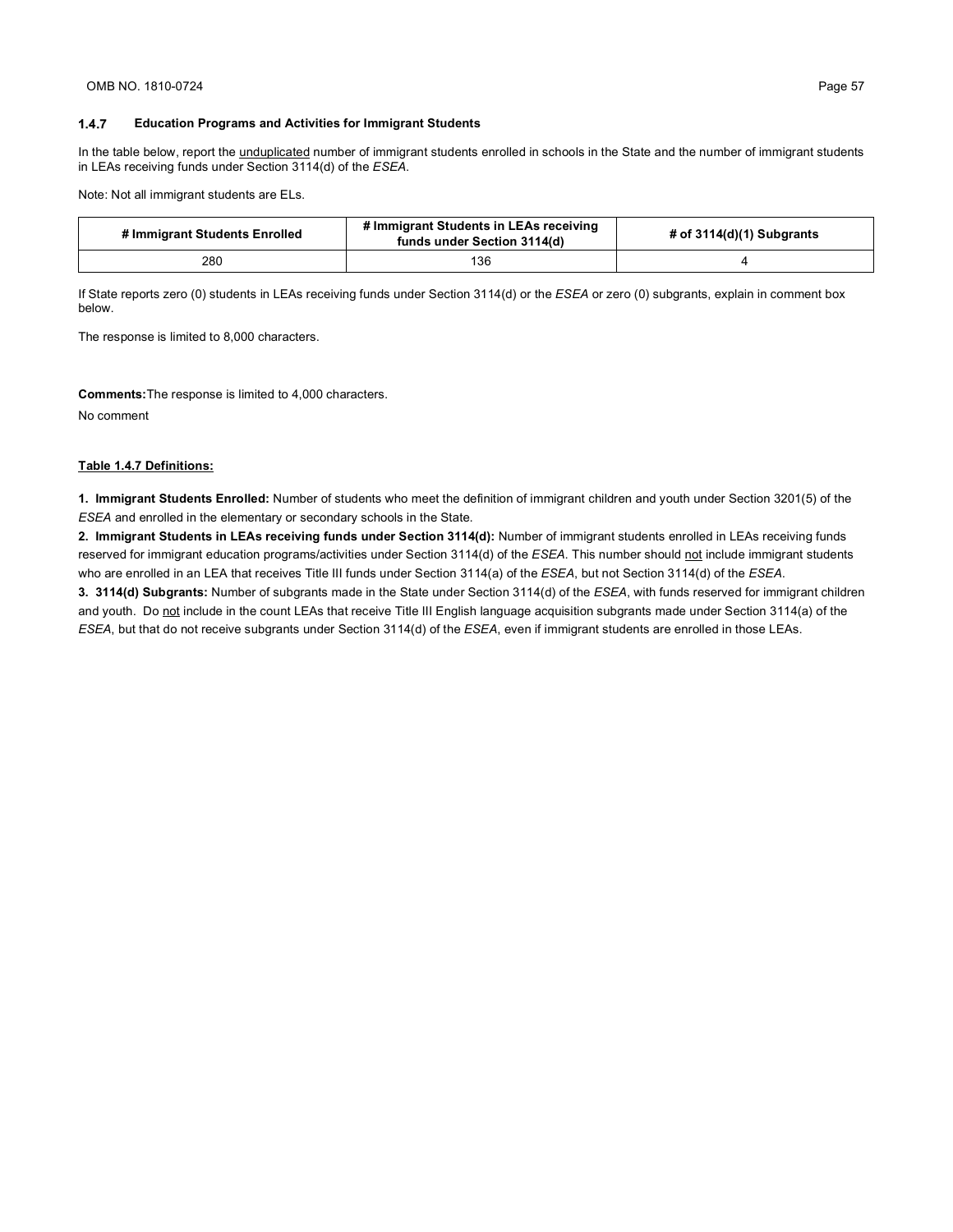#### $1.4.8$ **State Subgrant Activities**

This section collects data on State subgrant activities.

### **State Subgrant Process**

In the table below, report the time between when the State receives the Title III allocation from the U.S. Department of Education (ED), normally on July 1 of each year for the upcoming school year, and the time when the State distributes these funds to subgrantees for the intended school year. Dates must be submitted using the MM/DD/YY format.

Example: State received SY2018-19 funds July 1, 2018, and then made these funds available to subgrantees on August 1, 2018, for SY2018- 19 programs. Then the "# of days/\$\$ Distribution" is 30 days.

| Allocation<br>Date State Received | Date Funds<br>- Available ۲۰ د.<br>⊧ to Subɑrantees | 1285 <sup>2</sup><br>i Distribution<br>Οt |
|-----------------------------------|-----------------------------------------------------|-------------------------------------------|
| 7/1/2020                          | //1/2020                                            |                                           |

### **Table 1.4.8.1 Definitions:**

**1. Date State Received Allocation =** Date the State receives the Title III allocation from ED.

**2. Date Funds Available to Subgrantees =** Date that Title III funds are available to approved subgrantees.

**3. # of Days/\$\$ Distribution =** Average number of days for States receiving Title III funds to make subgrants to subgrantees beginning from July 1 of each year, except under conditions where funds are being withheld.

**Comments:** The response is limited to 4,000 characters.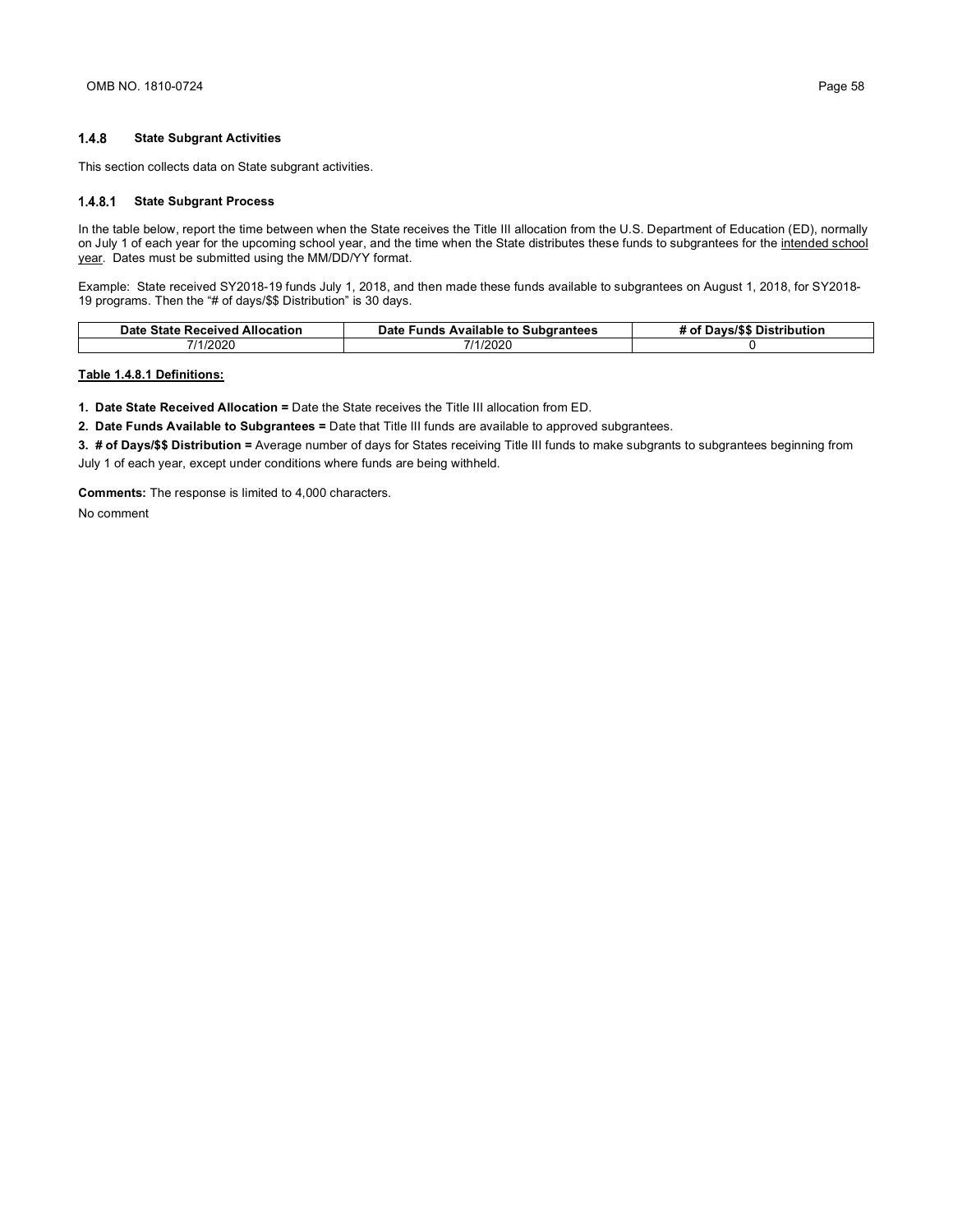# **Steps to Shorten the Distribution of Title III Funds to Subgrantees**

In the comment box below, describe how your State can shorten the process of distributing Title III funds to subgrantees.

The response is limited to 8,000 characters. No comment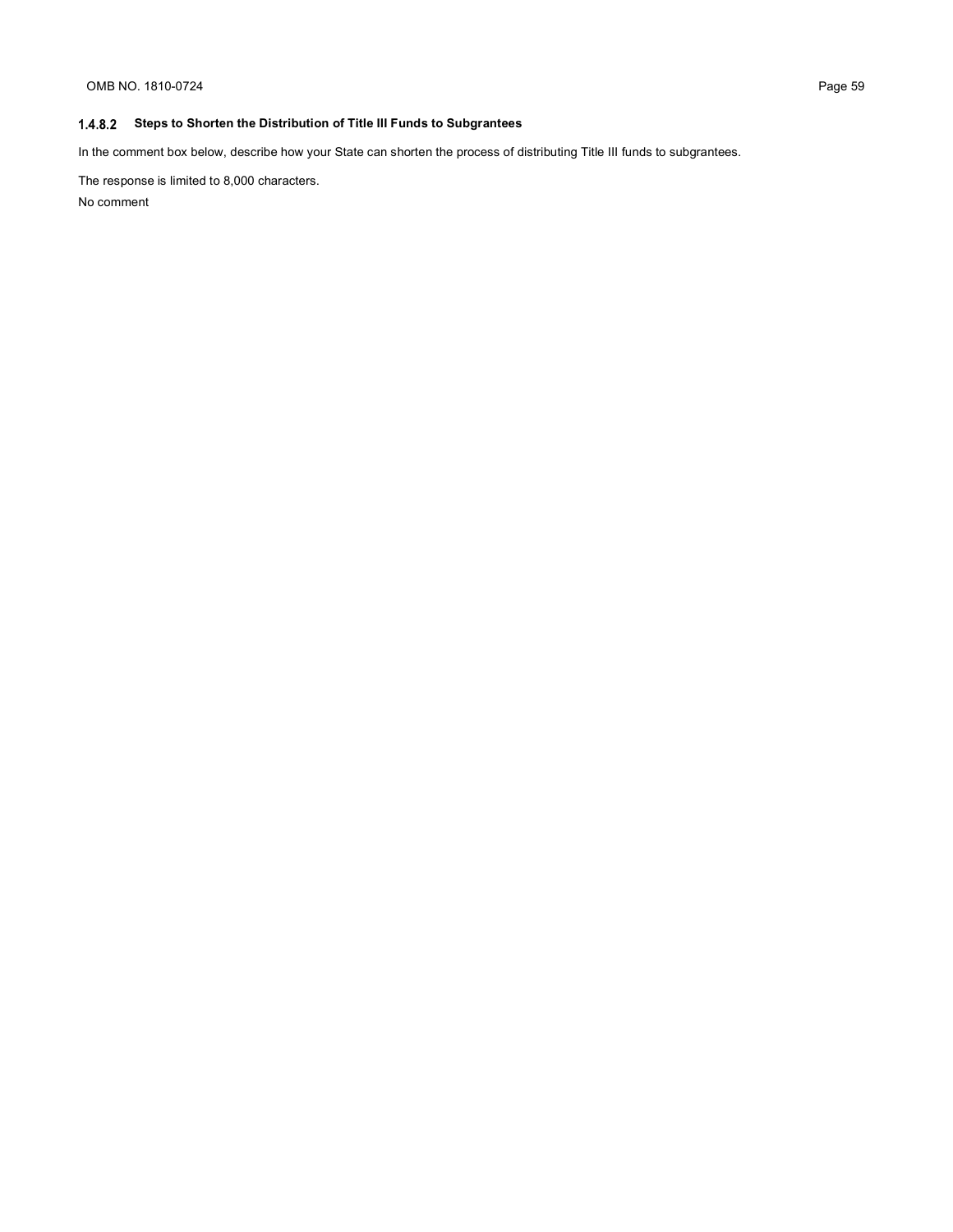#### $1.4.9$ **Title III Subgrantees**

This section collects data on the performance of Title III subgrantees.

# **Termination of Title III Language Instruction Educational Programs**

This section collects data on the termination of Title III programs or activities as required by Section 3122(b)(7) of the *ESEA*.

| <b>Termination of Title III Programs</b>                                                                                     | Yes / No  |
|------------------------------------------------------------------------------------------------------------------------------|-----------|
| Were any Title III language instruction educational programs or activities terminated for failure to reach<br>program goals? | <b>NO</b> |
| If yes, provide the number of language instruction educational programs or activities terminated.                            |           |

**Comments:** The response is limited to 4,000 characters.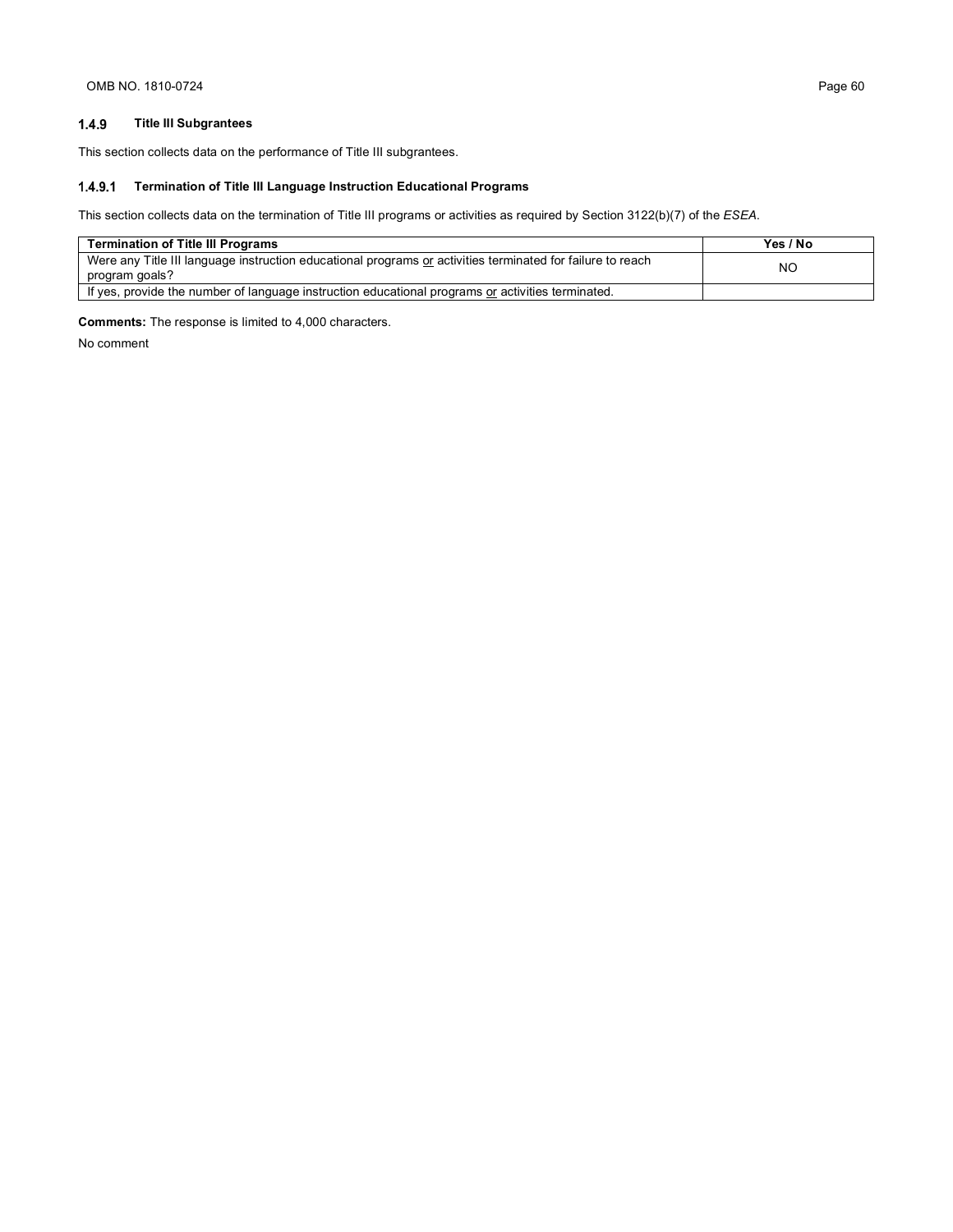#### **1.5 PERSISTENTLY DANGEROUS SCHOOLS**

In the table below, provide the number of schools identified as persistently dangerous, as determined by the State, by the start of the school year. For further guidance on persistently dangerous schools, refer to Section B "Identifying Persistently Dangerous Schools" in the Unsafe School Choice Option Non-Regulatory Guidance, available at: http://www.ed.gov/policy/elsec/guid/unsafeschoolchoice.pdf.

| Per<br>Schools<br>ous                         |  |
|-----------------------------------------------|--|
| Per<br>'<br>⊔anderous<br><b>SCNOOIS</b><br>лπ |  |

**Comments:** The response is limited to 4,000 characters.

The state has zero (0) persistently dangerous schools.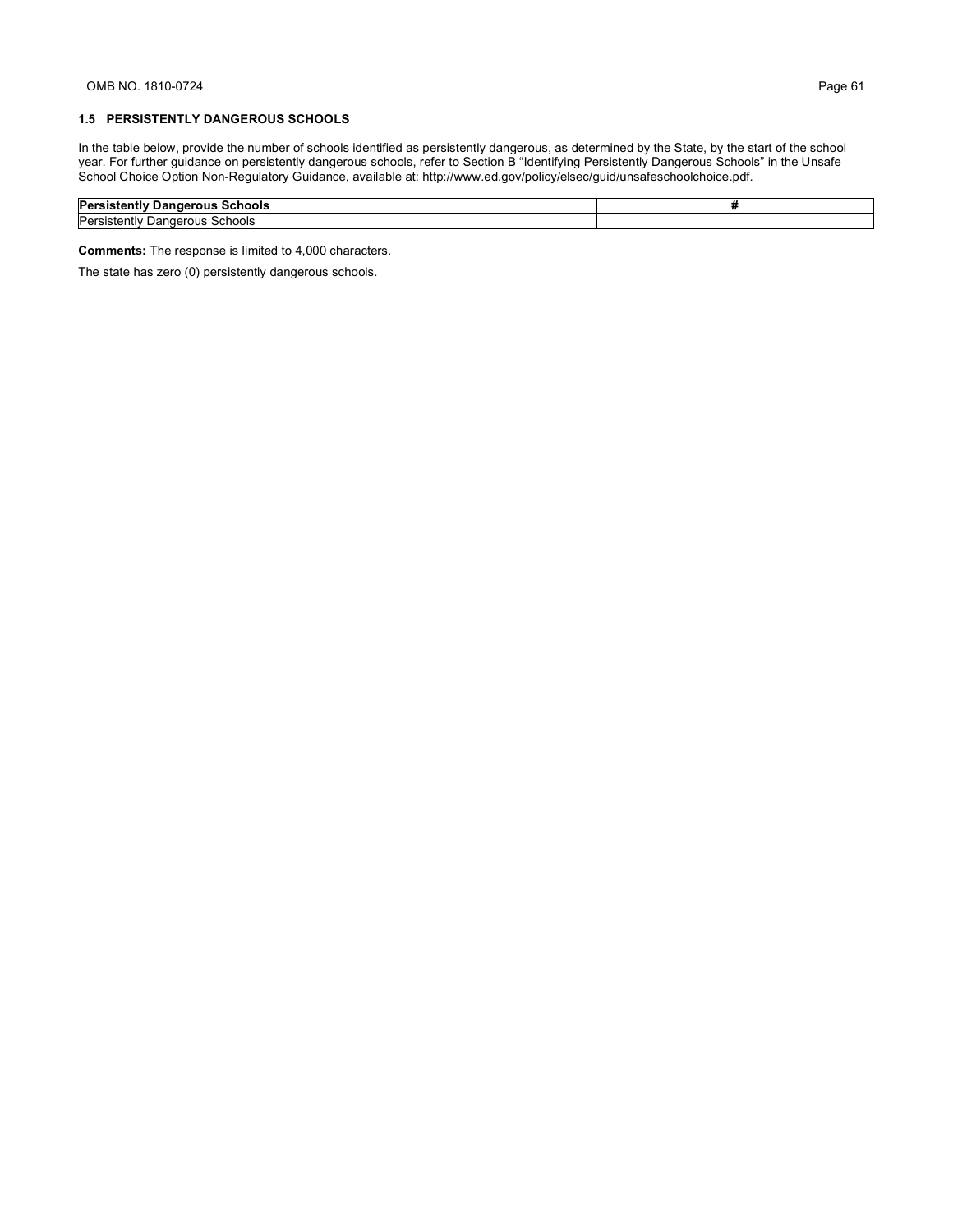### **1.6 EDUCATION FOR HOMELESS CHILDREN AND YOUTHS PROGRAM**

This section collects data on homeless children and youth and the McKinney-Vento grant program.

In the table below, provide the following information about the number of LEAs in the State who reported data on homeless children and youth and the McKinney-Vento program. The totals will be automatically calculated.

| <b>LEAs</b>                   |     | # LEAs Reporting Data |
|-------------------------------|-----|-----------------------|
| <b>LEAs without subgrants</b> | 463 | 463                   |
| <b>LEAs with subgrants</b>    | ∠   | 24                    |
| Total                         | 487 | $48^{-}$              |

**Comments:** The response is limited to 4,000 characters.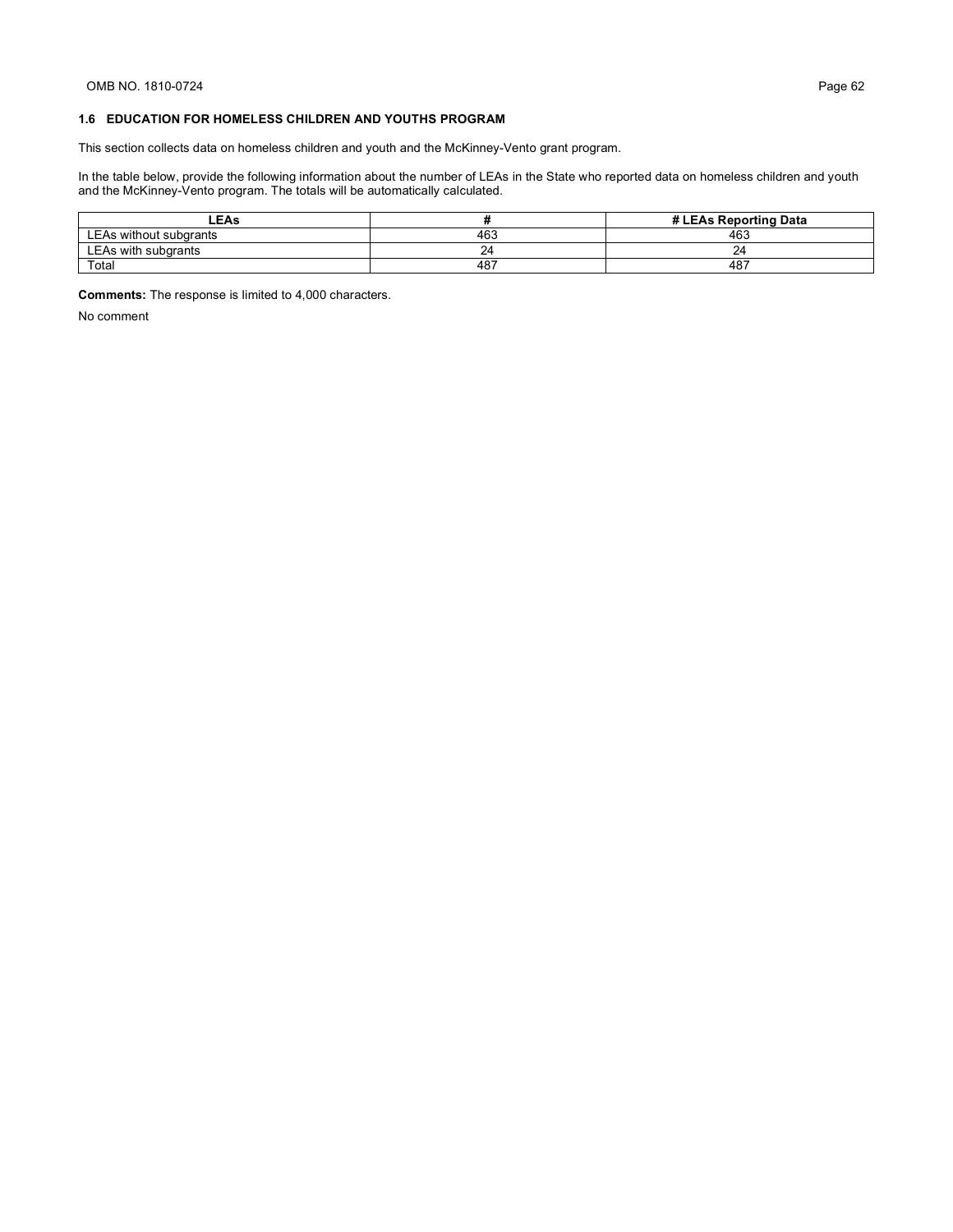#### $1.6.1$ **All LEAs (with and without McKinney-Vento subgrants)**

The following questions collect data on homeless children and youth in the State.

### **Homeless Children and Youth**

In the table below, provide the number of homeless children and youth by grade level enrolled in public school at any time during the regular school year. The totals will be automatically calculated:

| Age/Grade                          | # of Homeless Children/Youth Enrolled |
|------------------------------------|---------------------------------------|
| Age 3 through 5 (not Kindergarten) | 53                                    |
| ĸ                                  | 352                                   |
|                                    | 300                                   |
| 2                                  | 305                                   |
| 3                                  | 341                                   |
|                                    | 307                                   |
| 5                                  | 354                                   |
| 6                                  | 294                                   |
|                                    | 292                                   |
| 8                                  | 291                                   |
| 9                                  | 290                                   |
| 10                                 | 299                                   |
| 11                                 | 307                                   |
| 12                                 | 431                                   |
| Ungraded                           | 0                                     |
| Total                              | 4,216                                 |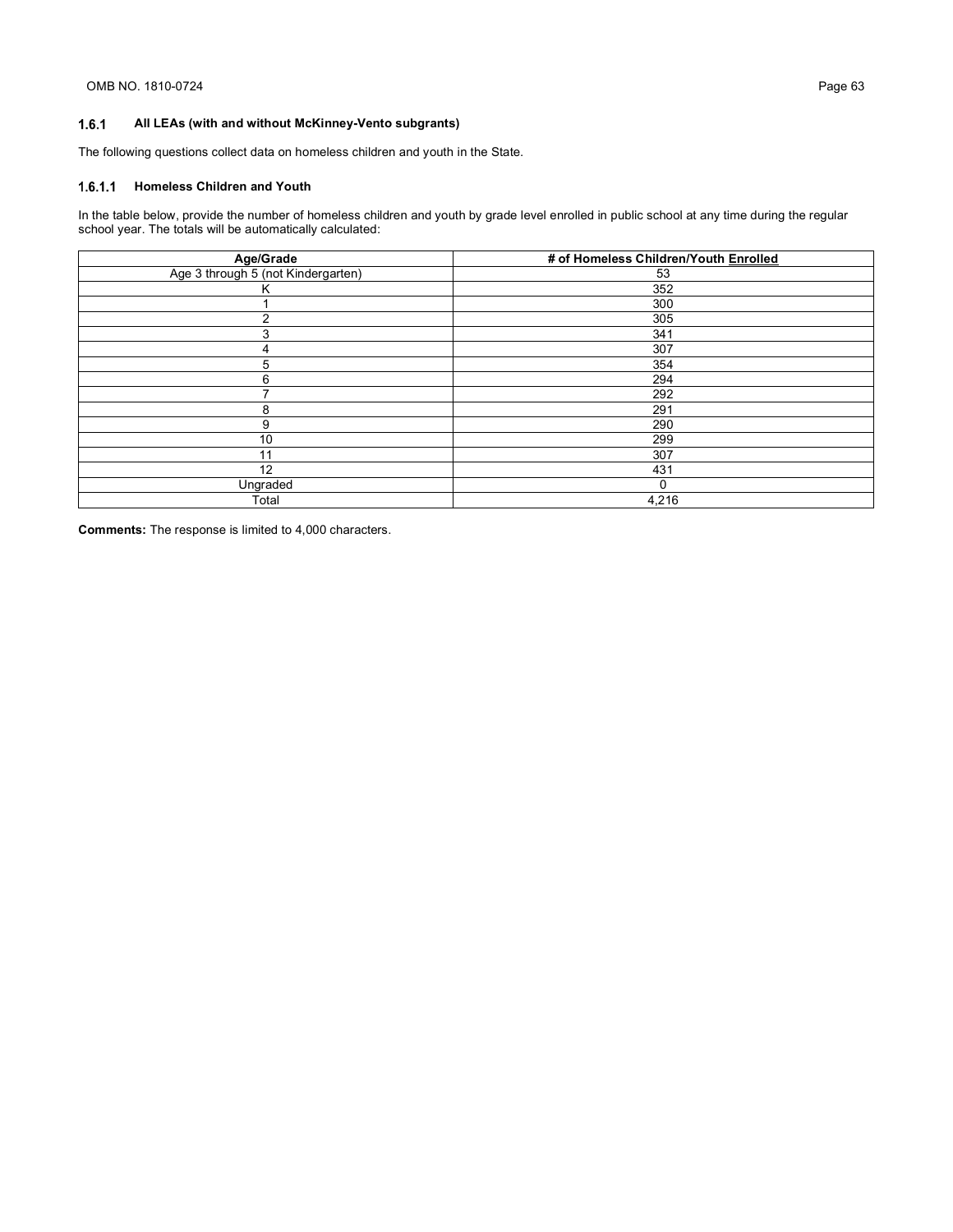.

#### **Primary Nighttime Residence of Homeless Children and Youth**

In the table below, provide the number of homeless children and youth by primary nighttime residence enrolled in public school at any time during the regular school year. The primary nighttime residence should be the student's nighttime residence when he/she was identified as homeless. The totals will be automatically calculated.

| <b>Primary Nighttime Residence</b>                                                         | # of Homeless Children/Youth | # of Homeless Children/Youth who<br>are Unaccompanied |
|--------------------------------------------------------------------------------------------|------------------------------|-------------------------------------------------------|
| Shelters and transitional housing                                                          | 331                          | 33                                                    |
| Doubled-up (e.g., living with another family)                                              | 3.111                        | 630                                                   |
| Unsheltered (e.g., cars, parks, campgrounds,<br>temporary trailer, or abandoned buildings) | 398                          | 44                                                    |
| Hotels/Motels                                                                              | 375                          |                                                       |
| Total                                                                                      | 4.215                        | 720                                                   |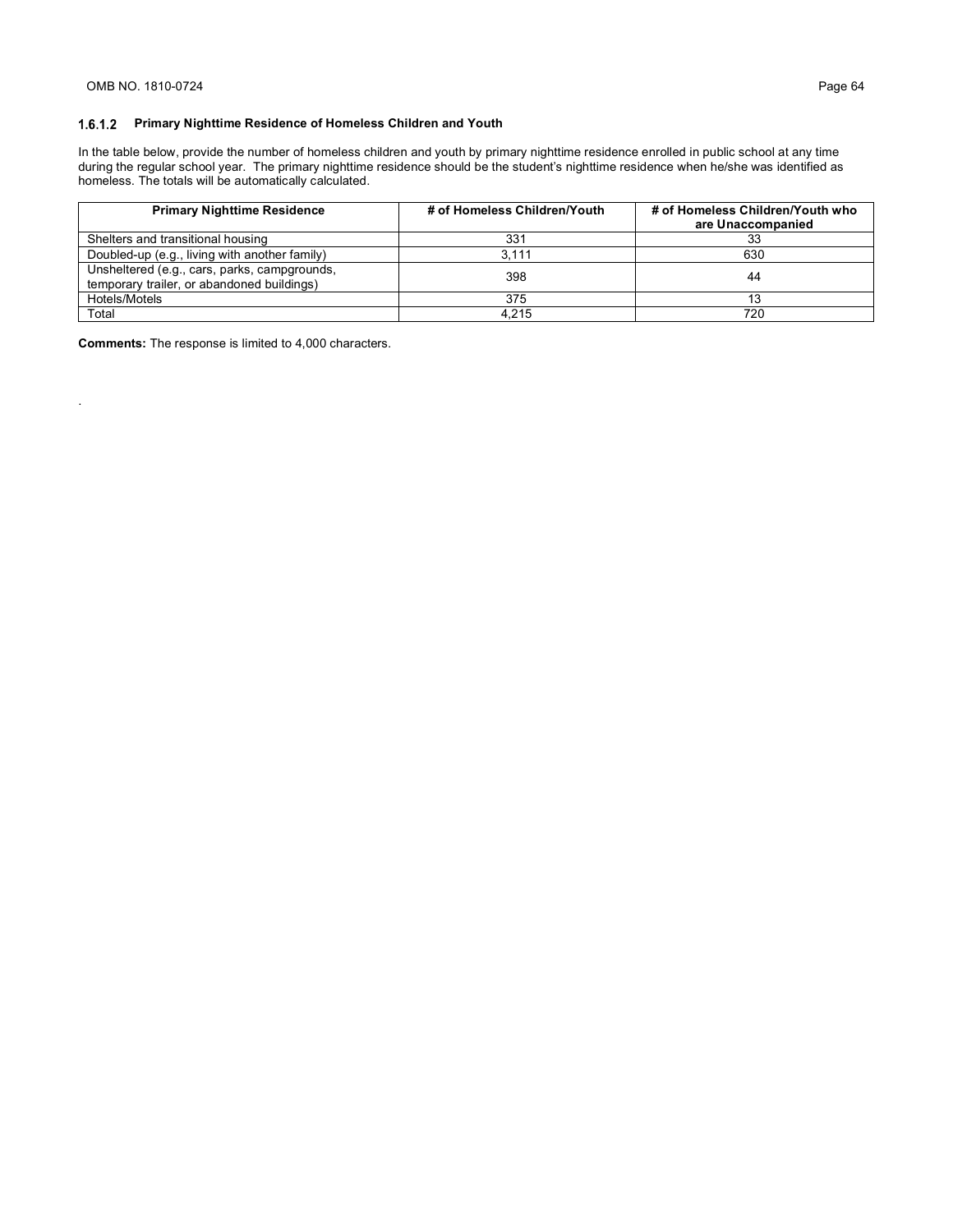# **Subgroups of Homeless Students Enrolled**

In the table below, please provide the following information about the homeless students enrolled during the regular school year.

| <b>Special Population</b>         | # Homeless Children/Youth |
|-----------------------------------|---------------------------|
| Unaccompanied homeless youth      | 720                       |
| Migrant children/vouth            | 30                        |
| Children with disabilities (IDEA) | 875                       |
| English Learners (ELs)            | 355                       |